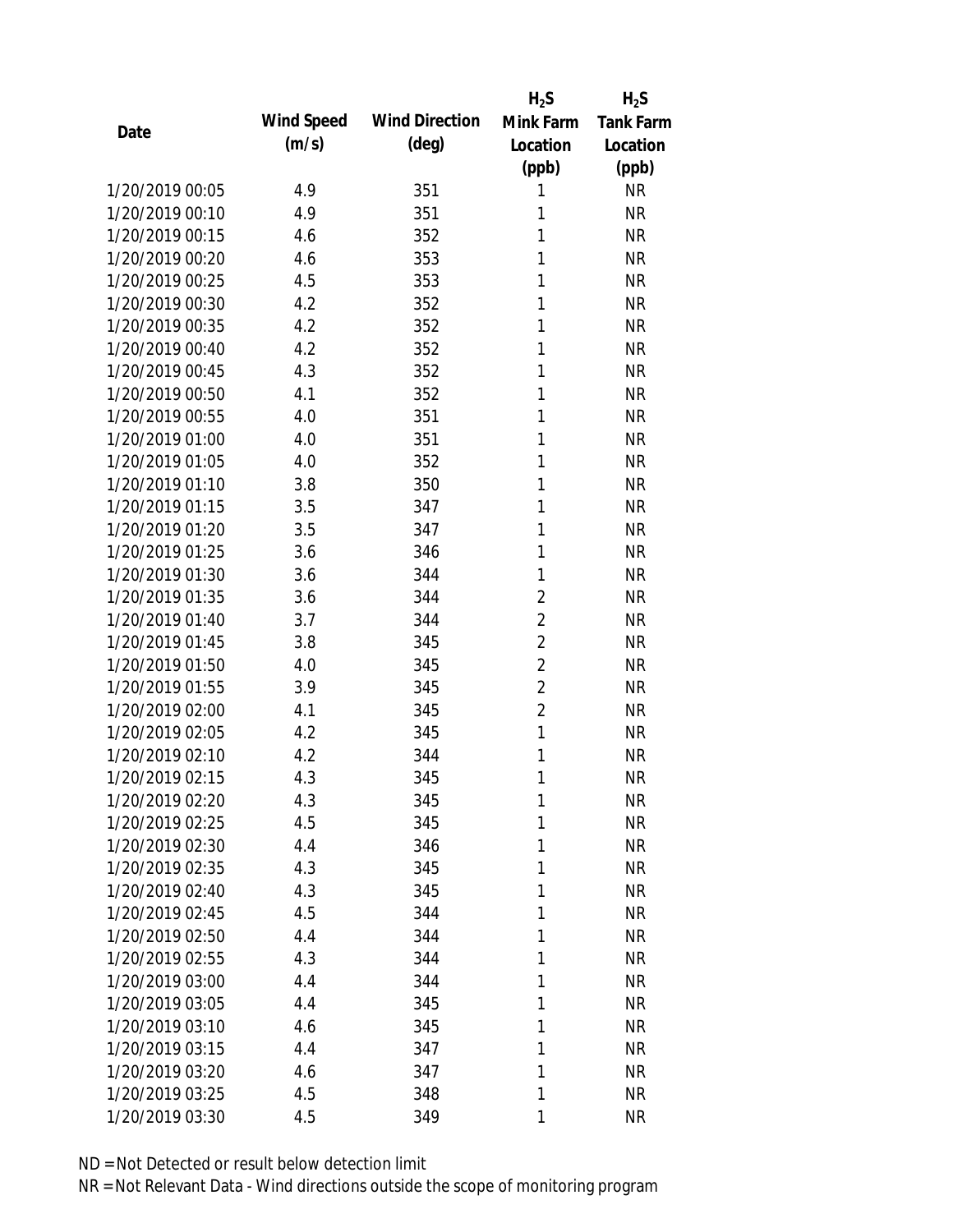|                 |            |                       | $H_2S$    | $H_2S$           |
|-----------------|------------|-----------------------|-----------|------------------|
|                 | Wind Speed | <b>Wind Direction</b> | Mink Farm | <b>Tank Farm</b> |
| Date            | (m/s)      | $(\text{deg})$        | Location  | Location         |
|                 |            |                       | (ppb)     | (ppb)            |
| 1/20/2019 03:35 | 4.6        | 349                   | 1         | <b>NR</b>        |
| 1/20/2019 03:40 | 4.5        | 349                   | 1         | <b>NR</b>        |
| 1/20/2019 03:45 | 4.6        | 350                   | 1         | <b>NR</b>        |
| 1/20/2019 03:50 | 4.6        | 350                   | 1         | <b>NR</b>        |
| 1/20/2019 03:55 | 4.6        | 350                   | 1         | <b>NR</b>        |
| 1/20/2019 04:00 | 4.5        | 350                   | 1         | <b>NR</b>        |
| 1/20/2019 04:05 | 4.2        | 351                   | 1         | <b>NR</b>        |
| 1/20/2019 04:10 | 4.1        | 351                   | 1         | <b>NR</b>        |
| 1/20/2019 04:15 | 3.9        | 350                   | 1         | <b>NR</b>        |
| 1/20/2019 04:20 | 3.9        | 350                   | 1         | <b>NR</b>        |
| 1/20/2019 04:25 | 3.8        | 349                   | 1         | <b>NR</b>        |
| 1/20/2019 04:30 | 3.8        | 347                   | 1         | <b>NR</b>        |
| 1/20/2019 04:35 | 3.9        | 347                   | 1         | <b>NR</b>        |
| 1/20/2019 04:40 | 4.0        | 346                   | 1         | <b>NR</b>        |
| 1/20/2019 04:45 | 3.9        | 346                   | 1         | <b>NR</b>        |
| 1/20/2019 04:50 | 3.8        | 345                   | 1         | <b>NR</b>        |
| 1/20/2019 04:55 | 3.8        | 347                   | 1         | <b>NR</b>        |
| 1/20/2019 05:00 | 3.6        | 349                   | 1         | <b>NR</b>        |
| 1/20/2019 05:05 | 3.5        | 349                   | 1         | <b>NR</b>        |
| 1/20/2019 05:10 | 3.4        | 349                   | 1         | <b>NR</b>        |
| 1/20/2019 05:15 | 3.5        | 350                   | 1         | <b>NR</b>        |
| 1/20/2019 05:20 | 3.6        | 350                   | 1         | <b>NR</b>        |
| 1/20/2019 05:25 | 3.6        | 347                   | 1         | <b>NR</b>        |
| 1/20/2019 05:30 | 3.5        | 347                   | 1         | <b>NR</b>        |
| 1/20/2019 05:35 | 3.5        | 347                   | 1         | <b>NR</b>        |
| 1/20/2019 05:40 | 3.3        | 348                   | 1         | <b>NR</b>        |
| 1/20/2019 05:45 | 3.1        | 347                   | 1         | <b>NR</b>        |
| 1/20/2019 05:50 | 2.9        | 347                   | 1         | <b>NR</b>        |
| 1/20/2019 05:55 | 2.6        | 347                   | 1         | <b>NR</b>        |
| 1/20/2019 06:00 | 2.5        | 346                   | 1         | <b>NR</b>        |
| 1/20/2019 06:05 | 2.5        | 346                   | 1         | <b>NR</b>        |
| 1/20/2019 06:10 | 2.4        | 345                   | 1         | <b>NR</b>        |
| 1/20/2019 06:15 | 2.5        | 345                   | 1         | NR               |
| 1/20/2019 06:20 | 2.5        | 347                   | 1         | <b>NR</b>        |
| 1/20/2019 06:25 | 2.5        | 349                   | 1         | <b>NR</b>        |
| 1/20/2019 06:30 | 2.5        | 349                   | 1         | <b>NR</b>        |
| 1/20/2019 06:35 | 2.4        | 349                   | 1         | <b>NR</b>        |
| 1/20/2019 06:40 | 2.6        | 347                   | 1         | <b>NR</b>        |
| 1/20/2019 06:45 | 2.5        | 347                   | 1         | NR               |
| 1/20/2019 06:50 | 2.5        | 346                   | 1         | <b>NR</b>        |
| 1/20/2019 06:55 | 2.6        | 343                   | 1         | <b>NR</b>        |
| 1/20/2019 07:00 | 2.6        | 347                   | 1         | <b>NR</b>        |
|                 |            |                       |           |                  |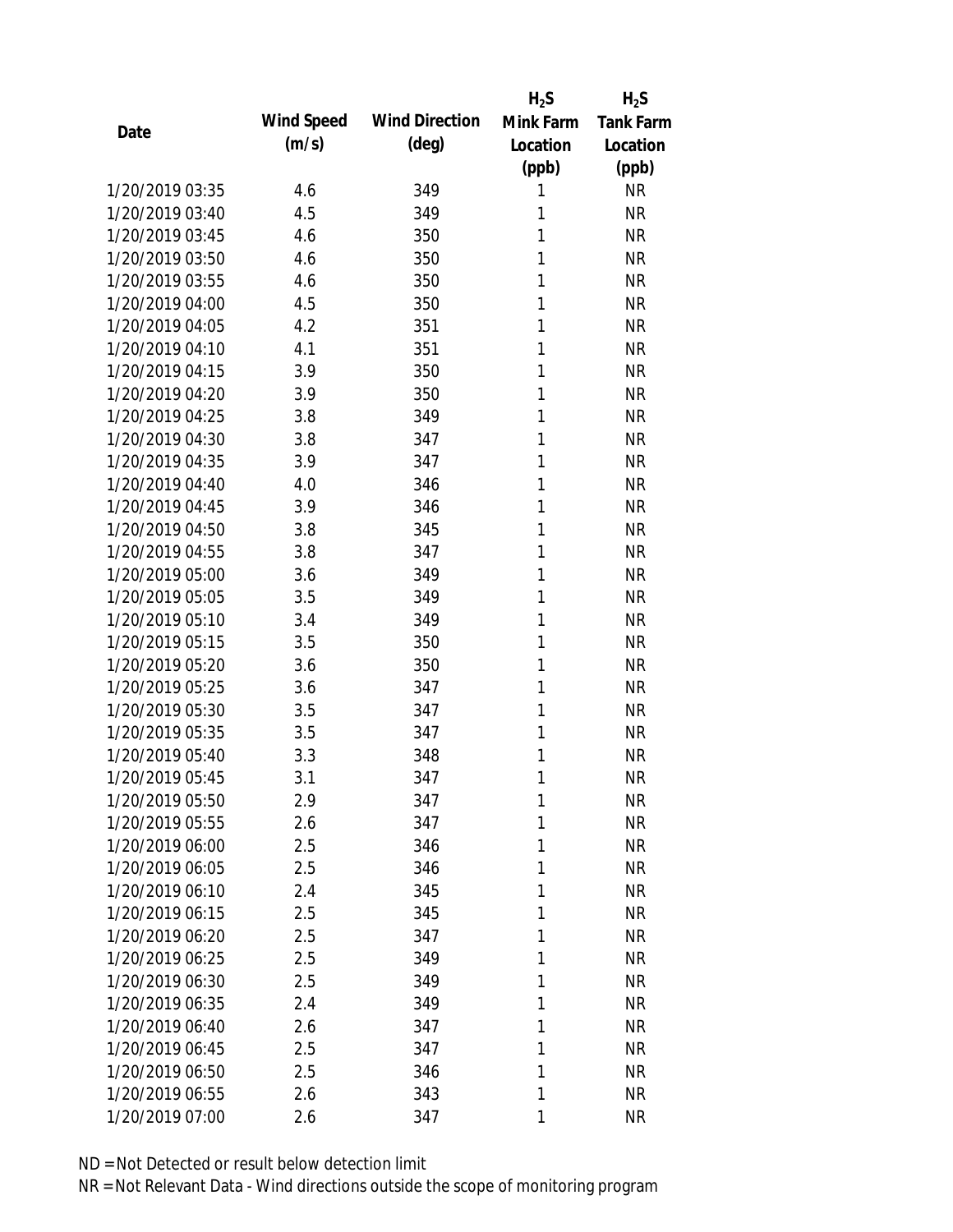|                 |            |                       | $H_2S$    | $H_2S$           |
|-----------------|------------|-----------------------|-----------|------------------|
| Date            | Wind Speed | <b>Wind Direction</b> | Mink Farm | <b>Tank Farm</b> |
|                 | (m/s)      | $(\text{deg})$        | Location  | Location         |
|                 |            |                       | (ppb)     | (ppb)            |
| 1/20/2019 07:05 | 2.7        | 350                   | 1         | <b>NR</b>        |
| 1/20/2019 07:10 | 2.5        | 350                   | 1         | <b>NR</b>        |
| 1/20/2019 07:15 | 2.6        | 350                   | 1         | <b>NR</b>        |
| 1/20/2019 07:20 | 2.3        | 351                   | 1         | <b>NR</b>        |
| 1/20/2019 07:25 | 2.3        | 354                   | 1         | <b>NR</b>        |
| 1/20/2019 07:30 | 2.3        | 352                   | 1         | <b>NR</b>        |
| 1/20/2019 07:35 | 2.1        | 351                   | 1         | <b>NR</b>        |
| 1/20/2019 07:40 | 2.0        | 354                   | 1         | <b>NR</b>        |
| 1/20/2019 07:45 | 1.9        | 356                   | 1         | <b>NR</b>        |
| 1/20/2019 07:50 | 2.0        | 356                   | 1         | <b>NR</b>        |
| 1/20/2019 07:55 | 2.0        | 355                   | 1         | <b>NR</b>        |
| 1/20/2019 08:00 | 2.0        | 354                   | 1         | <b>NR</b>        |
| 1/20/2019 08:05 | 2.1        | 355                   | 1         | <b>NR</b>        |
| 1/20/2019 08:10 | 2.1        | 353                   | 1         | <b>NR</b>        |
| 1/20/2019 08:15 | 2.0        | 353                   | 1         | <b>NR</b>        |
| 1/20/2019 08:20 | 2.0        | 353                   | 1         | <b>NR</b>        |
| 1/20/2019 08:25 | 2.0        | 354                   | 1         | <b>NR</b>        |
| 1/20/2019 08:30 | 2.0        | 353                   | 1         | <b>NR</b>        |
| 1/20/2019 08:35 | 2.1        | 352                   | 1         | <b>NR</b>        |
| 1/20/2019 08:40 | 2.2        | 350                   | 1         | <b>NR</b>        |
| 1/20/2019 08:45 | 2.3        | 349                   | 1         | <b>NR</b>        |
| 1/20/2019 08:50 | 2.3        | 348                   | 1         | <b>NR</b>        |
| 1/20/2019 08:55 | 2.3        | 346                   | 1         | <b>NR</b>        |
| 1/20/2019 09:00 | 2.3        | 346                   | 1         | <b>NR</b>        |
| 1/20/2019 09:05 | 2.3        | 345                   | 1         | <b>NR</b>        |
| 1/20/2019 09:10 | 2.4        | 344                   | 1         | <b>NR</b>        |
| 1/20/2019 09:15 | 2.3        | 345                   | 1         | <b>NR</b>        |
| 1/20/2019 09:20 | 2.4        | 345                   | 1         | <b>NR</b>        |
| 1/20/2019 09:25 | 2.4        | 345                   | 1         | <b>NR</b>        |
| 1/20/2019 09:30 | 2.7        | 346                   | 1         | <b>NR</b>        |
| 1/20/2019 09:35 | 2.6        | 348                   | 1         | <b>NR</b>        |
| 1/20/2019 09:40 | 2.7        | 351                   | 1         | <b>NR</b>        |
| 1/20/2019 09:45 | 2.8        | 351                   | 1         | <b>NR</b>        |
| 1/20/2019 09:50 | 2.8        | 352                   | 1         | <b>NR</b>        |
| 1/20/2019 09:55 | 2.9        | 352                   | 1         | <b>NR</b>        |
| 1/20/2019 10:00 | 2.8        | 350                   | 1         | <b>NR</b>        |
| 1/20/2019 10:05 | 2.8        | 348                   | 1         | <b>NR</b>        |
| 1/20/2019 10:10 | 2.8        | 348                   | 1         | <b>NR</b>        |
| 1/20/2019 10:15 | 2.9        | 347                   | 1         | <b>NR</b>        |
| 1/20/2019 10:20 | 3.0        | 346                   | 1         | <b>NR</b>        |
| 1/20/2019 10:25 | 3.1        | 349                   | 1         | <b>NR</b>        |
|                 |            |                       |           |                  |
| 1/20/2019 10:30 | 3.1        | 350                   | 1         | <b>NR</b>        |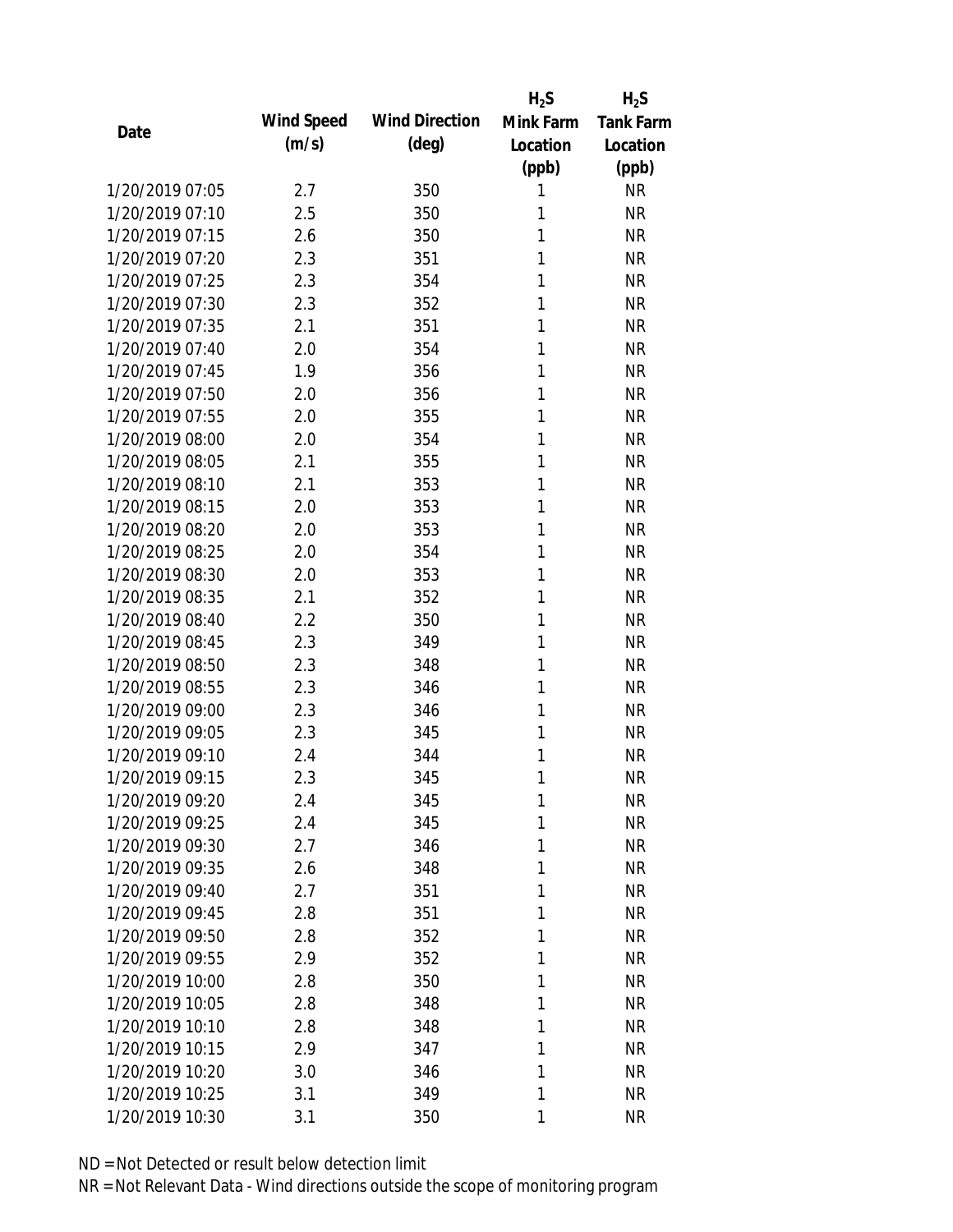|                 |            |                       | $H_2S$    | $H_2S$           |
|-----------------|------------|-----------------------|-----------|------------------|
| Date            | Wind Speed | <b>Wind Direction</b> | Mink Farm | <b>Tank Farm</b> |
|                 | (m/s)      | $(\text{deg})$        | Location  | Location         |
|                 |            |                       | (ppb)     | (ppb)            |
| 1/20/2019 10:35 | 3.1        | 351                   | 1         | <b>NR</b>        |
| 1/20/2019 10:40 | 3.2        | 351                   | 1         | <b>NR</b>        |
| 1/20/2019 10:45 | 3.2        | 353                   | 1         | <b>NR</b>        |
| 1/20/2019 10:50 | 3.2        | 352                   | 1         | <b>NR</b>        |
| 1/20/2019 10:55 | 3.4        | 351                   | 1         | <b>NR</b>        |
| 1/20/2019 11:00 | 3.7        | 354                   | 1         | <b>NR</b>        |
| 1/20/2019 11:05 | 4.0        | 357                   | 1         | <b>NR</b>        |
| 1/20/2019 11:10 | 4.2        | 357                   | 1         | <b>NR</b>        |
| 1/20/2019 11:15 | 4.6        | 357                   | 1         | <b>NR</b>        |
| 1/20/2019 11:20 | 4.7        | 360                   | 1         | <b>NR</b>        |
| 1/20/2019 11:25 | 4.7        | $\overline{2}$        | 1         | <b>NR</b>        |
| 1/20/2019 11:30 | 4.4        | 360                   | 1         | <b>NR</b>        |
| 1/20/2019 11:35 | 4.3        | 359                   | 1         | <b>NR</b>        |
| 1/20/2019 11:40 | 4.1        | 357                   | 1         | <b>NR</b>        |
| 1/20/2019 11:45 | 3.9        | 357                   | 1         | <b>NR</b>        |
| 1/20/2019 11:50 | 3.9        | 358                   | 1         | <b>NR</b>        |
| 1/20/2019 11:55 | 3.8        | 356                   | 1         | <b>NR</b>        |
| 1/20/2019 12:00 | 3.9        | 356                   | 1         | <b>NR</b>        |
| 1/20/2019 12:05 | 4.0        | 357                   | 1         | <b>NR</b>        |
| 1/20/2019 12:10 | 4.4        | 360                   | 1         | <b>NR</b>        |
| 1/20/2019 12:15 | 4.8        | 1                     | 1         | <b>NR</b>        |
| 1/20/2019 12:20 | 5.0        | 3                     | 1         | <b>NR</b>        |
| 1/20/2019 12:25 | 5.4        | 6                     | 1         | <b>NR</b>        |
| 1/20/2019 12:30 | 5.6        | 9                     | 1         | <b>NR</b>        |
| 1/20/2019 12:35 | 5.5        | 8                     | 1         | <b>NR</b>        |
| 1/20/2019 12:40 | 5.3        | 4                     | 1         | <b>NR</b>        |
| 1/20/2019 12:45 | 5.0        | 1                     | 1         | <b>NR</b>        |
| 1/20/2019 12:50 | 4.9        | 360                   | 1         | <b>NR</b>        |
| 1/20/2019 12:55 | 4.5        | 358                   | 1         | <b>NR</b>        |
| 1/20/2019 13:00 | 4.5        | 356                   | 1         | <b>NR</b>        |
| 1/20/2019 13:05 | 4.3        | 357                   | 1         | <b>NR</b>        |
| 1/20/2019 13:10 | 4.4        | 1                     | 1         | <b>NR</b>        |
| 1/20/2019 13:15 | 4.5        | $\overline{2}$        | 1         | <b>NR</b>        |
| 1/20/2019 13:20 | 4.4        | 1                     | 1         | <b>NR</b>        |
| 1/20/2019 13:25 | 4.3        | 1                     | 1         | <b>NR</b>        |
| 1/20/2019 13:30 | 4.0        | 359                   | 1         | <b>NR</b>        |
| 1/20/2019 13:35 | 4.2        | 357                   | 1         | <b>NR</b>        |
| 1/20/2019 13:40 | 3.9        | 352                   | 1         | <b>NR</b>        |
| 1/20/2019 13:45 | 3.8        | 350                   | 1         | <b>NR</b>        |
| 1/20/2019 13:50 | 3.6        | 348                   | 1         | <b>NR</b>        |
| 1/20/2019 13:55 | 3.6        | 346                   | 1         | <b>NR</b>        |
| 1/20/2019 14:00 | 3.7        | 348                   | 1         | <b>NR</b>        |
|                 |            |                       |           |                  |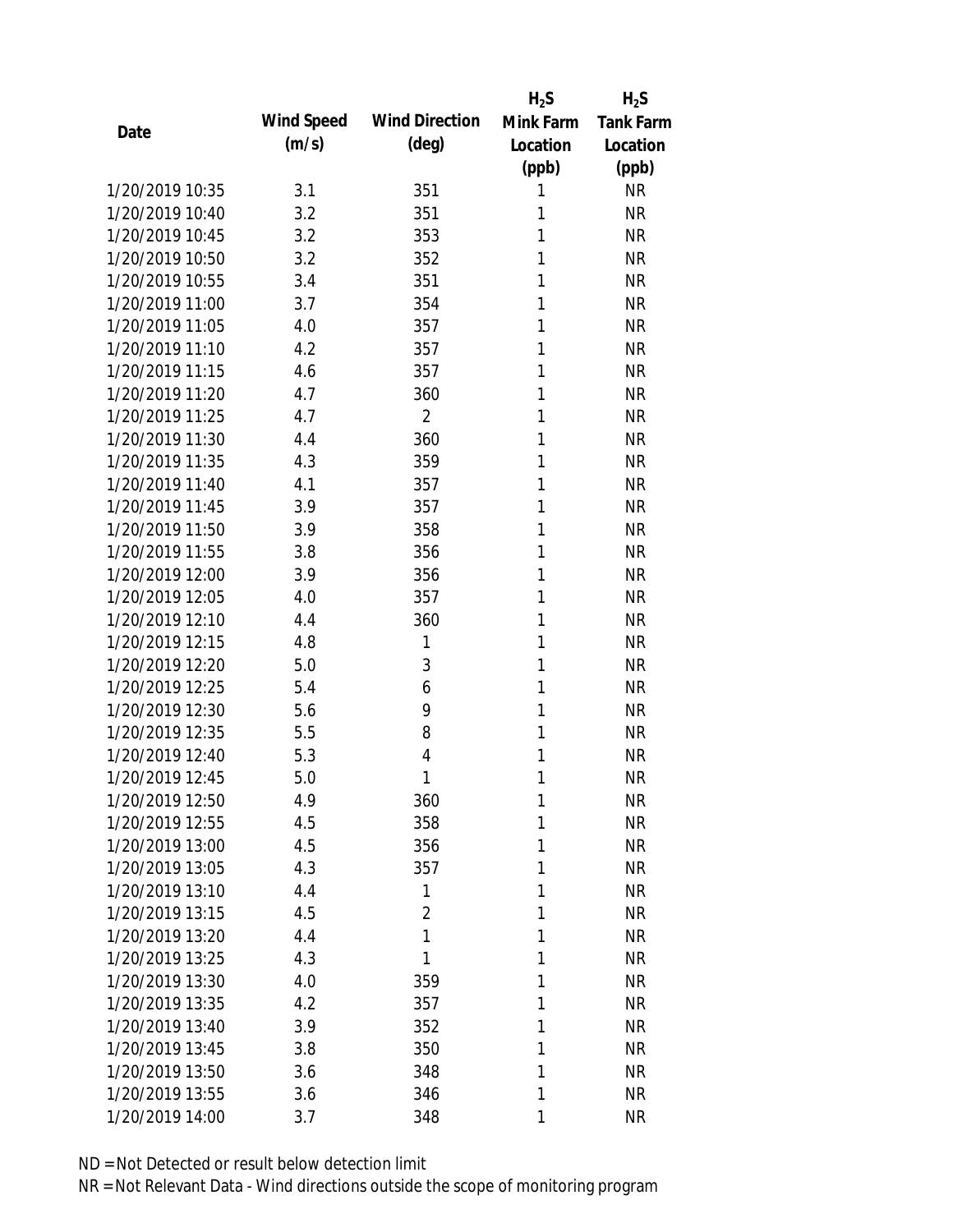|                 |            |                       | $H_2S$       | $H_2S$           |
|-----------------|------------|-----------------------|--------------|------------------|
| Date            | Wind Speed | <b>Wind Direction</b> | Mink Farm    | <b>Tank Farm</b> |
|                 | (m/s)      | $(\text{deg})$        | Location     | Location         |
|                 |            |                       | (ppb)        | (ppb)            |
| 1/20/2019 14:05 | 3.6        | 350                   | 1            | <b>NR</b>        |
| 1/20/2019 14:10 | 3.6        | 355                   | 1            | <b>NR</b>        |
| 1/20/2019 14:15 | 3.5        | 357                   | 1            | <b>NR</b>        |
| 1/20/2019 14:20 | 3.6        | 357                   | 1            | <b>NR</b>        |
| 1/20/2019 14:25 | 3.6        | 1                     | 1            | <b>NR</b>        |
| 1/20/2019 14:30 | 3.6        | 358                   | 1            | <b>NR</b>        |
| 1/20/2019 14:35 | 3.7        | 357                   | 1            | <b>NR</b>        |
| 1/20/2019 14:40 | 3.7        | 354                   | 1            | <b>NR</b>        |
| 1/20/2019 14:45 | 3.7        | 354                   | 1            | <b>NR</b>        |
| 1/20/2019 14:50 | 3.7        | 355                   | 1            | <b>NR</b>        |
| 1/20/2019 14:55 | 3.7        | 353                   | <b>ND</b>    | <b>NR</b>        |
| 1/20/2019 15:00 | 3.6        | 356                   | <b>ND</b>    | <b>NR</b>        |
| 1/20/2019 15:05 | 3.6        | 359                   | <b>ND</b>    | <b>NR</b>        |
| 1/20/2019 15:10 | 3.8        | 3                     | <b>ND</b>    | <b>NR</b>        |
| 1/20/2019 15:15 | 4.0        | $\overline{4}$        | <b>ND</b>    | <b>NR</b>        |
| 1/20/2019 15:20 | 4.1        | 3                     | <b>ND</b>    | <b>NR</b>        |
| 1/20/2019 15:25 | 4.1        | 5                     | 1            | <b>NR</b>        |
| 1/20/2019 15:30 | 4.4        | $\overline{7}$        | 1            | <b>NR</b>        |
| 1/20/2019 15:35 | 4.5        | 6                     | $\mathbf{1}$ | <b>NR</b>        |
| 1/20/2019 15:40 | 4.4        | 6                     | 1            | <b>NR</b>        |
| 1/20/2019 15:45 | 4.5        | 8                     | 1            | <b>NR</b>        |
| 1/20/2019 15:50 | 4.5        | 10                    | 1            | <b>NR</b>        |
| 1/20/2019 15:55 | 4.5        | 9                     | 1            | <b>NR</b>        |
| 1/20/2019 16:00 | 4.3        | $\overline{7}$        | 1            | <b>NR</b>        |
| 1/20/2019 16:05 | 4.2        | $\overline{4}$        | 1            | <b>NR</b>        |
| 1/20/2019 16:10 | 4.1        | 1                     | 1            | <b>NR</b>        |
| 1/20/2019 16:15 | 4.0        | 360                   | 1            | <b>NR</b>        |
| 1/20/2019 16:20 | 4.0        | 1                     | 1            | <b>NR</b>        |
| 1/20/2019 16:25 | 3.9        | 359                   | 1            | <b>NR</b>        |
| 1/20/2019 16:30 | 3.9        | 358                   | 1            | <b>NR</b>        |
| 1/20/2019 16:35 | 3.9        | 358                   | 1            | <b>NR</b>        |
| 1/20/2019 16:40 | 3.7        | 356                   | 1            | <b>NR</b>        |
| 1/20/2019 16:45 | 3.7        | 354                   | 1            | <b>NR</b>        |
| 1/20/2019 16:50 | 3.6        | 353                   | 1            | <b>NR</b>        |
| 1/20/2019 16:55 | 3.5        | 354                   | 1            | <b>NR</b>        |
| 1/20/2019 17:00 | 3.5        | 357                   | 1            | <b>NR</b>        |
| 1/20/2019 17:05 | 3.4        | 356                   | 1            | <b>NR</b>        |
| 1/20/2019 17:10 | 3.4        | 359                   | 1            | <b>NR</b>        |
| 1/20/2019 17:15 | 3.1        | 359                   | 1            | <b>NR</b>        |
| 1/20/2019 17:20 | 3.1        | 358                   | 1            | <b>NR</b>        |
| 1/20/2019 17:25 | 3.1        | 356                   | 1            | <b>NR</b>        |
| 1/20/2019 17:30 | 3.1        | 355                   | 1            | <b>NR</b>        |
|                 |            |                       |              |                  |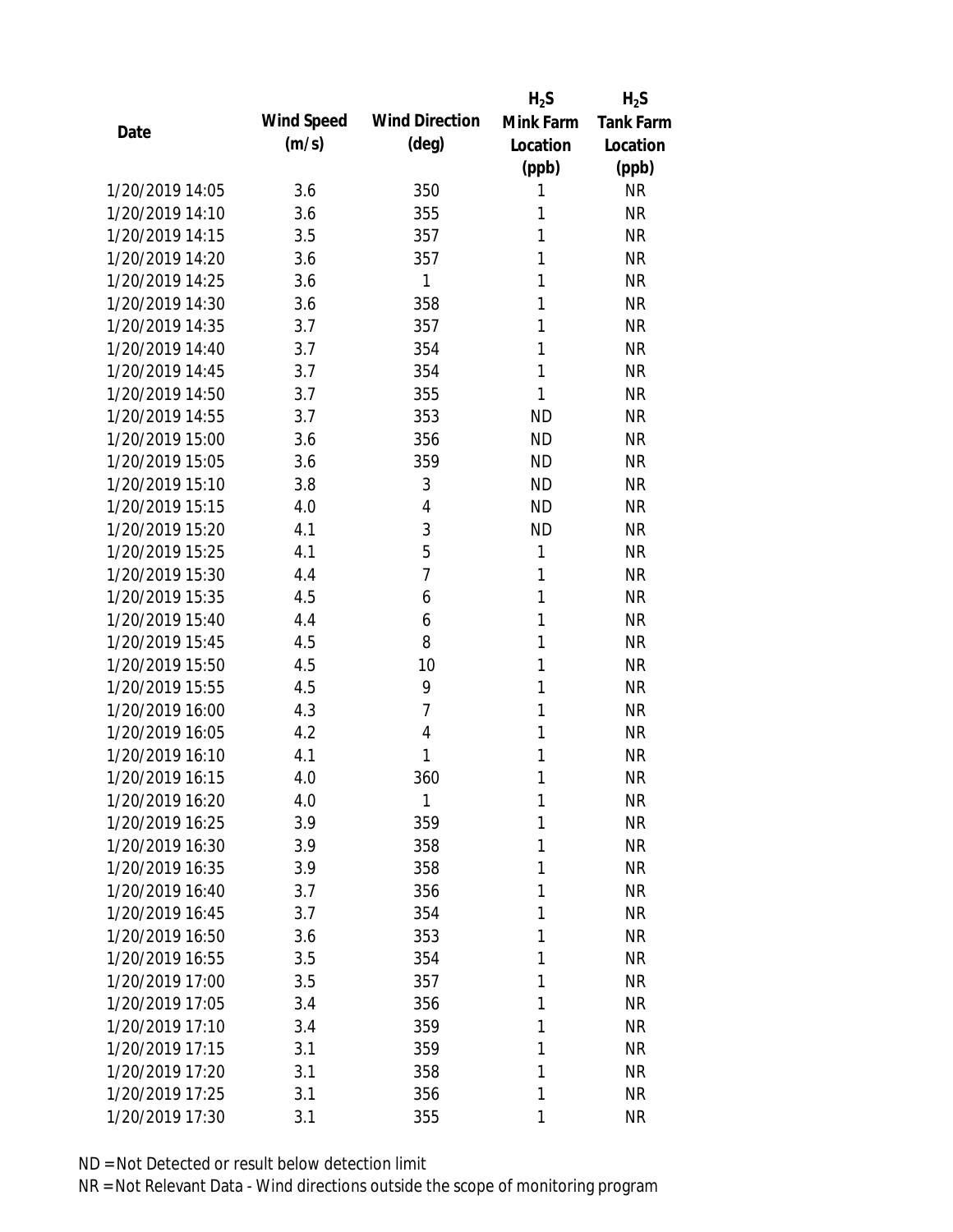|                 |            |                       | $H_2S$    | $H_2S$           |
|-----------------|------------|-----------------------|-----------|------------------|
| Date            | Wind Speed | <b>Wind Direction</b> | Mink Farm | <b>Tank Farm</b> |
|                 | (m/s)      | $(\text{deg})$        | Location  | Location         |
|                 |            |                       | (ppb)     | (ppb)            |
| 1/20/2019 17:35 | 3.4        | 359                   | 1         | <b>NR</b>        |
| 1/20/2019 17:40 | 3.5        | 359                   | 1         | <b>NR</b>        |
| 1/20/2019 17:45 | 3.6        | 1                     | 1         | <b>NR</b>        |
| 1/20/2019 17:50 | 3.6        | 1                     | 1         | <b>NR</b>        |
| 1/20/2019 17:55 | 3.5        | 1                     | 1         | <b>NR</b>        |
| 1/20/2019 18:00 | 3.3        | 1                     | 1         | <b>NR</b>        |
| 1/20/2019 18:05 | 2.9        | 358                   | 1         | <b>NR</b>        |
| 1/20/2019 18:10 | 2.9        | 358                   | 1         | <b>NR</b>        |
| 1/20/2019 18:15 | 2.8        | 357                   | 1         | <b>NR</b>        |
| 1/20/2019 18:20 | 2.8        | 357                   | <b>ND</b> | <b>NR</b>        |
| 1/20/2019 18:25 | 2.9        | 357                   | 1         | <b>NR</b>        |
| 1/20/2019 18:30 | 3.0        | 356                   | 1         | <b>NR</b>        |
| 1/20/2019 18:35 | 3.2        | 357                   | 1         | <b>NR</b>        |
| 1/20/2019 18:40 | 3.1        | 356                   | 1         | <b>NR</b>        |
| 1/20/2019 18:45 | 3.1        | 356                   | 1         | <b>NR</b>        |
| 1/20/2019 18:50 | 3.0        | 356                   | 1         | <b>NR</b>        |
| 1/20/2019 18:55 | 2.9        | 357                   | 1         | <b>NR</b>        |
| 1/20/2019 19:00 | 2.8        | 356                   | 1         | <b>NR</b>        |
| 1/20/2019 19:05 | 2.8        | 357                   | 1         | <b>NR</b>        |
| 1/20/2019 19:10 | 2.9        | 358                   | 1         | <b>NR</b>        |
| 1/20/2019 19:15 | 2.8        | 358                   | 1         | <b>NR</b>        |
| 1/20/2019 19:20 | 2.9        | 358                   | 1         | <b>NR</b>        |
| 1/20/2019 19:25 | 2.9        | 357                   | 1         | <b>NR</b>        |
| 1/20/2019 19:30 | 3.1        | 357                   | 1         | <b>NR</b>        |
| 1/20/2019 19:35 | 3.1        | 356                   | 1         | <b>NR</b>        |
| 1/20/2019 19:40 | 3.1        | 355                   | 1         | <b>NR</b>        |
| 1/20/2019 19:45 | 3.2        | 355                   | 1         | <b>NR</b>        |
| 1/20/2019 19:50 | 3.0        | 354                   | 1         | <b>NR</b>        |
| 1/20/2019 19:55 | 3.1        | 354                   | 1         | <b>NR</b>        |
| 1/20/2019 20:00 | 3.0        | 355                   | 1         | <b>NR</b>        |
| 1/20/2019 20:05 | 3.1        | 355                   | 1         | <b>NR</b>        |
| 1/20/2019 20:10 | 3.1        | 356                   | 1         | <b>NR</b>        |
| 1/20/2019 20:15 | 3.1        | 357                   | 1         | <b>NR</b>        |
| 1/20/2019 20:20 | 3.2        | 359                   | 1         | <b>NR</b>        |
| 1/20/2019 20:25 | 3.1        | 360                   | 1         | <b>NR</b>        |
| 1/20/2019 20:30 | 2.9        | 360                   | 1         | <b>NR</b>        |
| 1/20/2019 20:35 | 2.7        | 1                     | 1         | <b>NR</b>        |
| 1/20/2019 20:40 | 2.4        | 1                     | 1         | <b>NR</b>        |
| 1/20/2019 20:45 | 2.3        | $\overline{2}$        | 1         | <b>NR</b>        |
| 1/20/2019 20:50 |            | 6                     | 1         | <b>NR</b>        |
|                 | 2.1        |                       |           |                  |
| 1/20/2019 20:55 | 2.1        | 8                     | 1         | <b>NR</b>        |
| 1/20/2019 21:00 | 2.1        | 9                     | 1         | <b>NR</b>        |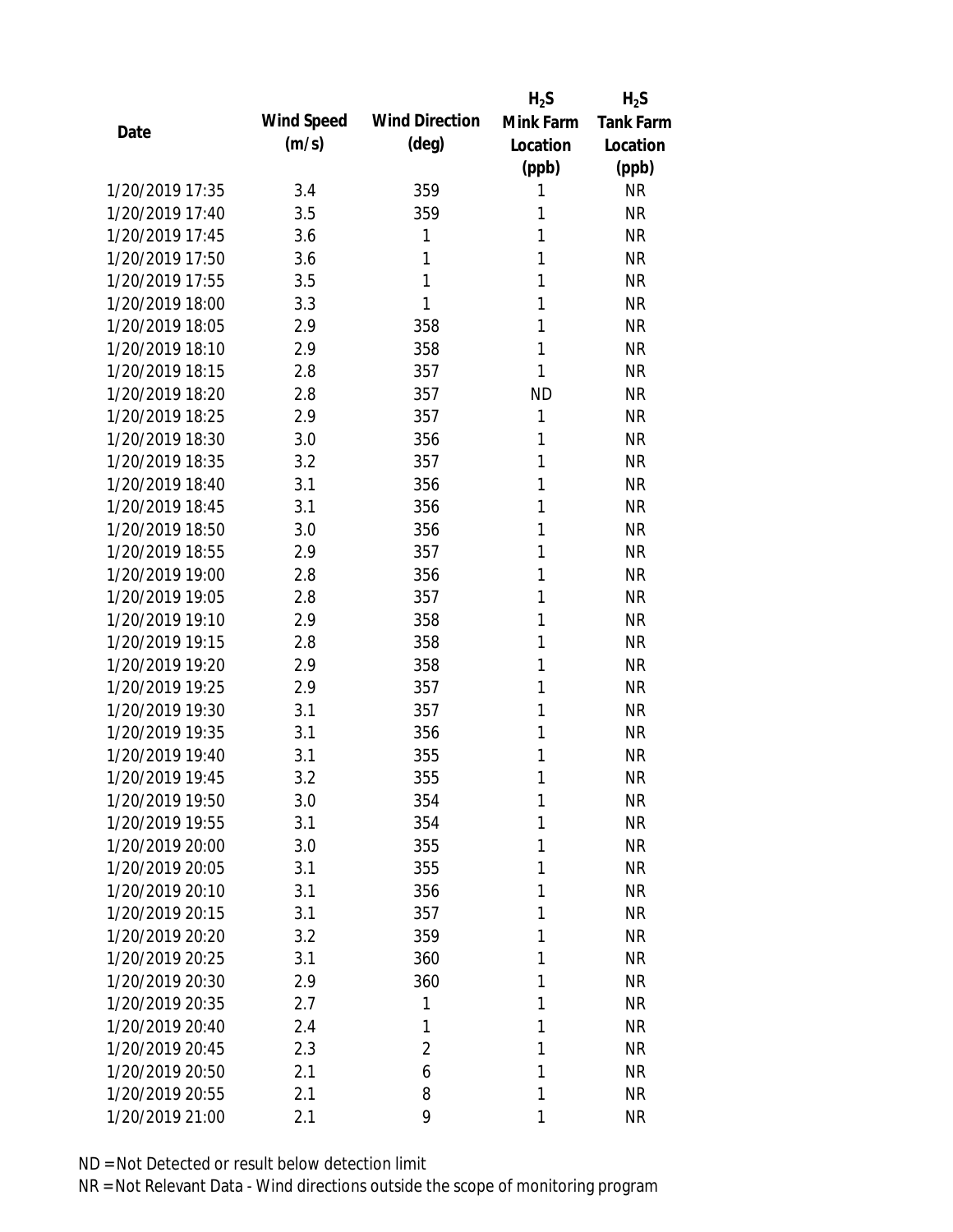|                 |            |                       | $H_2S$    | $H_2S$           |
|-----------------|------------|-----------------------|-----------|------------------|
| Date            | Wind Speed | <b>Wind Direction</b> | Mink Farm | <b>Tank Farm</b> |
|                 | (m/s)      | $(\text{deg})$        | Location  | Location         |
|                 |            |                       | (ppb)     | (ppb)            |
| 1/20/2019 21:05 | 2.1        | 9                     | 1         | <b>NR</b>        |
| 1/20/2019 21:10 | 2.2        | 10                    | 1         | <b>NR</b>        |
| 1/20/2019 21:15 | 2.1        | 10                    | 1         | <b>NR</b>        |
| 1/20/2019 21:20 | 2.3        | 9                     | 1         | <b>NR</b>        |
| 1/20/2019 21:25 | 2.4        | 8                     | 1         | <b>NR</b>        |
| 1/20/2019 21:30 | 2.5        | 8                     | 1         | <b>NR</b>        |
| 1/20/2019 21:35 | 2.5        | 9                     | 1         | <b>NR</b>        |
| 1/20/2019 21:40 | 2.6        | 10                    | 1         | <b>NR</b>        |
| 1/20/2019 21:45 | 2.7        | 10                    | 1         | <b>NR</b>        |
| 1/20/2019 21:50 | 2.6        | 9                     | 1         | <b>NR</b>        |
| 1/20/2019 21:55 | 2.7        | 10                    | 1         | <b>NR</b>        |
| 1/20/2019 22:00 | 2.8        | 12                    | 1         | <b>NR</b>        |
| 1/20/2019 22:05 | 2.9        | 11                    | 1         | <b>NR</b>        |
| 1/20/2019 22:10 | 2.9        | 11                    | 1         | <b>NR</b>        |
| 1/20/2019 22:15 | 2.9        | 13                    | 1         | <b>NR</b>        |
| 1/20/2019 22:20 | 3.0        | 12                    | 1         | <b>NR</b>        |
| 1/20/2019 22:25 | 3.0        | 10                    | 1         | <b>NR</b>        |
| 1/20/2019 22:30 | 3.1        | 9                     | 1         | <b>NR</b>        |
| 1/20/2019 22:35 | 3.2        | $\overline{7}$        | 1         | <b>NR</b>        |
| 1/20/2019 22:40 | 3.2        | 6                     | 1         | <b>NR</b>        |
| 1/20/2019 22:45 | 3.2        | 3                     | 1         | <b>NR</b>        |
| 1/20/2019 22:50 | 3.1        | 3                     | 1         | <b>NR</b>        |
| 1/20/2019 22:55 | 3.2        | $\overline{2}$        | 1         | <b>NR</b>        |
| 1/20/2019 23:00 | 3.1        | 1                     | 1         | <b>NR</b>        |
| 1/20/2019 23:05 | 3.0        | 360                   | 1         | <b>NR</b>        |
| 1/20/2019 23:10 | 3.1        | $\overline{2}$        | 1         | <b>NR</b>        |
| 1/20/2019 23:15 | 3.1        | 3                     | 1         | <b>NR</b>        |
| 1/20/2019 23:20 | 3.1        | $\overline{2}$        | 1         | <b>NR</b>        |
| 1/20/2019 23:25 | 3.2        | $\overline{2}$        | 1         | <b>NR</b>        |
| 1/20/2019 23:30 | 3.3        | 4                     | 1         | <b>NR</b>        |
| 1/20/2019 23:35 | 3.4        | 6                     | 1         | <b>NR</b>        |
| 1/20/2019 23:40 | 3.5        | 6                     | 1         | <b>NR</b>        |
| 1/20/2019 23:45 | 3.6        | 7                     | 1         | <b>NR</b>        |
| 1/20/2019 23:50 | 3.7        | 9                     | 1         | <b>NR</b>        |
| 1/20/2019 23:55 | 3.7        | 11                    | 1         | <b>NR</b>        |
| 1/20/2019 24:00 | 3.6        | 10                    | 1         | <b>NR</b>        |
| 1/21/2019 00:05 | 3.5        | 9                     | 1         | <b>NR</b>        |
| 1/21/2019 00:10 | 3.6        | 9                     | 1         | <b>NR</b>        |
| 1/21/2019 00:15 | 3.5        | 9                     | 1         | <b>NR</b>        |
| 1/21/2019 00:20 | 3.5        | $\overline{7}$        | 1         | <b>NR</b>        |
| 1/21/2019 00:25 | 3.4        | 4                     | 1         | <b>NR</b>        |
|                 |            |                       |           |                  |
| 1/21/2019 00:30 | 3.5        | 3                     | 1         | <b>NR</b>        |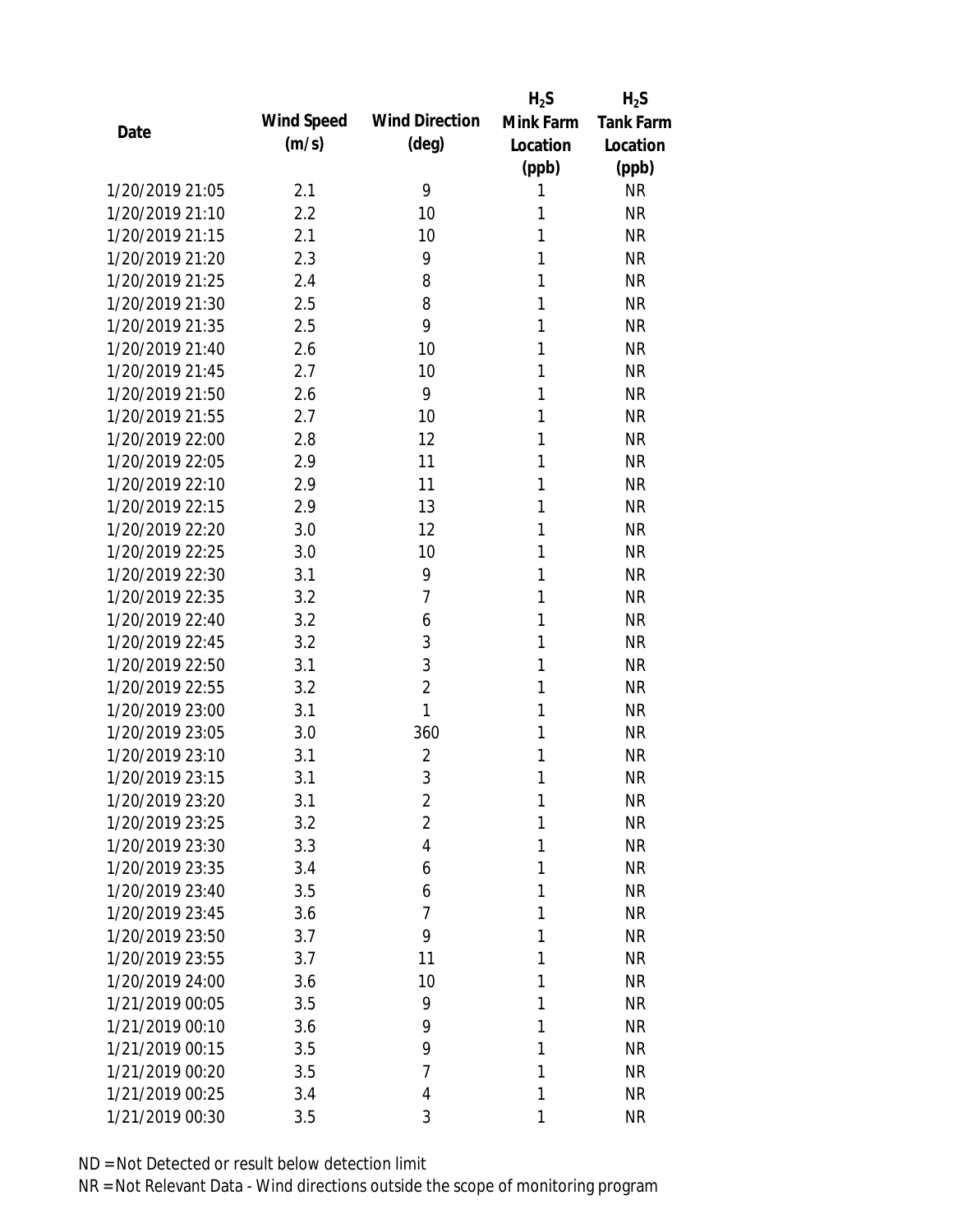|                 |            |                       | $H_2S$       | $H_2S$           |
|-----------------|------------|-----------------------|--------------|------------------|
| Date            | Wind Speed | <b>Wind Direction</b> | Mink Farm    | <b>Tank Farm</b> |
|                 | (m/s)      | (deg)                 | Location     | Location         |
|                 |            |                       | (ppb)        | (ppb)            |
| 1/21/2019 00:35 | 3.4        | 1                     | 1            | <b>NR</b>        |
| 1/21/2019 00:40 | 3.2        | 360                   | 1            | <b>NR</b>        |
| 1/21/2019 00:45 | 3.2        | 360                   | 1            | <b>NR</b>        |
| 1/21/2019 00:50 | 3.3        | 2                     | 1            | <b>NR</b>        |
| 1/21/2019 00:55 | 3.3        | 3                     | 1            | <b>NR</b>        |
| 1/21/2019 01:00 | 3.3        | 4                     | 1            | <b>NR</b>        |
| 1/21/2019 01:05 | 3.3        | 5                     | 1            | <b>NR</b>        |
| 1/21/2019 01:10 | 3.5        | 5                     | 1            | <b>NR</b>        |
| 1/21/2019 01:15 | 3.5        | 6                     | 1            | <b>NR</b>        |
| 1/21/2019 01:20 | 3.4        | 5                     | 1            | <b>NR</b>        |
| 1/21/2019 01:25 | 3.2        | 5                     | 1            | <b>NR</b>        |
| 1/21/2019 01:30 | 3.1        | 5                     | 1            | <b>NR</b>        |
| 1/21/2019 01:35 | 2.9        | 5                     | 1            | <b>NR</b>        |
| 1/21/2019 01:40 | 2.7        | 5                     | 1            | <b>NR</b>        |
| 1/21/2019 01:45 | 2.6        | 4                     | 1            | <b>NR</b>        |
| 1/21/2019 01:50 | 2.6        | 5                     | <b>ND</b>    | <b>NR</b>        |
| 1/21/2019 01:55 | 2.6        | 8                     | $\mathbf{1}$ | <b>NR</b>        |
| 1/21/2019 02:00 | 2.6        | 21                    | <b>NR</b>    | <b>NR</b>        |
| 1/21/2019 02:05 | 2.5        | 39                    | <b>NR</b>    | <b>NR</b>        |
| 1/21/2019 02:10 | 2.3        | 61                    | <b>NR</b>    | <b>NR</b>        |
| 1/21/2019 02:15 | 2.0        | 81                    | <b>NR</b>    | <b>NR</b>        |
| 1/21/2019 02:20 | 1.7        | 95                    | <b>NR</b>    | <b>NR</b>        |
| 1/21/2019 02:25 | 1.5        | 110                   | <b>NR</b>    | <b>NR</b>        |
| 1/21/2019 02:30 | 1.5        | 114                   | <b>NR</b>    | <b>NR</b>        |
| 1/21/2019 02:35 | 1.5        | 119                   | <b>NR</b>    | <b>NR</b>        |
| 1/21/2019 02:40 | 1.3        | 119                   | <b>NR</b>    | <b>NR</b>        |
| 1/21/2019 02:45 | 1.4        | 121                   | <b>NR</b>    | <b>NR</b>        |
| 1/21/2019 02:50 | 1.4        | 121                   | <b>NR</b>    | <b>NR</b>        |
| 1/21/2019 02:55 | 1.3        | 120                   | <b>NR</b>    | <b>NR</b>        |
| 1/21/2019 03:00 | 1.2        | 106                   | <b>NR</b>    | NR               |
| 1/21/2019 03:05 | 1.1        | 91                    | <b>NR</b>    | <b>NR</b>        |
| 1/21/2019 03:10 | 1.0        | 76                    | <b>NR</b>    | NR               |
| 1/21/2019 03:15 | 1.0        | 47                    | <b>NR</b>    | NR               |
| 1/21/2019 03:20 | 1.1        | 35                    | $\mathbf{1}$ | NR               |
| 1/21/2019 03:25 | 1.1        | 32                    | 1            | <b>NR</b>        |
| 1/21/2019 03:30 | 1.2        | 42                    | <b>NR</b>    | <b>NR</b>        |
| 1/21/2019 03:35 | 1.4        | 43                    | <b>NR</b>    | <b>NR</b>        |
|                 |            |                       |              |                  |
| 1/21/2019 03:40 | 1.5        | 43                    | <b>NR</b>    | <b>NR</b>        |
| 1/21/2019 03:45 | 1.6        | 47                    | <b>NR</b>    | <b>NR</b>        |
| 1/21/2019 03:50 | 1.6        | 48                    | <b>NR</b>    | <b>NR</b>        |
| 1/21/2019 03:55 | 1.5        | 48                    | <b>NR</b>    | <b>NR</b>        |
| 1/21/2019 04:00 | 1.5        | 48                    | <b>NR</b>    | <b>NR</b>        |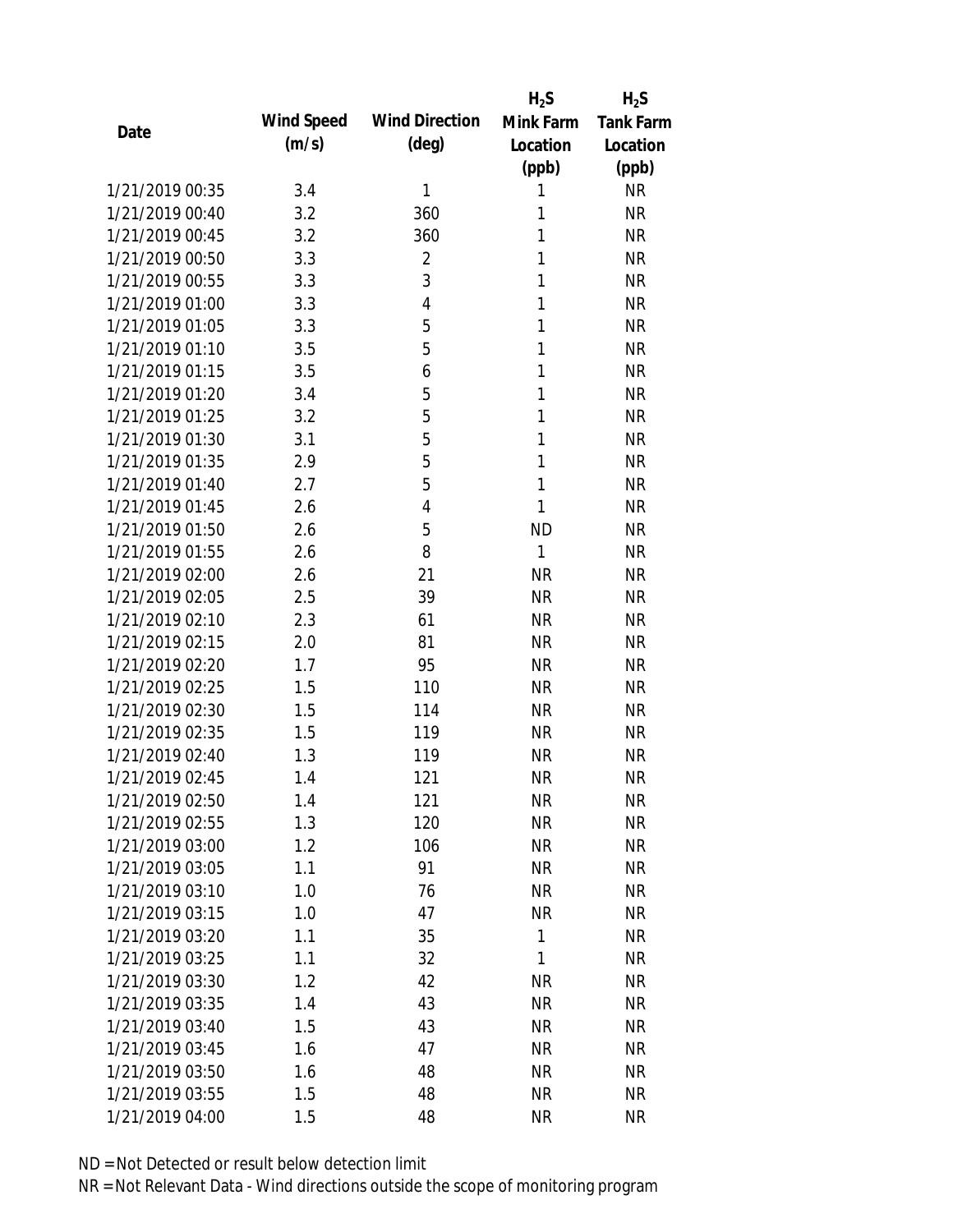|                 |            |                       | $H_2S$    | $H_2S$           |
|-----------------|------------|-----------------------|-----------|------------------|
| Date            | Wind Speed | <b>Wind Direction</b> | Mink Farm | <b>Tank Farm</b> |
|                 | (m/s)      | $(\text{deg})$        | Location  | Location         |
|                 |            |                       | (ppb)     | (ppb)            |
| 1/21/2019 04:05 | 1.4        | 50                    | <b>NR</b> | <b>NR</b>        |
| 1/21/2019 04:10 | 1.3        | 55                    | <b>NR</b> | <b>NR</b>        |
| 1/21/2019 04:15 | 1.2        | 57                    | <b>NR</b> | <b>NR</b>        |
| 1/21/2019 04:20 | 1.1        | 59                    | <b>NR</b> | <b>NR</b>        |
| 1/21/2019 04:25 | 1.1        | 63                    | <b>NR</b> | <b>NR</b>        |
| 1/21/2019 04:30 | 1.0        | 65                    | <b>NR</b> | <b>NR</b>        |
| 1/21/2019 04:35 | 1.0        | 74                    | <b>NR</b> | <b>NR</b>        |
| 1/21/2019 04:40 | 1.0        | 79                    | <b>NR</b> | <b>NR</b>        |
| 1/21/2019 04:45 | 1.1        | 94                    | <b>NR</b> | <b>NR</b>        |
| 1/21/2019 04:50 | 1.0        | 105                   | <b>NR</b> | <b>NR</b>        |
| 1/21/2019 04:55 | 1.1        | 106                   | <b>NR</b> | <b>NR</b>        |
| 1/21/2019 05:00 | 1.3        | 114                   | <b>NR</b> | <b>NR</b>        |
| 1/21/2019 05:05 | 1.3        | 116                   | <b>NR</b> | <b>NR</b>        |
| 1/21/2019 05:10 | 1.4        | 106                   | <b>NR</b> | <b>NR</b>        |
| 1/21/2019 05:15 | 1.4        | 104                   | <b>NR</b> | <b>NR</b>        |
| 1/21/2019 05:20 | 1.5        | 102                   | <b>NR</b> | <b>NR</b>        |
| 1/21/2019 05:25 | 1.4        | 104                   | <b>NR</b> | <b>NR</b>        |
| 1/21/2019 05:30 | 1.1        | 100                   | <b>NR</b> | <b>NR</b>        |
| 1/21/2019 05:35 | 1.0        | 98                    | <b>NR</b> | <b>NR</b>        |
| 1/21/2019 05:40 | 0.7        | 113                   | <b>NR</b> | <b>NR</b>        |
| 1/21/2019 05:45 | 0.4        | 103                   | <b>NR</b> | <b>NR</b>        |
| 1/21/2019 05:50 | 0.4        | 85                    | <b>NR</b> | <b>NR</b>        |
| 1/21/2019 05:55 | 0.5        | 67                    | <b>NR</b> | <b>NR</b>        |
| 1/21/2019 06:00 | 0.7        | 53                    | <b>NR</b> | <b>NR</b>        |
| 1/21/2019 06:05 | 1.0        | 50                    | <b>NR</b> | <b>NR</b>        |
| 1/21/2019 06:10 | 1.2        | 50                    | <b>NR</b> | <b>NR</b>        |
| 1/21/2019 06:15 | 1.4        | 47                    | <b>NR</b> | <b>NR</b>        |
| 1/21/2019 06:20 | 1.5        | 50                    | <b>NR</b> | <b>NR</b>        |
| 1/21/2019 06:25 | 1.5        | 51                    | <b>NR</b> | <b>NR</b>        |
| 1/21/2019 06:30 | 1.5        | 56                    | <b>NR</b> | <b>NR</b>        |
| 1/21/2019 06:35 | 1.4        | 66                    | <b>NR</b> | <b>NR</b>        |
| 1/21/2019 06:40 | 1.4        | 78                    | <b>NR</b> | NR               |
| 1/21/2019 06:45 | 1.4        | 88                    | <b>NR</b> | <b>NR</b>        |
| 1/21/2019 06:50 | 1.4        | 101                   | <b>NR</b> | <b>NR</b>        |
| 1/21/2019 06:55 | 1.4        | 120                   | <b>NR</b> | <b>NR</b>        |
| 1/21/2019 07:00 | 1.4        | 135                   | <b>NR</b> | <b>NR</b>        |
| 1/21/2019 07:05 | 1.4        | 128                   | <b>NR</b> | <b>NR</b>        |
| 1/21/2019 07:10 | 1.6        | 132                   | NR        | <b>NR</b>        |
| 1/21/2019 07:15 | 1.6        | 138                   | <b>NR</b> | <b>NR</b>        |
| 1/21/2019 07:20 | 1.7        | 138                   | <b>NR</b> | <b>NR</b>        |
| 1/21/2019 07:25 | 1.8        | 139                   | <b>NR</b> | <b>NR</b>        |
| 1/21/2019 07:30 | 1.8        | 139                   | <b>NR</b> | <b>NR</b>        |
|                 |            |                       |           |                  |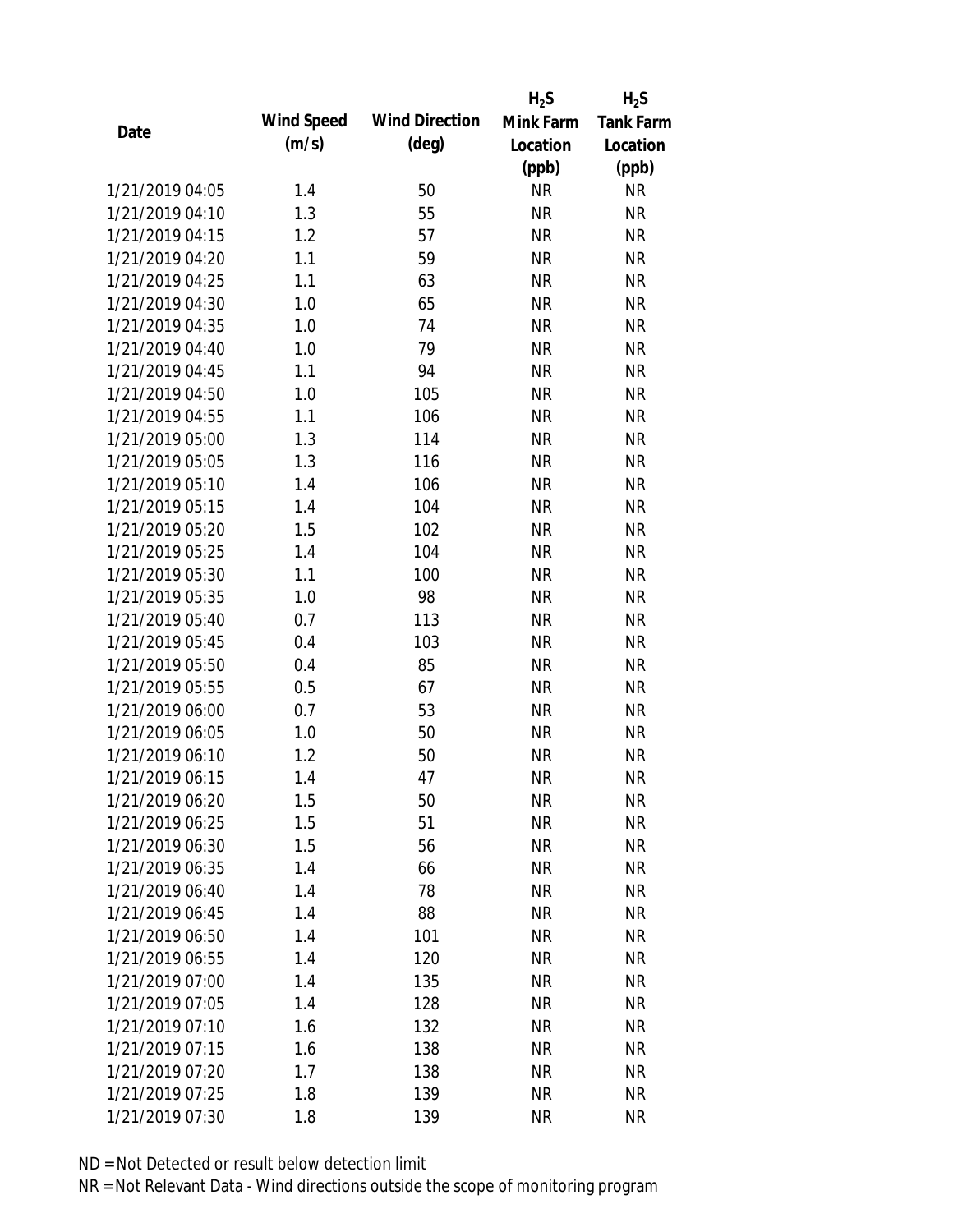|                 |            |                       | $H_2S$    | $H_2S$           |
|-----------------|------------|-----------------------|-----------|------------------|
| Date            | Wind Speed | <b>Wind Direction</b> | Mink Farm | <b>Tank Farm</b> |
|                 | (m/s)      | $(\text{deg})$        | Location  | Location         |
|                 |            |                       | (ppb)     | (ppb)            |
| 1/21/2019 07:35 | 1.9        | 149                   | <b>NR</b> | NR               |
| 1/21/2019 07:40 | 2.0        | 150                   | <b>NR</b> | <b>NR</b>        |
| 1/21/2019 07:45 | 2.0        | 155                   | <b>NR</b> | <b>NR</b>        |
| 1/21/2019 07:50 | 2.0        | 158                   | <b>NR</b> | <b>NR</b>        |
| 1/21/2019 07:55 | 1.9        | 158                   | <b>NR</b> | <b>NR</b>        |
| 1/21/2019 08:00 | 1.9        | 156                   | <b>NR</b> | <b>NR</b>        |
| 1/21/2019 08:05 | 1.8        | 155                   | <b>NR</b> | <b>NR</b>        |
| 1/21/2019 08:10 | 1.8        | 154                   | <b>NR</b> | <b>NR</b>        |
| 1/21/2019 08:15 | 1.9        | 154                   | <b>NR</b> | <b>NR</b>        |
| 1/21/2019 08:20 | 1.8        | 152                   | <b>NR</b> | <b>NR</b>        |
| 1/21/2019 08:25 | 1.8        | 153                   | <b>NR</b> | <b>NR</b>        |
| 1/21/2019 08:30 | 1.9        | 154                   | <b>NR</b> | <b>NR</b>        |
| 1/21/2019 08:35 | 1.9        | 154                   | <b>NR</b> | <b>NR</b>        |
| 1/21/2019 08:40 | 2.0        | 152                   | <b>NR</b> | <b>NR</b>        |
| 1/21/2019 08:45 | 2.1        | 149                   | <b>NR</b> | <b>NR</b>        |
| 1/21/2019 08:50 | 2.2        | 146                   | <b>NR</b> | <b>NR</b>        |
| 1/21/2019 08:55 | 2.3        | 142                   | <b>NR</b> | <b>NR</b>        |
| 1/21/2019 09:00 | 2.3        | 141                   | <b>NR</b> | <b>NR</b>        |
| 1/21/2019 09:05 | 2.3        | 141                   | <b>NR</b> | <b>NR</b>        |
| 1/21/2019 09:10 | 2.2        | 142                   | <b>NR</b> | <b>NR</b>        |
| 1/21/2019 09:15 | 2.2        | 142                   | <b>NR</b> | <b>NR</b>        |
| 1/21/2019 09:20 | 2.1        | 142                   | <b>NR</b> | <b>NR</b>        |
| 1/21/2019 09:25 | 2.0        | 145                   | <b>NR</b> | <b>NR</b>        |
| 1/21/2019 09:30 | 1.9        | 151                   | <b>NR</b> | <b>NR</b>        |
| 1/21/2019 09:35 | 1.9        | 157                   | <b>NR</b> | <b>NR</b>        |
| 1/21/2019 09:40 | 2.0        | 160                   | <b>NR</b> | <b>NR</b>        |
| 1/21/2019 09:45 | 2.1        | 165                   | <b>NR</b> | <b>NR</b>        |
| 1/21/2019 09:50 | $2.2\,$    | 168                   | <b>NR</b> | <b>NR</b>        |
| 1/21/2019 09:55 | 2.3        | 166                   | <b>NR</b> | <b>NR</b>        |
| 1/21/2019 10:00 | 2.5        | 162                   | <b>NR</b> | <b>NR</b>        |
| 1/21/2019 10:05 | 2.7        | 157                   | <b>NR</b> | <b>NR</b>        |
| 1/21/2019 10:10 | 2.9        | 150                   | <b>NR</b> | <b>NR</b>        |
| 1/21/2019 10:15 | 3.1        | 144                   | <b>NR</b> | <b>NR</b>        |
| 1/21/2019 10:20 | 3.3        | 140                   | <b>NR</b> | <b>NR</b>        |
| 1/21/2019 10:25 | 3.5        | 137                   | <b>NR</b> | <b>NR</b>        |
| 1/21/2019 10:30 | 3.7        | 134                   | <b>NR</b> | <b>NR</b>        |
| 1/21/2019 10:35 | 3.7        | 132                   | <b>NR</b> | <b>NR</b>        |
| 1/21/2019 10:40 | 3.8        | 133                   | <b>NR</b> | <b>NR</b>        |
| 1/21/2019 10:45 | 3.9        | 133                   | <b>NR</b> | <b>NR</b>        |
| 1/21/2019 10:50 | 3.9        | 134                   | <b>NR</b> | <b>NR</b>        |
| 1/21/2019 10:55 | 3.9        | 135                   | <b>NR</b> | <b>NR</b>        |
| 1/21/2019 11:00 | 3.9        | 135                   | <b>NR</b> | <b>NR</b>        |
|                 |            |                       |           |                  |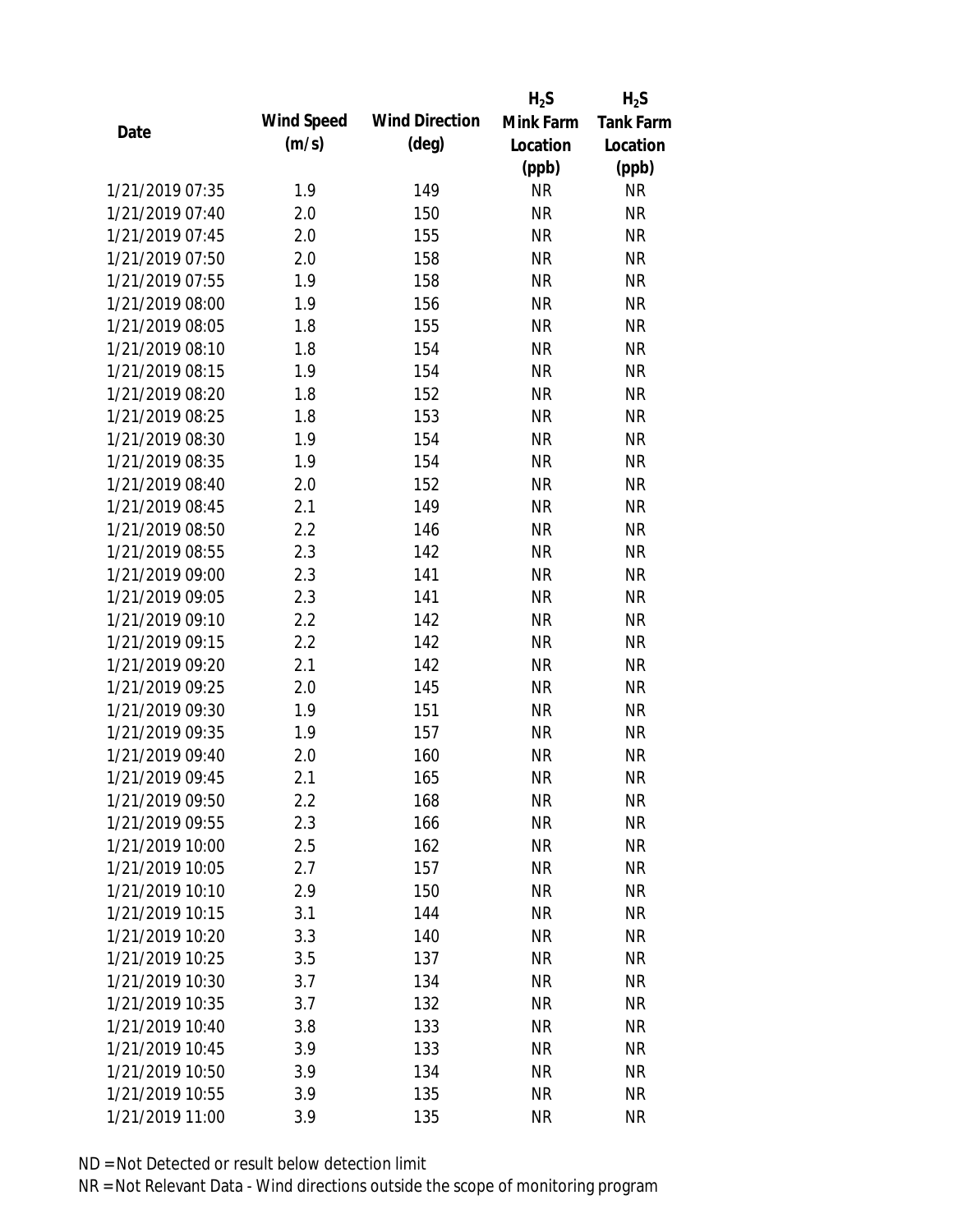|                 |            |                       | $H_2S$    | $H_2S$           |
|-----------------|------------|-----------------------|-----------|------------------|
| Date            | Wind Speed | <b>Wind Direction</b> | Mink Farm | <b>Tank Farm</b> |
|                 | (m/s)      | $(\text{deg})$        | Location  | Location         |
|                 |            |                       | (ppb)     | (ppb)            |
| 1/21/2019 11:05 | 4.0        | 137                   | <b>NR</b> | NR               |
| 1/21/2019 11:10 | 4.1        | 138                   | <b>NR</b> | <b>NR</b>        |
| 1/21/2019 11:15 | 4.0        | 137                   | <b>NR</b> | <b>NR</b>        |
| 1/21/2019 11:20 | 3.8        | 136                   | <b>NR</b> | <b>NR</b>        |
| 1/21/2019 11:25 | 3.9        | 136                   | <b>NR</b> | <b>NR</b>        |
| 1/21/2019 11:30 | 4.0        | 137                   | <b>NR</b> | <b>NR</b>        |
| 1/21/2019 11:35 | 4.1        | 138                   | <b>NR</b> | <b>NR</b>        |
| 1/21/2019 11:40 | 4.1        | 138                   | <b>NR</b> | <b>NR</b>        |
| 1/21/2019 11:45 | 4.3        | 140                   | <b>NR</b> | <b>NR</b>        |
| 1/21/2019 11:50 | 4.4        | 140                   | <b>NR</b> | <b>NR</b>        |
| 1/21/2019 11:55 | 4.4        | 138                   | <b>NR</b> | <b>NR</b>        |
| 1/21/2019 12:00 | 4.6        | 135                   | <b>NR</b> | <b>NR</b>        |
| 1/21/2019 12:05 | 4.8        | 133                   | <b>NR</b> | <b>NR</b>        |
| 1/21/2019 12:10 | 4.8        | 131                   | <b>NR</b> | <b>NR</b>        |
| 1/21/2019 12:15 | 4.8        | 131                   | <b>NR</b> | <b>NR</b>        |
| 1/21/2019 12:20 | 4.9        | 133                   | <b>NR</b> | <b>NR</b>        |
| 1/21/2019 12:25 | 4.9        | 135                   | <b>NR</b> | <b>NR</b>        |
| 1/21/2019 12:30 | 4.9        | 137                   | <b>NR</b> | <b>NR</b>        |
| 1/21/2019 12:35 | 4.9        | 137                   | <b>NR</b> | <b>NR</b>        |
| 1/21/2019 12:40 | 4.8        | 140                   | <b>NR</b> | <b>NR</b>        |
| 1/21/2019 12:45 | 4.9        | 141                   | <b>NR</b> | <b>NR</b>        |
| 1/21/2019 12:50 | 4.9        | 141                   | <b>NR</b> | <b>NR</b>        |
| 1/21/2019 12:55 | 4.9        | 142                   | <b>NR</b> | <b>NR</b>        |
| 1/21/2019 13:00 | 4.8        | 143                   | <b>NR</b> | <b>NR</b>        |
| 1/21/2019 13:05 | 4.7        | 143                   | <b>NR</b> | <b>NR</b>        |
| 1/21/2019 13:10 | 4.7        | 140                   | <b>NR</b> | <b>NR</b>        |
| 1/21/2019 13:15 | 4.5        | 137                   | <b>NR</b> | <b>NR</b>        |
| 1/21/2019 13:20 | 4.5        | 133                   | <b>NR</b> | <b>NR</b>        |
| 1/21/2019 13:25 | 4.4        | 133                   | <b>NR</b> | <b>NR</b>        |
| 1/21/2019 13:30 | 4.4        | 132                   | <b>NR</b> | <b>NR</b>        |
| 1/21/2019 13:35 | 4.5        | 128                   | <b>NR</b> | <b>NR</b>        |
| 1/21/2019 13:40 | 4.5        | 128                   | <b>NR</b> | NR               |
| 1/21/2019 13:45 | 4.6        | 128                   | <b>NR</b> | <b>NR</b>        |
| 1/21/2019 13:50 | 4.5        | 129                   | <b>NR</b> | NR               |
| 1/21/2019 13:55 | 4.7        | 129                   | <b>NR</b> | <b>NR</b>        |
| 1/21/2019 14:00 | 4.7        | 130                   | <b>NR</b> | <b>NR</b>        |
| 1/21/2019 14:05 | 4.6        | 133                   | <b>NR</b> | <b>NR</b>        |
| 1/21/2019 14:10 | 4.6        | 134                   | NR        | <b>NR</b>        |
| 1/21/2019 14:15 | 4.5        | 136                   | <b>NR</b> | <b>NR</b>        |
| 1/21/2019 14:20 | 4.5        | 139                   | <b>NR</b> | NR               |
| 1/21/2019 14:25 | 4.4        | 139                   | <b>NR</b> | <b>NR</b>        |
| 1/21/2019 14:30 | 4.4        | 141                   | <b>NR</b> | <b>NR</b>        |
|                 |            |                       |           |                  |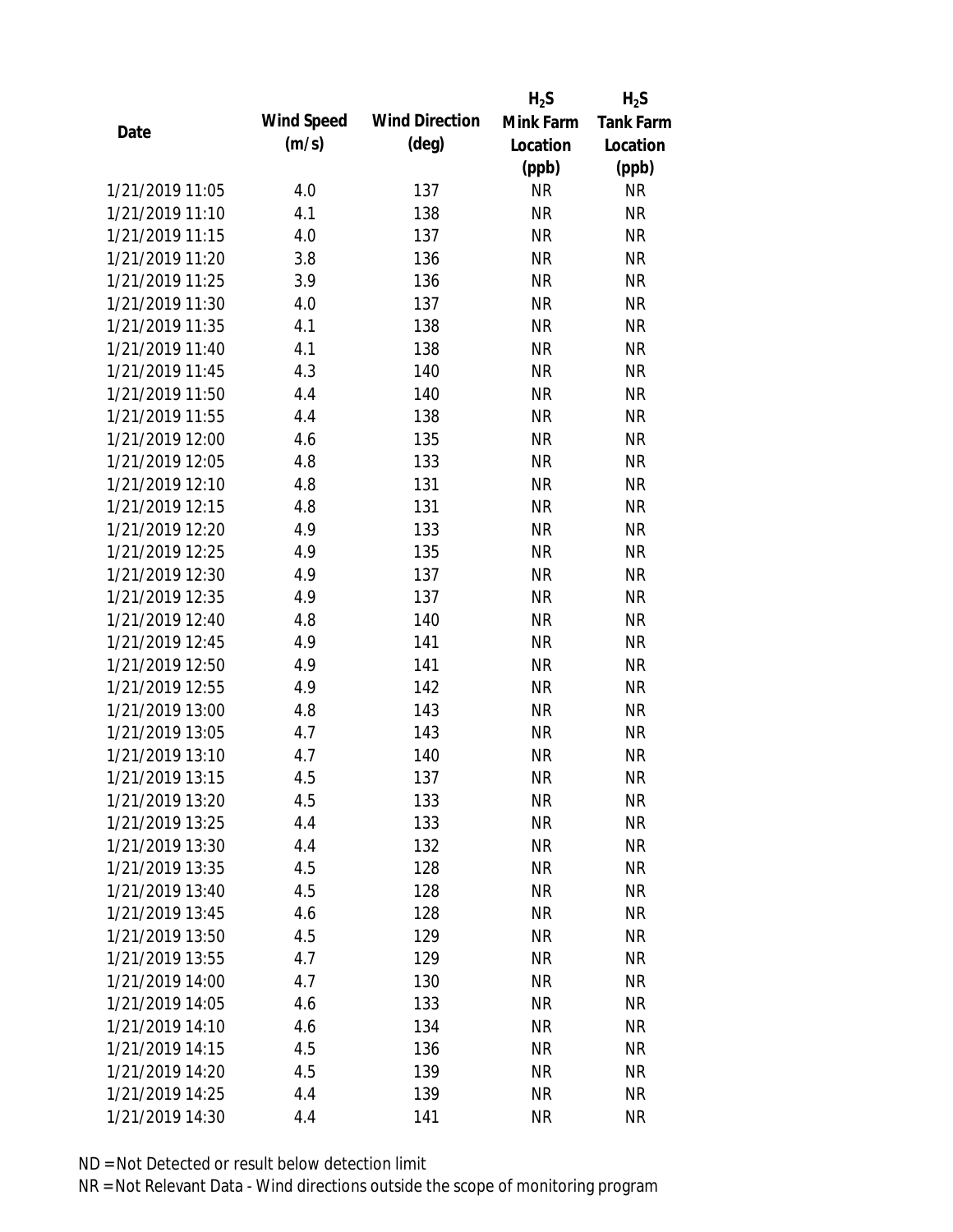|      |                 |            |                       | $H_2S$    | $H_2S$           |
|------|-----------------|------------|-----------------------|-----------|------------------|
| Date |                 | Wind Speed | <b>Wind Direction</b> | Mink Farm | <b>Tank Farm</b> |
|      |                 | (m/s)      | $(\text{deg})$        | Location  | Location         |
|      |                 |            |                       | (ppb)     | (ppb)            |
|      | 1/21/2019 14:35 | 4.3        | 141                   | <b>NR</b> | <b>NR</b>        |
|      | 1/21/2019 14:40 | 4.3        | 138                   | <b>NR</b> | <b>NR</b>        |
|      | 1/21/2019 14:45 | 4.4        | 137                   | <b>NR</b> | <b>NR</b>        |
|      | 1/21/2019 14:50 | 4.6        | 136                   | <b>NR</b> | <b>NR</b>        |
|      | 1/21/2019 14:55 | 4.8        | 137                   | <b>NR</b> | <b>NR</b>        |
|      | 1/21/2019 15:00 | 4.9        | 137                   | <b>NR</b> | <b>NR</b>        |
|      | 1/21/2019 15:05 | 5.0        | 138                   | <b>NR</b> | <b>NR</b>        |
|      | 1/21/2019 15:10 | 4.9        | 138                   | <b>NR</b> | <b>NR</b>        |
|      | 1/21/2019 15:15 | 5.0        | 138                   | <b>NR</b> | <b>NR</b>        |
|      | 1/21/2019 15:20 | 5.0        | 135                   | <b>NR</b> | <b>NR</b>        |
|      | 1/21/2019 15:25 | 5.2        | 131                   | <b>NR</b> | <b>NR</b>        |
|      | 1/21/2019 15:30 | 5.2        | 125                   | <b>NR</b> | <b>NR</b>        |
|      | 1/21/2019 15:35 | 5.2        | 121                   | <b>NR</b> | <b>NR</b>        |
|      | 1/21/2019 15:40 | 5.3        | 120                   | <b>NR</b> | <b>NR</b>        |
|      | 1/21/2019 15:45 | 5.1        | 122                   | <b>NR</b> | <b>NR</b>        |
|      | 1/21/2019 15:50 | 4.8        | 125                   | <b>NR</b> | <b>NR</b>        |
|      | 1/21/2019 15:55 | 4.4        | 128                   | <b>NR</b> | <b>NR</b>        |
|      | 1/21/2019 16:00 | 4.3        | 132                   | <b>NR</b> | <b>NR</b>        |
|      | 1/21/2019 16:05 | 4.4        | 136                   | <b>NR</b> | <b>NR</b>        |
|      | 1/21/2019 16:10 | 4.4        | 138                   | <b>NR</b> | <b>NR</b>        |
|      | 1/21/2019 16:15 | 4.4        | 138                   | <b>NR</b> | <b>NR</b>        |
|      | 1/21/2019 16:20 | 4.6        | 136                   | <b>NR</b> | <b>NR</b>        |
|      | 1/21/2019 16:25 | 4.7        | 137                   | <b>NR</b> | <b>NR</b>        |
|      | 1/21/2019 16:30 | 4.7        | 138                   | <b>NR</b> | <b>NR</b>        |
|      | 1/21/2019 16:35 | 4.8        | 138                   | <b>NR</b> | <b>NR</b>        |
|      | 1/21/2019 16:40 | 4.7        | 137                   | <b>NR</b> | <b>NR</b>        |
|      | 1/21/2019 16:45 | 4.7        | 137                   | <b>NR</b> | <b>NR</b>        |
|      | 1/21/2019 16:50 | 4.6        | 136                   | <b>NR</b> | <b>NR</b>        |
|      | 1/21/2019 16:55 | 4.5        | 135                   | <b>NR</b> | <b>NR</b>        |
|      | 1/21/2019 17:00 | 4.4        | 136                   | NR        | <b>NR</b>        |
|      | 1/21/2019 17:05 | 4.2        | 135                   | <b>NR</b> | <b>NR</b>        |
|      | 1/21/2019 17:10 | 4.3        | 136                   | <b>NR</b> | <b>NR</b>        |
|      | 1/21/2019 17:15 | 4.4        | 136                   | <b>NR</b> | <b>NR</b>        |
|      | 1/21/2019 17:20 | 4.3        | 136                   | <b>NR</b> | <b>NR</b>        |
|      | 1/21/2019 17:25 | 4.2        | 134                   | <b>NR</b> | <b>NR</b>        |
|      | 1/21/2019 17:30 | 4.3        | 131                   | <b>NR</b> | <b>NR</b>        |
|      | 1/21/2019 17:35 | 4.4        | 130                   | <b>NR</b> | <b>NR</b>        |
|      | 1/21/2019 17:40 | 4.4        | 129                   | NR        | <b>NR</b>        |
|      | 1/21/2019 17:45 | 4.4        | 129                   | <b>NR</b> | <b>NR</b>        |
|      | 1/21/2019 17:50 | 4.8        | 129                   | <b>NR</b> | <b>NR</b>        |
|      | 1/21/2019 17:55 | 4.9        | 130                   | <b>NR</b> | <b>NR</b>        |
|      | 1/21/2019 18:00 | 5.0        | 132                   | <b>NR</b> | <b>NR</b>        |
|      |                 |            |                       |           |                  |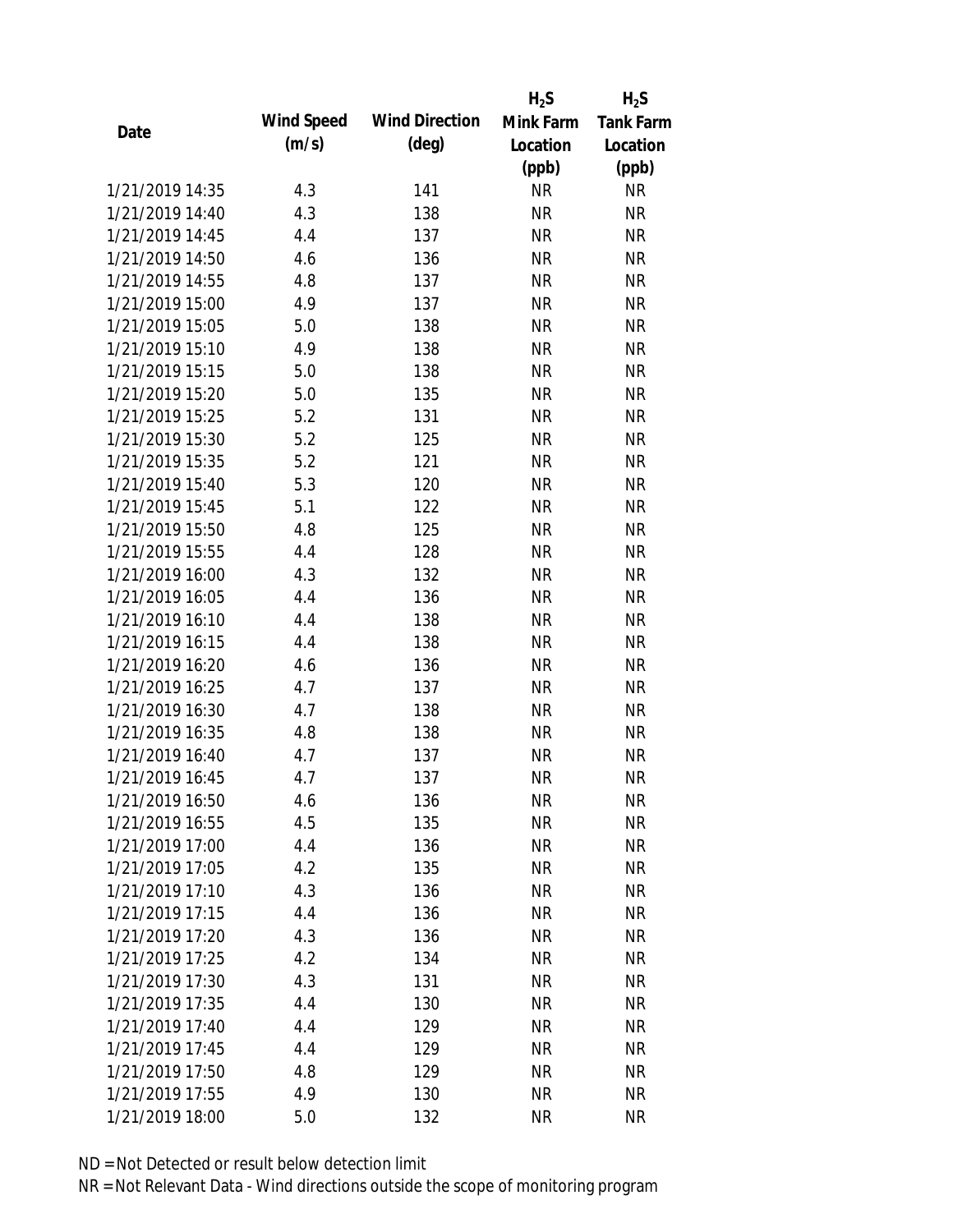|                 |            |                       | $H_2S$    | $H_2S$           |
|-----------------|------------|-----------------------|-----------|------------------|
|                 | Wind Speed | <b>Wind Direction</b> | Mink Farm | <b>Tank Farm</b> |
| Date            | (m/s)      | $(\text{deg})$        | Location  | Location         |
|                 |            |                       | (ppb)     | (ppb)            |
| 1/21/2019 18:05 | 5.1        | 132                   | <b>NR</b> | <b>NR</b>        |
| 1/21/2019 18:10 | 5.1        | 131                   | <b>NR</b> | <b>NR</b>        |
| 1/21/2019 18:15 | 5.3        | 131                   | <b>NR</b> | <b>NR</b>        |
| 1/21/2019 18:20 | 5.3        | 130                   | <b>NR</b> | <b>NR</b>        |
| 1/21/2019 18:25 | 5.4        | 128                   | <b>NR</b> | <b>NR</b>        |
| 1/21/2019 18:30 | 5.2        | 126                   | <b>NR</b> | <b>NR</b>        |
| 1/21/2019 18:35 | 5.2        | 124                   | <b>NR</b> | <b>NR</b>        |
| 1/21/2019 18:40 | 5.4        | 122                   | <b>NR</b> | <b>NR</b>        |
| 1/21/2019 18:45 | 5.5        | 118                   | <b>NR</b> | <b>NR</b>        |
| 1/21/2019 18:50 | 5.4        | 117                   | <b>NR</b> | <b>NR</b>        |
| 1/21/2019 18:55 | 5.5        | 115                   | <b>NR</b> | <b>NR</b>        |
| 1/21/2019 19:00 | 5.7        | 114                   | <b>NR</b> | <b>NR</b>        |
| 1/21/2019 19:05 | 6.0        | 114                   | <b>NR</b> | <b>NR</b>        |
| 1/21/2019 19:10 | 6.1        | 114                   | <b>NR</b> | <b>NR</b>        |
| 1/21/2019 19:15 | 5.9        | 115                   | <b>NR</b> | <b>NR</b>        |
| 1/21/2019 19:20 | 5.9        | 115                   | <b>NR</b> | <b>NR</b>        |
| 1/21/2019 19:25 | 5.9        | 117                   | <b>NR</b> | <b>NR</b>        |
| 1/21/2019 19:30 | 5.7        | 118                   | <b>NR</b> | <b>NR</b>        |
| 1/21/2019 19:35 | 5.4        | 119                   | <b>NR</b> | <b>NR</b>        |
| 1/21/2019 19:40 | 5.1        | 121                   | <b>NR</b> | <b>NR</b>        |
| 1/21/2019 19:45 | 5.1        | 121                   | <b>NR</b> | <b>NR</b>        |
| 1/21/2019 19:50 | 5.1        | 121                   | <b>NR</b> | <b>NR</b>        |
| 1/21/2019 19:55 | 5.1        | 120                   | <b>NR</b> | <b>NR</b>        |
| 1/21/2019 20:00 | 5.1        | 121                   | <b>NR</b> | <b>NR</b>        |
| 1/21/2019 20:05 | 5.0        | 121                   | <b>NR</b> | <b>NR</b>        |
| 1/21/2019 20:10 | 5.2        | 120                   | <b>NR</b> | <b>NR</b>        |
| 1/21/2019 20:15 | 5.4        | 119                   | <b>NR</b> | <b>NR</b>        |
| 1/21/2019 20:20 | 5.5        | 119                   | <b>NR</b> | <b>NR</b>        |
| 1/21/2019 20:25 | 5.3        | 120                   | <b>NR</b> | <b>NR</b>        |
| 1/21/2019 20:30 | 5.4        | 118                   | <b>NR</b> | <b>NR</b>        |
| 1/21/2019 20:35 | 5.6        | 117                   | <b>NR</b> | <b>NR</b>        |
| 1/21/2019 20:40 | 5.5        | 116                   | <b>NR</b> | <b>NR</b>        |
| 1/21/2019 20:45 | 5.3        | 116                   | <b>NR</b> | <b>NR</b>        |
| 1/21/2019 20:50 | 5.2        | 117                   | <b>NR</b> | <b>NR</b>        |
| 1/21/2019 20:55 | 5.3        | 117                   | <b>NR</b> | <b>NR</b>        |
| 1/21/2019 21:00 | 5.2        | 119                   | <b>NR</b> | <b>NR</b>        |
| 1/21/2019 21:05 | 5.3        | 119                   | <b>NR</b> | <b>NR</b>        |
| 1/21/2019 21:10 | 5.4        | 119                   | <b>NR</b> | <b>NR</b>        |
| 1/21/2019 21:15 | 5.6        | 120                   | <b>NR</b> | <b>NR</b>        |
| 1/21/2019 21:20 | 5.6        | 118                   | <b>NR</b> | <b>NR</b>        |
| 1/21/2019 21:25 | 5.7        | 118                   | <b>NR</b> | <b>NR</b>        |
| 1/21/2019 21:30 | 5.9        | 118                   | <b>NR</b> | <b>NR</b>        |
|                 |            |                       |           |                  |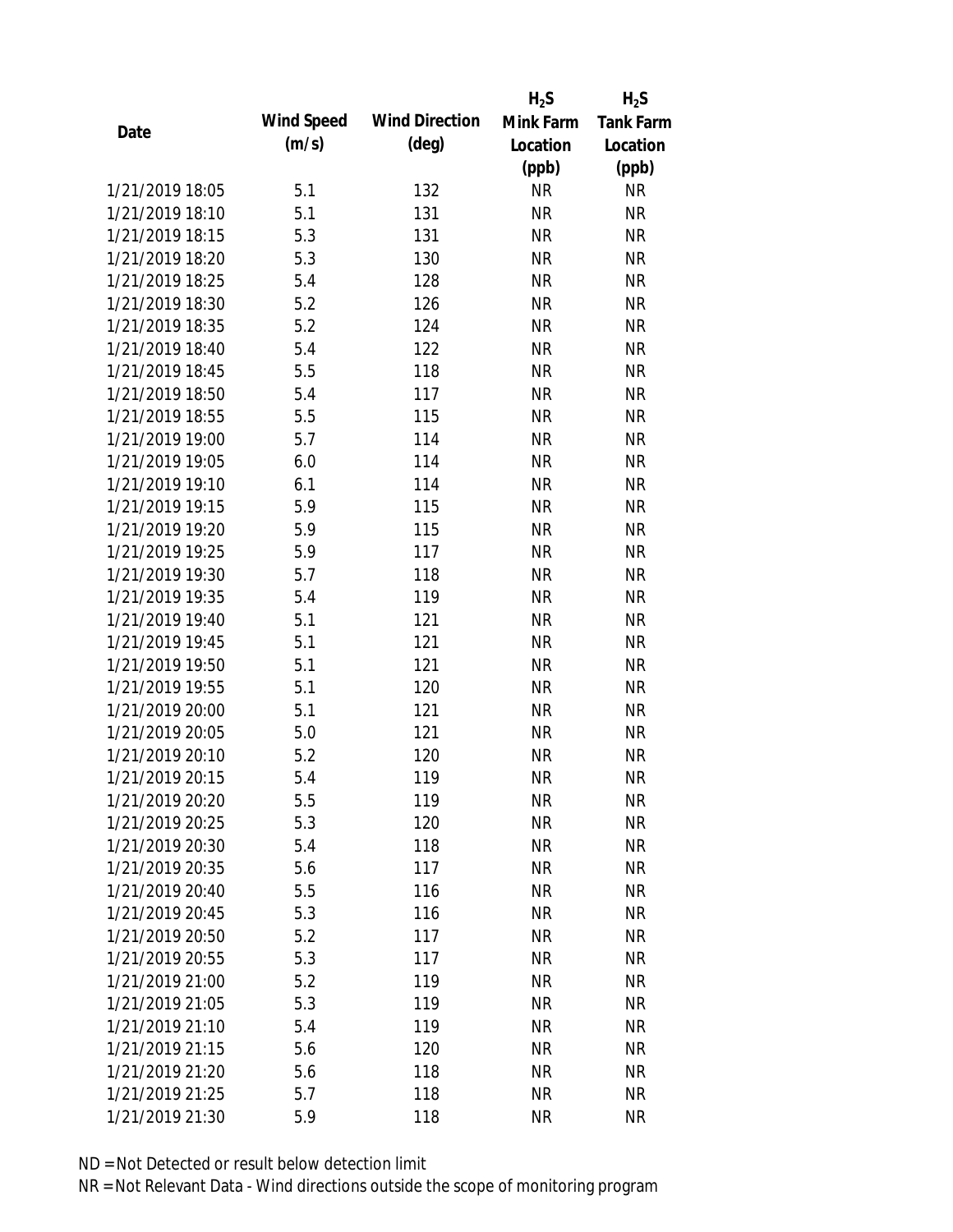|                 |            |                       | $H_2S$    | $H_2S$           |
|-----------------|------------|-----------------------|-----------|------------------|
| Date            | Wind Speed | <b>Wind Direction</b> | Mink Farm | <b>Tank Farm</b> |
|                 | (m/s)      | $(\text{deg})$        | Location  | Location         |
|                 |            |                       | (ppb)     | (ppb)            |
| 1/21/2019 21:35 | 6.0        | 118                   | <b>NR</b> | <b>NR</b>        |
| 1/21/2019 21:40 | 6.0        | 118                   | <b>NR</b> | <b>NR</b>        |
| 1/21/2019 21:45 | 6.0        | 119                   | <b>NR</b> | <b>NR</b>        |
| 1/21/2019 21:50 | 6.0        | 123                   | <b>NR</b> | <b>NR</b>        |
| 1/21/2019 21:55 | 5.9        | 124                   | <b>NR</b> | <b>NR</b>        |
| 1/21/2019 22:00 | 5.7        | 124                   | <b>NR</b> | <b>NR</b>        |
| 1/21/2019 22:05 | 5.6        | 124                   | <b>NR</b> | <b>NR</b>        |
| 1/21/2019 22:10 | 5.5        | 124                   | <b>NR</b> | <b>NR</b>        |
| 1/21/2019 22:15 | 5.4        | 122                   | <b>NR</b> | <b>NR</b>        |
| 1/21/2019 22:20 | 5.4        | 120                   | <b>NR</b> | <b>NR</b>        |
| 1/21/2019 22:25 | 5.4        | 118                   | <b>NR</b> | <b>NR</b>        |
| 1/21/2019 22:30 | 5.5        | 116                   | <b>NR</b> | <b>NR</b>        |
| 1/21/2019 22:35 | 5.7        | 116                   | <b>NR</b> | <b>NR</b>        |
| 1/21/2019 22:40 | 5.7        | 117                   | <b>NR</b> | <b>NR</b>        |
| 1/21/2019 22:45 | 5.7        | 119                   | <b>NR</b> | <b>NR</b>        |
| 1/21/2019 22:50 | 5.7        | 119                   | <b>NR</b> | <b>NR</b>        |
| 1/21/2019 22:55 | 5.8        | 119                   | <b>NR</b> | <b>NR</b>        |
| 1/21/2019 23:00 | 5.7        | 119                   | <b>NR</b> | <b>NR</b>        |
| 1/21/2019 23:05 | 5.7        | 119                   | <b>NR</b> | <b>NR</b>        |
| 1/21/2019 23:10 | 5.9        | 118                   | <b>NR</b> | <b>NR</b>        |
| 1/21/2019 23:15 | 6.0        | 117                   | <b>NR</b> | <b>NR</b>        |
| 1/21/2019 23:20 | 6.2        | 116                   | <b>NR</b> | <b>NR</b>        |
| 1/21/2019 23:25 | 6.1        | 119                   | <b>NR</b> | <b>NR</b>        |
| 1/21/2019 23:30 | 6.0        | 120                   | <b>NR</b> | <b>NR</b>        |
| 1/21/2019 23:35 | 5.8        | 121                   | <b>NR</b> | <b>NR</b>        |
| 1/21/2019 23:40 | 5.5        | 122                   | <b>NR</b> | <b>NR</b>        |
| 1/21/2019 23:45 | 5.3        | 124                   | <b>NR</b> | <b>NR</b>        |
| 1/21/2019 23:50 | 5.2        | 125                   | <b>NR</b> | <b>NR</b>        |
| 1/21/2019 23:55 | 5.2        | 124                   | <b>NR</b> | <b>NR</b>        |
| 1/21/2019 24:00 | 5.6        | 126                   | <b>NR</b> | <b>NR</b>        |
| 1/22/2019 00:05 | 5.7        | 128                   | <b>NR</b> | <b>NR</b>        |
| 1/22/2019 00:10 | 6.1        | 129                   | <b>NR</b> | <b>NR</b>        |
| 1/22/2019 00:15 | 6.3        | 129                   | <b>NR</b> | <b>NR</b>        |
| 1/22/2019 00:20 | 6.5        | 129                   | <b>NR</b> | <b>NR</b>        |
| 1/22/2019 00:25 | 6.7        | 130                   | <b>NR</b> | <b>NR</b>        |
| 1/22/2019 00:30 | 6.6        | 129                   | <b>NR</b> | <b>NR</b>        |
| 1/22/2019 00:35 | 6.7        | 128                   | <b>NR</b> | NR               |
| 1/22/2019 00:40 | 6.7        | 129                   | <b>NR</b> | NR               |
| 1/22/2019 00:45 | 6.7        | 127                   | <b>NR</b> | NR               |
| 1/22/2019 00:50 | 6.6        | 127                   | <b>NR</b> | NR               |
| 1/22/2019 00:55 | 6.2        | 127                   | <b>NR</b> | <b>NR</b>        |
| 1/22/2019 01:00 | 6.1        | 126                   | <b>NR</b> | <b>NR</b>        |
|                 |            |                       |           |                  |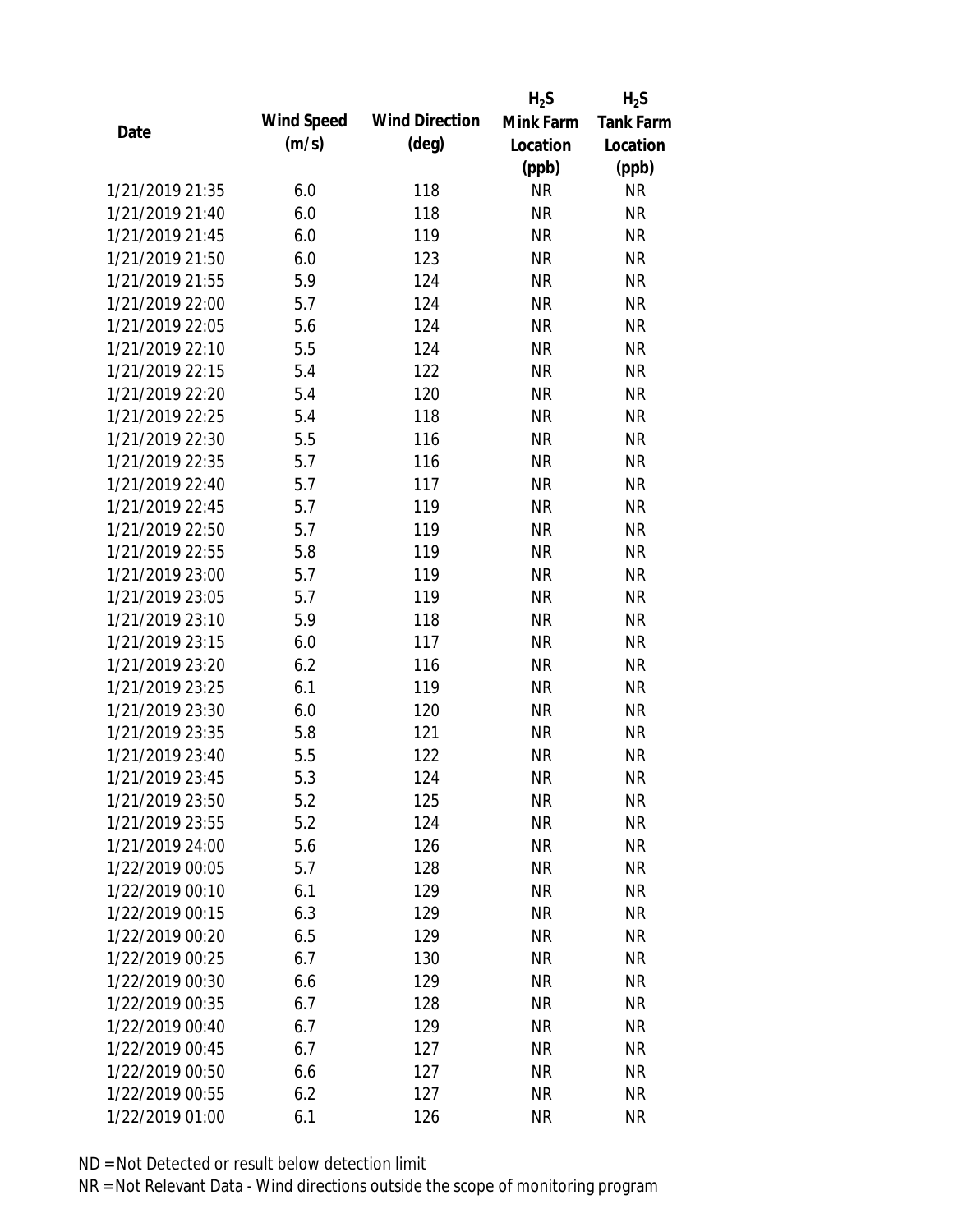|                 |            |                       | $H_2S$    | $H_2S$           |
|-----------------|------------|-----------------------|-----------|------------------|
|                 | Wind Speed | <b>Wind Direction</b> | Mink Farm | <b>Tank Farm</b> |
| Date            | (m/s)      | $(\text{deg})$        | Location  | Location         |
|                 |            |                       | (ppb)     | (ppb)            |
| 1/22/2019 01:05 | 6.0        | 127                   | <b>NR</b> | <b>NR</b>        |
| 1/22/2019 01:10 | 5.9        | 127                   | <b>NR</b> | <b>NR</b>        |
| 1/22/2019 01:15 | 5.8        | 128                   | <b>NR</b> | <b>NR</b>        |
| 1/22/2019 01:20 | 5.8        | 129                   | <b>NR</b> | <b>NR</b>        |
| 1/22/2019 01:25 | 6.0        | 130                   | <b>NR</b> | <b>NR</b>        |
| 1/22/2019 01:30 | 6.3        | 131                   | <b>NR</b> | <b>NR</b>        |
| 1/22/2019 01:35 | 6.3        | 132                   | <b>NR</b> | <b>NR</b>        |
| 1/22/2019 01:40 | 6.3        | 134                   | <b>NR</b> | <b>NR</b>        |
| 1/22/2019 01:45 | 6.5        | 134                   | <b>NR</b> | <b>NR</b>        |
| 1/22/2019 01:50 | 6.5        | 136                   | <b>NR</b> | <b>NR</b>        |
| 1/22/2019 01:55 | 6.4        | 136                   | <b>NR</b> | <b>NR</b>        |
| 1/22/2019 02:00 | 6.2        | 137                   | <b>NR</b> | <b>NR</b>        |
| 1/22/2019 02:05 | 6.2        | 137                   | <b>NR</b> | <b>NR</b>        |
| 1/22/2019 02:10 | 6.3        | 136                   | <b>NR</b> | <b>NR</b>        |
| 1/22/2019 02:15 | 6.3        | 136                   | <b>NR</b> | <b>NR</b>        |
| 1/22/2019 02:20 | 6.4        | 135                   | <b>NR</b> | <b>NR</b>        |
| 1/22/2019 02:25 | 6.6        | 135                   | <b>NR</b> | <b>NR</b>        |
| 1/22/2019 02:30 | 6.6        | 136                   | <b>NR</b> | <b>NR</b>        |
| 1/22/2019 02:35 | 6.4        | 137                   | <b>NR</b> | <b>NR</b>        |
| 1/22/2019 02:40 | 6.1        | 139                   | <b>NR</b> | <b>NR</b>        |
| 1/22/2019 02:45 | 5.9        | 140                   | <b>NR</b> | <b>NR</b>        |
| 1/22/2019 02:50 | 5.9        | 140                   | <b>NR</b> | <b>NR</b>        |
| 1/22/2019 02:55 | 5.9        | 141                   | <b>NR</b> | <b>NR</b>        |
| 1/22/2019 03:00 | 6.1        | 142                   | <b>NR</b> | <b>NR</b>        |
| 1/22/2019 03:05 | 6.4        | 142                   | <b>NR</b> | <b>NR</b>        |
| 1/22/2019 03:10 | 6.6        | 142                   | <b>NR</b> | <b>NR</b>        |
| 1/22/2019 03:15 | 6.7        | 143                   | <b>NR</b> | <b>NR</b>        |
| 1/22/2019 03:20 | 6.6        | 145                   | <b>NR</b> | <b>NR</b>        |
| 1/22/2019 03:25 | 6.4        | 146                   | <b>NR</b> | <b>NR</b>        |
| 1/22/2019 03:30 | 6.1        | 147                   | <b>NR</b> | <b>NR</b>        |
| 1/22/2019 03:35 | 5.9        | 148                   | <b>NR</b> | <b>NR</b>        |
| 1/22/2019 03:40 | 5.7        | 148                   | <b>NR</b> | <b>NR</b>        |
| 1/22/2019 03:45 | 5.7        | 148                   | <b>NR</b> | <b>NR</b>        |
| 1/22/2019 03:50 | 5.7        | 147                   | <b>NR</b> | <b>NR</b>        |
| 1/22/2019 03:55 | 5.6        | 147                   | <b>NR</b> | <b>NR</b>        |
| 1/22/2019 04:00 | 5.7        | 146                   | <b>NR</b> | <b>NR</b>        |
| 1/22/2019 04:05 | 5.6        | 145                   | <b>NR</b> | NR               |
| 1/22/2019 04:10 | 5.6        | 146                   | <b>NR</b> | NR               |
| 1/22/2019 04:15 | 5.3        | 147                   | <b>NR</b> | NR               |
| 1/22/2019 04:20 | 5.2        | 147                   | <b>NR</b> | NR               |
| 1/22/2019 04:25 | 5.3        | 146                   | <b>NR</b> | <b>NR</b>        |
| 1/22/2019 04:30 | 5.3        | 145                   | <b>NR</b> | <b>NR</b>        |
|                 |            |                       |           |                  |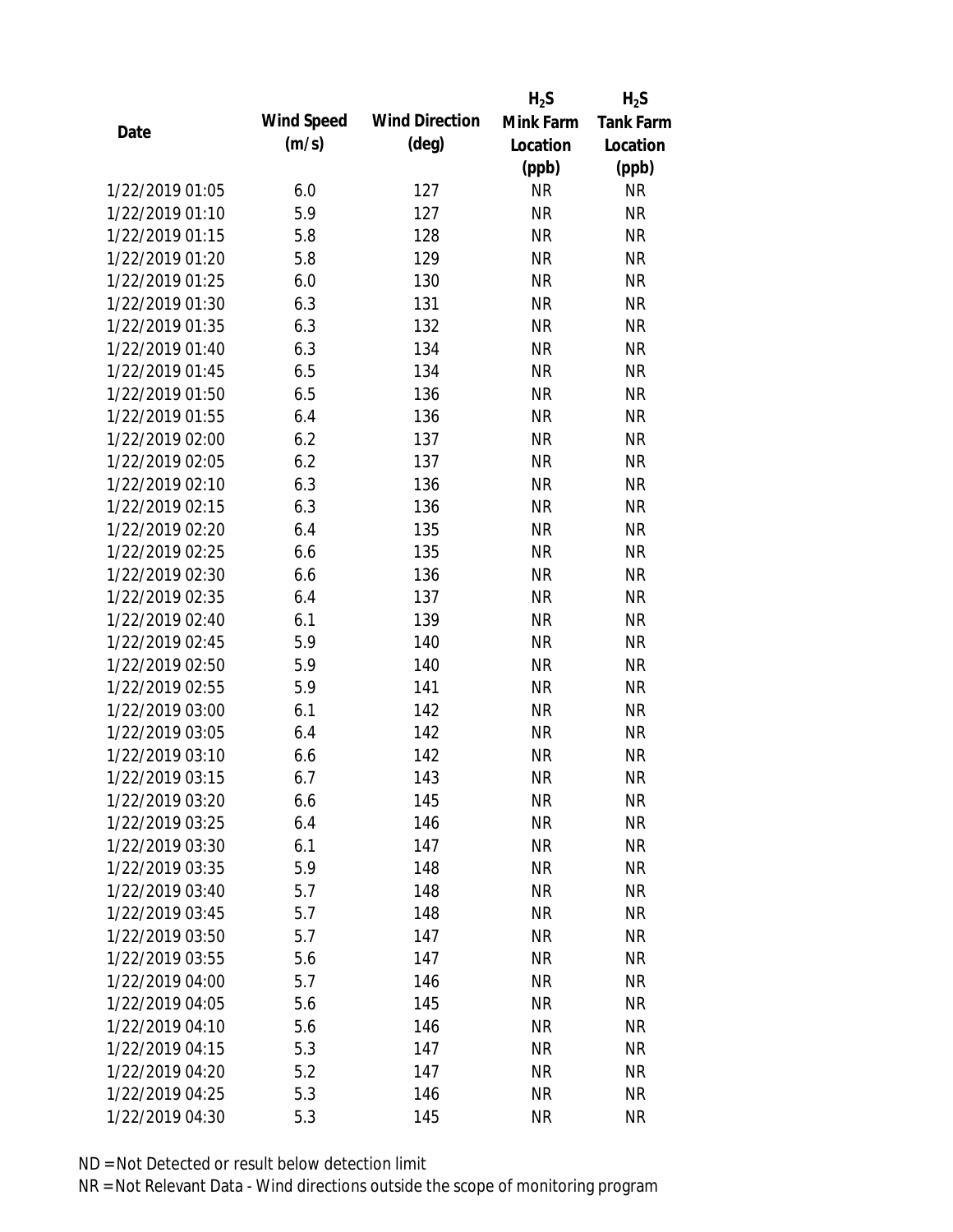|                 |            |                       | $H_2S$    | $H_2S$           |
|-----------------|------------|-----------------------|-----------|------------------|
| Date            | Wind Speed | <b>Wind Direction</b> | Mink Farm | <b>Tank Farm</b> |
|                 | (m/s)      | $(\text{deg})$        | Location  | Location         |
|                 |            |                       | (ppb)     | (ppb)            |
| 1/22/2019 04:35 | 5.2        | 144                   | <b>NR</b> | NR               |
| 1/22/2019 04:40 | 5.1        | 144                   | <b>NR</b> | <b>NR</b>        |
| 1/22/2019 04:45 | 5.3        | 144                   | <b>NR</b> | <b>NR</b>        |
| 1/22/2019 04:50 | 5.3        | 144                   | <b>NR</b> | <b>NR</b>        |
| 1/22/2019 04:55 | 5.2        | 145                   | <b>NR</b> | <b>NR</b>        |
| 1/22/2019 05:00 | 5.0        | 147                   | <b>NR</b> | <b>NR</b>        |
| 1/22/2019 05:05 | 4.9        | 148                   | <b>NR</b> | <b>NR</b>        |
| 1/22/2019 05:10 | 4.9        | 147                   | <b>NR</b> | <b>NR</b>        |
| 1/22/2019 05:15 | 4.8        | 147                   | <b>NR</b> | <b>NR</b>        |
| 1/22/2019 05:20 | 4.7        | 148                   | <b>NR</b> | <b>NR</b>        |
| 1/22/2019 05:25 | 4.7        | 148                   | <b>NR</b> | <b>NR</b>        |
| 1/22/2019 05:30 | 4.9        | 147                   | <b>NR</b> | <b>NR</b>        |
| 1/22/2019 05:35 | 5.0        | 149                   | <b>NR</b> | <b>NR</b>        |
| 1/22/2019 05:40 | 5.0        | 151                   | <b>NR</b> | <b>NR</b>        |
| 1/22/2019 05:45 | 5.1        | 150                   | <b>NR</b> | <b>NR</b>        |
| 1/22/2019 05:50 | 5.2        | 149                   | <b>NR</b> | <b>NR</b>        |
| 1/22/2019 05:55 | 5.2        | 149                   | <b>NR</b> | <b>NR</b>        |
| 1/22/2019 06:00 | 5.1        | 149                   | <b>NR</b> | <b>NR</b>        |
| 1/22/2019 06:05 | 5.1        | 148                   | <b>NR</b> | <b>NR</b>        |
| 1/22/2019 06:10 | 5.1        | 147                   | <b>NR</b> | <b>NR</b>        |
| 1/22/2019 06:15 | 5.0        | 148                   | <b>NR</b> | <b>NR</b>        |
| 1/22/2019 06:20 | 5.1        | 149                   | <b>NR</b> | <b>NR</b>        |
| 1/22/2019 06:25 | 5.0        | 150                   | <b>NR</b> | <b>NR</b>        |
| 1/22/2019 06:30 | 5.1        | 150                   | <b>NR</b> | <b>NR</b>        |
| 1/22/2019 06:35 | 5.4        | 150                   | <b>NR</b> | <b>NR</b>        |
| 1/22/2019 06:40 | 5.6        | 148                   | <b>NR</b> | <b>NR</b>        |
| 1/22/2019 06:45 | 5.7        | 148                   | <b>NR</b> | <b>NR</b>        |
| 1/22/2019 06:50 | 5.8        | 148                   | <b>NR</b> | <b>NR</b>        |
| 1/22/2019 06:55 | 5.8        | 147                   | <b>NR</b> | <b>NR</b>        |
| 1/22/2019 07:00 | 6.0        | 146                   | <b>NR</b> | <b>NR</b>        |
| 1/22/2019 07:05 | 5.9        | 148                   | <b>NR</b> | <b>NR</b>        |
| 1/22/2019 07:10 | 5.9        | 148                   | <b>NR</b> | <b>NR</b>        |
| 1/22/2019 07:15 | 6.1        | 148                   | <b>NR</b> | <b>NR</b>        |
| 1/22/2019 07:20 | 6.0        | 148                   | <b>NR</b> | <b>NR</b>        |
| 1/22/2019 07:25 | 6.4        | 148                   | <b>NR</b> | <b>NR</b>        |
| 1/22/2019 07:30 | 6.4        | 148                   | <b>NR</b> | <b>NR</b>        |
| 1/22/2019 07:35 | 6.2        | 148                   | <b>NR</b> | <b>NR</b>        |
| 1/22/2019 07:40 | 6.1        | 149                   | NR        | <b>NR</b>        |
| 1/22/2019 07:45 | 6.0        | 150                   | <b>NR</b> | <b>NR</b>        |
| 1/22/2019 07:50 | 6.0        | 151                   | <b>NR</b> | <b>NR</b>        |
| 1/22/2019 07:55 | 5.8        | 151                   | <b>NR</b> | <b>NR</b>        |
| 1/22/2019 08:00 |            |                       | <b>NR</b> | <b>NR</b>        |
|                 | 5.8        | 151                   |           |                  |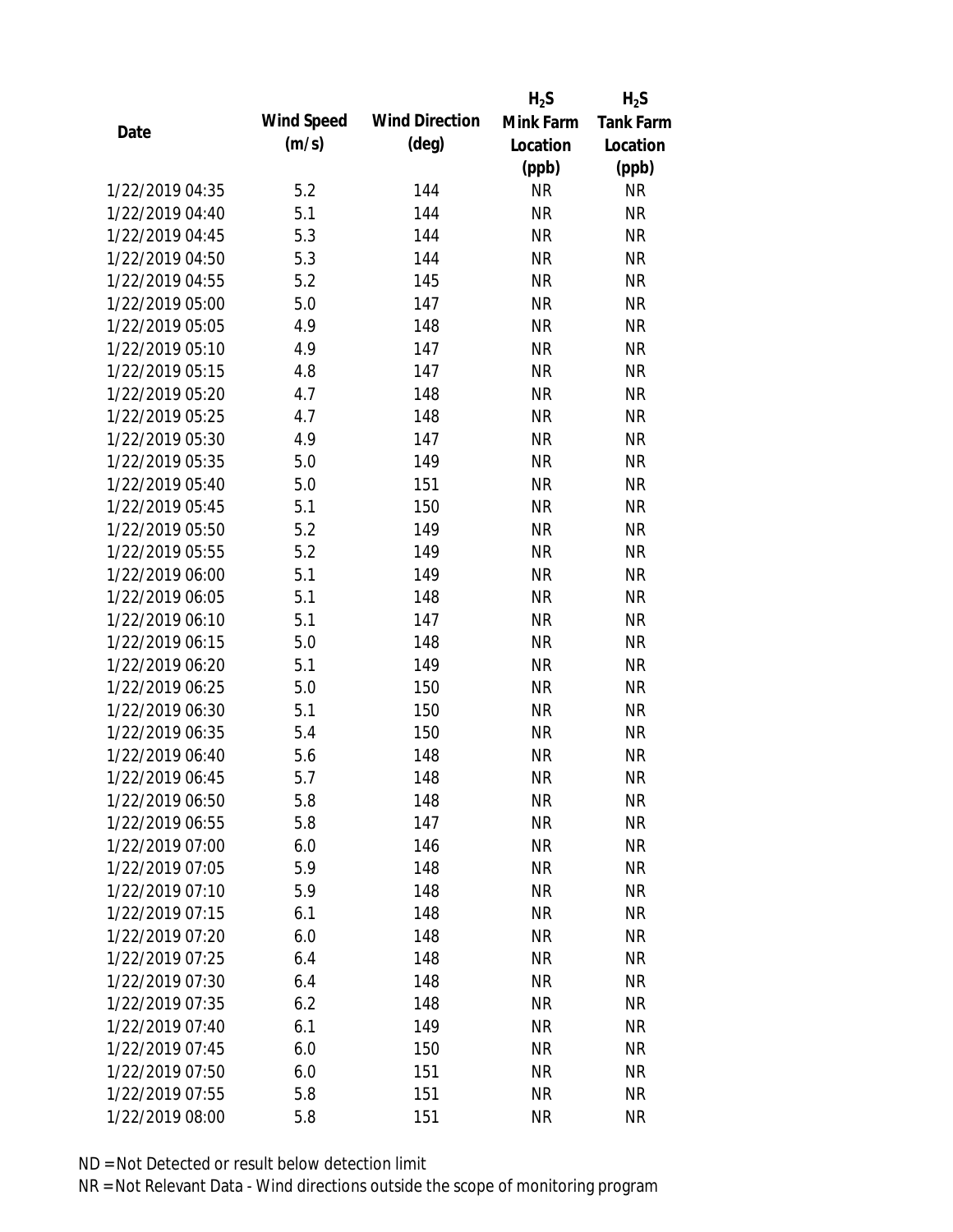|                 |            |                       | $H_2S$    | $H_2S$           |
|-----------------|------------|-----------------------|-----------|------------------|
| Date            | Wind Speed | <b>Wind Direction</b> | Mink Farm | <b>Tank Farm</b> |
|                 | (m/s)      | $(\text{deg})$        | Location  | Location         |
|                 |            |                       | (ppb)     | (ppb)            |
| 1/22/2019 08:05 | 6.0        | 151                   | <b>NR</b> | <b>NR</b>        |
| 1/22/2019 08:10 | 6.2        | 150                   | <b>NR</b> | <b>NR</b>        |
| 1/22/2019 08:15 | 6.2        | 150                   | <b>NR</b> | <b>NR</b>        |
| 1/22/2019 08:20 | 6.2        | 151                   | <b>NR</b> | <b>NR</b>        |
| 1/22/2019 08:25 | 6.1        | 154                   | <b>NR</b> | <b>NR</b>        |
| 1/22/2019 08:30 | 6.0        | 155                   | <b>NR</b> | <b>NR</b>        |
| 1/22/2019 08:35 | 5.9        | 158                   | <b>NR</b> | <b>NR</b>        |
| 1/22/2019 08:40 | 5.9        | 159                   | <b>NR</b> | <b>NR</b>        |
| 1/22/2019 08:45 | 5.9        | 160                   | <b>NR</b> | <b>NR</b>        |
| 1/22/2019 08:50 | 6.2        | 160                   | <b>NR</b> | <b>NR</b>        |
| 1/22/2019 08:55 | 6.3        | 159                   | <b>NR</b> | <b>NR</b>        |
| 1/22/2019 09:00 | 6.6        | 158                   | <b>NR</b> | <b>NR</b>        |
| 1/22/2019 09:05 | 6.7        | 157                   | <b>NR</b> | <b>NR</b>        |
| 1/22/2019 09:10 | 6.6        | 157                   | <b>NR</b> | <b>NR</b>        |
| 1/22/2019 09:15 | 6.5        | 157                   | <b>NR</b> | <b>NR</b>        |
| 1/22/2019 09:20 | 6.5        | 158                   | <b>NR</b> | <b>NR</b>        |
| 1/22/2019 09:25 | 6.5        | 159                   | <b>NR</b> | <b>NR</b>        |
| 1/22/2019 09:30 | 6.3        | 161                   | <b>NR</b> | <b>NR</b>        |
| 1/22/2019 09:35 | 6.2        | 161                   | <b>NR</b> | <b>NR</b>        |
| 1/22/2019 09:40 | 6.1        | 161                   | <b>NR</b> | <b>NR</b>        |
| 1/22/2019 09:45 | 6.3        | 161                   | <b>NR</b> | <b>NR</b>        |
| 1/22/2019 09:50 | 6.0        | 161                   | <b>NR</b> | <b>NR</b>        |
| 1/22/2019 09:55 | 5.7        | 161                   | <b>NR</b> | <b>NR</b>        |
| 1/22/2019 10:00 | 5.5        | 159                   | <b>NR</b> | <b>NR</b>        |
| 1/22/2019 10:05 | 5.5        | 160                   | <b>NR</b> | <b>NR</b>        |
| 1/22/2019 10:10 | 5.4        | 159                   | <b>NR</b> | <b>NR</b>        |
| 1/22/2019 10:15 | 5.2        | 159                   | <b>NR</b> | <b>NR</b>        |
| 1/22/2019 10:20 | 5.2        | 159                   | <b>NR</b> | <b>NR</b>        |
| 1/22/2019 10:25 | 5.4        | 160                   | <b>NR</b> | <b>NR</b>        |
| 1/22/2019 10:30 | 5.4        | 162                   | <b>NR</b> | <b>NR</b>        |
| 1/22/2019 10:35 | 5.3        | 163                   | <b>NR</b> | <b>NR</b>        |
| 1/22/2019 10:40 | 5.3        | 165                   | <b>NR</b> | NR               |
| 1/22/2019 10:45 | 5.3        | 166                   | <b>NR</b> | <b>NR</b>        |
| 1/22/2019 10:50 | 5.1        | 165                   | <b>NR</b> | <b>NR</b>        |
| 1/22/2019 10:55 | 4.9        | 166                   | <b>NR</b> | <b>NR</b>        |
| 1/22/2019 11:00 | 4.8        | 167                   | <b>NR</b> | <b>NR</b>        |
| 1/22/2019 11:05 | 4.9        | 166                   | <b>NR</b> | <b>NR</b>        |
| 1/22/2019 11:10 | 4.8        | 166                   | NR        | <b>NR</b>        |
| 1/22/2019 11:15 | 4.8        | 166                   | <b>NR</b> | <b>NR</b>        |
| 1/22/2019 11:20 | 4.8        | 167                   | <b>NR</b> | <b>NR</b>        |
| 1/22/2019 11:25 | 4.8        | 167                   | <b>NR</b> | <b>NR</b>        |
| 1/22/2019 11:30 | 4.9        | 166                   | <b>NR</b> | <b>NR</b>        |
|                 |            |                       |           |                  |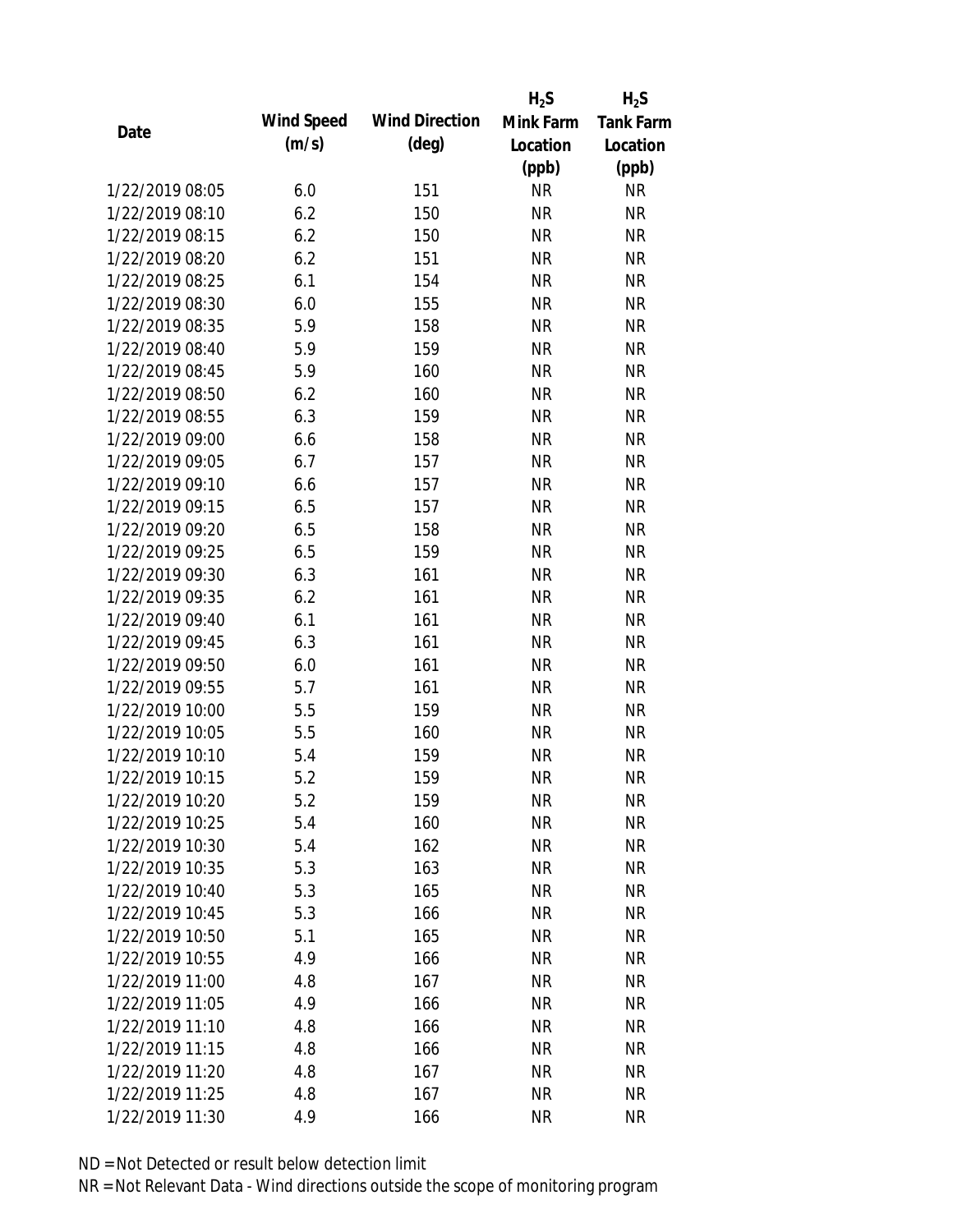|                 |            |                       | $H_2S$    | $H_2S$           |
|-----------------|------------|-----------------------|-----------|------------------|
| Date            | Wind Speed | <b>Wind Direction</b> | Mink Farm | <b>Tank Farm</b> |
|                 | (m/s)      | $(\text{deg})$        | Location  | Location         |
|                 |            |                       | (ppb)     | (ppb)            |
| 1/22/2019 11:35 | 4.8        | 167                   | <b>NR</b> | <b>NR</b>        |
| 1/22/2019 11:40 | 4.9        | 167                   | <b>NR</b> | <b>NR</b>        |
| 1/22/2019 11:45 | 4.9        | 167                   | <b>NR</b> | <b>NR</b>        |
| 1/22/2019 11:50 | 5.1        | 167                   | <b>NR</b> | <b>NR</b>        |
| 1/22/2019 11:55 | 5.0        | 169                   | <b>NR</b> | <b>NR</b>        |
| 1/22/2019 12:00 | 5.0        | 169                   | <b>NR</b> | <b>NR</b>        |
| 1/22/2019 12:05 | 5.1        | 170                   | <b>NR</b> | 1                |
| 1/22/2019 12:10 | 5.1        | 171                   | <b>NR</b> | 1                |
| 1/22/2019 12:15 | 5.1        | 172                   | <b>NR</b> | 1                |
| 1/22/2019 12:20 | 4.9        | 174                   | <b>NR</b> | 1                |
| 1/22/2019 12:25 | 5.0        | 173                   | <b>NR</b> | 1                |
| 1/22/2019 12:30 | 5.1        | 172                   | <b>NR</b> | 1                |
| 1/22/2019 12:35 | 5.1        | 172                   | <b>NR</b> | 1                |
| 1/22/2019 12:40 | 5.0        | 171                   | <b>NR</b> | 1                |
| 1/22/2019 12:45 | 5.0        | 171                   | <b>NR</b> | 1                |
| 1/22/2019 12:50 | 5.1        | 171                   | <b>NR</b> | 1                |
| 1/22/2019 12:55 | 5.0        | 170                   | <b>NR</b> | 1                |
| 1/22/2019 13:00 | 4.9        | 172                   | <b>NR</b> | 1                |
| 1/22/2019 13:05 | 4.7        | 174                   | <b>NR</b> | $\mathbf{1}$     |
| 1/22/2019 13:10 | 4.8        | 175                   | <b>NR</b> | 1                |
| 1/22/2019 13:15 | 4.6        | 176                   | <b>NR</b> | 1                |
| 1/22/2019 13:20 | 4.6        | 178                   | <b>NR</b> | 1                |
| 1/22/2019 13:25 | 4.6        | 180                   | <b>NR</b> | 1                |
| 1/22/2019 13:30 | 4.5        | 181                   | <b>NR</b> | 1                |
| 1/22/2019 13:35 | 4.4        | 181                   | <b>NR</b> | 1                |
| 1/22/2019 13:40 | 4.6        | 182                   | <b>NR</b> | 1                |
| 1/22/2019 13:45 | 4.6        | 183                   | <b>NR</b> | 1                |
| 1/22/2019 13:50 | 4.6        | 184                   | <b>NR</b> | 1                |
| 1/22/2019 13:55 | 4.7        | 184                   | NR        | 1                |
| 1/22/2019 14:00 | 4.9        | 185                   | NR        | 1                |
| 1/22/2019 14:05 | 5.1        | 187                   | NR        | 1                |
| 1/22/2019 14:10 | 5.2        | 186                   | NR        | 1                |
| 1/22/2019 14:15 | 5.4        | 186                   | NR        | $\overline{2}$   |
| 1/22/2019 14:20 | 5.4        | 186                   | NR        | $\overline{2}$   |
| 1/22/2019 14:25 | 5.5        | 186                   | NR        | $\overline{2}$   |
| 1/22/2019 14:30 | 5.6        | 186                   | NR        | 1                |
| 1/22/2019 14:35 | 5.6        | 184                   | NR        | 1                |
| 1/22/2019 14:40 | 5.5        | 185                   | NR        | 1                |
| 1/22/2019 14:45 | 5.5        | 183                   | NR.       | 1                |
| 1/22/2019 14:50 | 5.4        | 182                   | NR        | 1                |
| 1/22/2019 14:55 | 5.5        | 182                   | <b>NR</b> | 1                |
| 1/22/2019 15:00 | 5.3        | 182                   | <b>NR</b> | 1                |
|                 |            |                       |           |                  |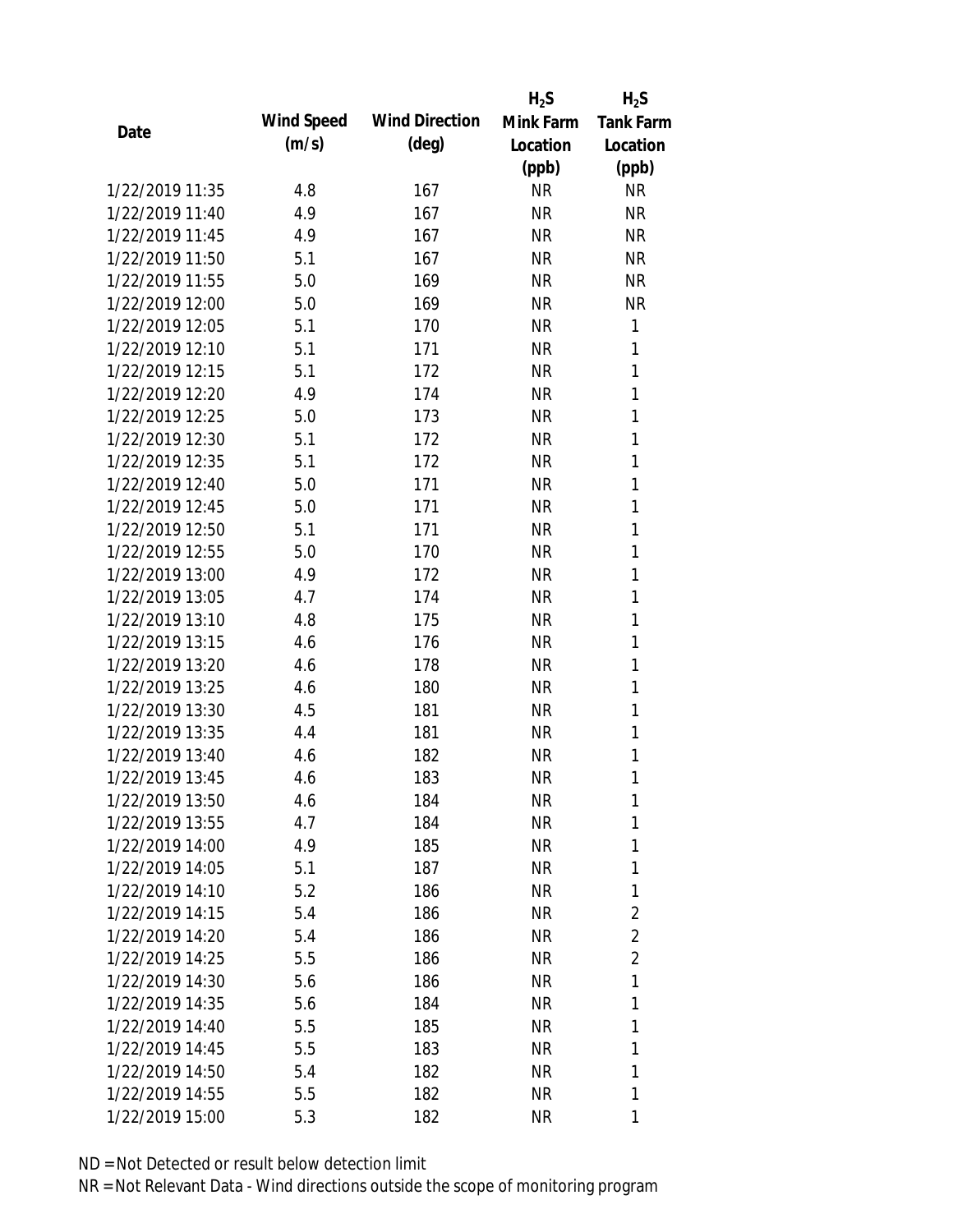|                 |            |                       | $H_2S$    | $H_2S$           |
|-----------------|------------|-----------------------|-----------|------------------|
|                 | Wind Speed | <b>Wind Direction</b> | Mink Farm | <b>Tank Farm</b> |
| Date            | (m/s)      | $(\text{deg})$        | Location  | Location         |
|                 |            |                       | (ppb)     | (ppb)            |
| 1/22/2019 15:05 | 5.1        | 182                   | <b>NR</b> | 1                |
| 1/22/2019 15:10 | 5.0        | 181                   | <b>NR</b> | 1                |
| 1/22/2019 15:15 | 4.9        | 182                   | <b>NR</b> | 1                |
| 1/22/2019 15:20 | 4.7        | 182                   | <b>NR</b> | 1                |
| 1/22/2019 15:25 | 4.4        | 181                   | <b>NR</b> | 1                |
| 1/22/2019 15:30 | 4.3        | 181                   | <b>NR</b> | 1                |
| 1/22/2019 15:35 | 4.3        | 183                   | <b>NR</b> | 1                |
| 1/22/2019 15:40 | 4.1        | 184                   | <b>NR</b> | 1                |
| 1/22/2019 15:45 | 4.0        | 184                   | <b>NR</b> | 1                |
| 1/22/2019 15:50 | 3.9        | 185                   | <b>NR</b> | 1                |
| 1/22/2019 15:55 | 3.9        | 184                   | <b>NR</b> | 1                |
| 1/22/2019 16:00 | 3.8        | 184                   | <b>NR</b> | 1                |
| 1/22/2019 16:05 | 3.6        | 184                   | <b>NR</b> | 1                |
| 1/22/2019 16:10 | 3.5        | 183                   | <b>NR</b> | 1                |
| 1/22/2019 16:15 | 3.5        | 184                   | <b>NR</b> | 1                |
| 1/22/2019 16:20 | 3.4        | 184                   | <b>NR</b> | 1                |
| 1/22/2019 16:25 | 3.4        | 184                   | <b>NR</b> | 1                |
| 1/22/2019 16:30 | 3.4        | 183                   | <b>NR</b> | 1                |
| 1/22/2019 16:35 | 3.3        | 182                   | <b>NR</b> | 1                |
| 1/22/2019 16:40 | 3.4        | 182                   | <b>NR</b> | 1                |
| 1/22/2019 16:45 | 3.2        | 182                   | <b>NR</b> | 1                |
| 1/22/2019 16:50 | 3.2        | 182                   | <b>NR</b> | 1                |
| 1/22/2019 16:55 | 3.1        | 182                   | <b>NR</b> | 1                |
| 1/22/2019 17:00 | 3.0        | 182                   | <b>NR</b> | 1                |
| 1/22/2019 17:05 | 3.1        | 181                   | <b>NR</b> | 1                |
| 1/22/2019 17:10 | 3.2        | 180                   | <b>NR</b> | 1                |
| 1/22/2019 17:15 | 3.4        | 178                   | <b>NR</b> | 1                |
| 1/22/2019 17:20 | 3.4        | 177                   | <b>NR</b> | 1                |
| 1/22/2019 17:25 | 3.4        | 178                   | <b>NR</b> | 1                |
| 1/22/2019 17:30 | 3.4        | 179                   | <b>NR</b> | 1                |
| 1/22/2019 17:35 | 3.3        | 180                   | NR        | 1                |
| 1/22/2019 17:40 | 3.2        | 180                   | NR        | 1                |
| 1/22/2019 17:45 | 3.2        | 180                   | NR        | 1                |
| 1/22/2019 17:50 | 3.3        | 178                   | <b>NR</b> | 1                |
| 1/22/2019 17:55 | 3.2        | 176                   | <b>NR</b> | 1                |
| 1/22/2019 18:00 | 3.3        | 174                   | NR        | 1                |
| 1/22/2019 18:05 | 3.4        | 174                   | NR        | 1                |
| 1/22/2019 18:10 | 3.4        | 174                   | NR        | 1                |
| 1/22/2019 18:15 | 3.3        | 174                   | NR        | 1                |
| 1/22/2019 18:20 | 3.2        | 176                   | <b>NR</b> | 1                |
| 1/22/2019 18:25 | 3.3        | 177                   | <b>NR</b> | 1                |
| 1/22/2019 18:30 | 3.3        | 178                   | <b>NR</b> | 1                |
|                 |            |                       |           |                  |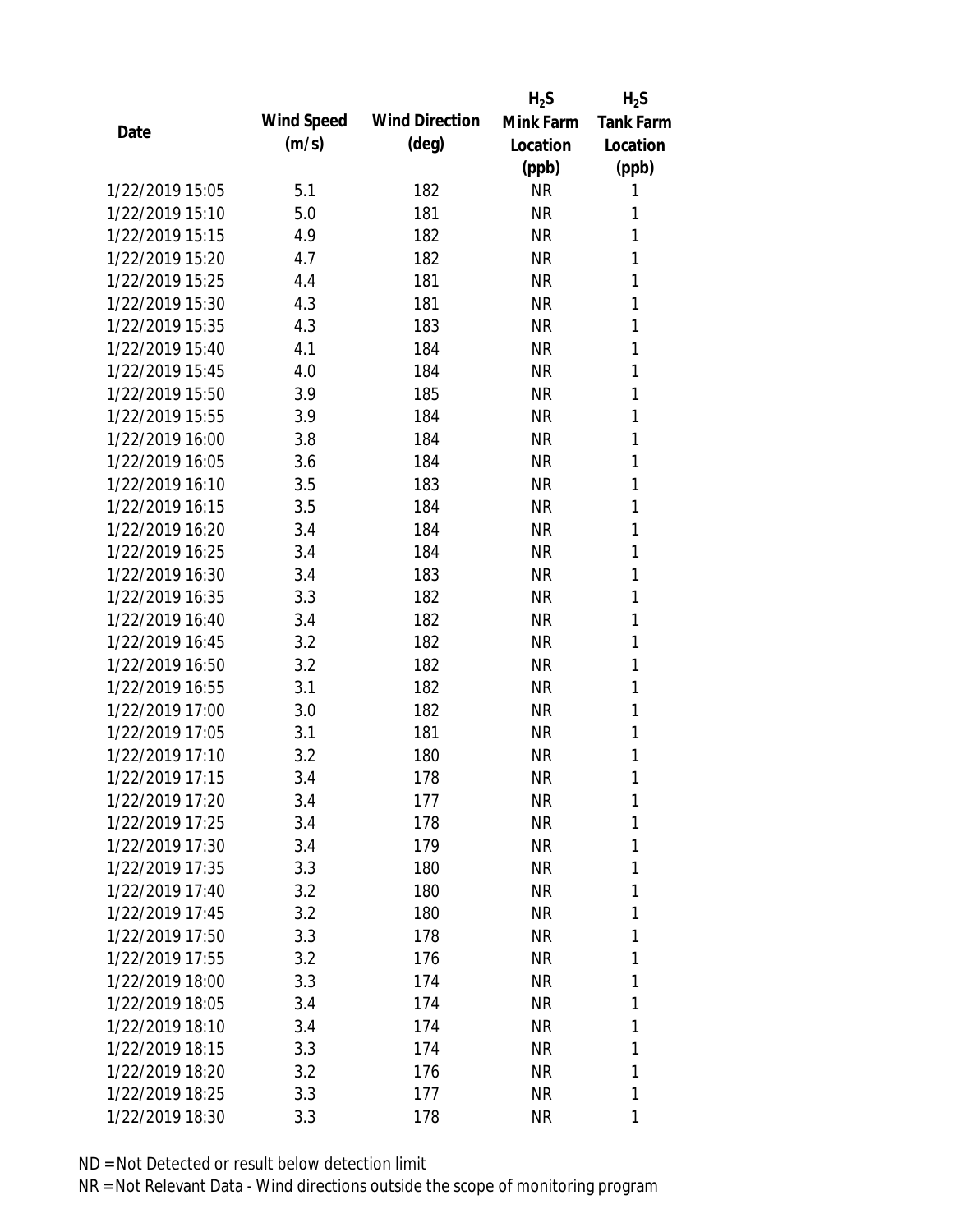|                 |            |                       | $H_2S$    | $H_2S$           |
|-----------------|------------|-----------------------|-----------|------------------|
| Date            | Wind Speed | <b>Wind Direction</b> | Mink Farm | <b>Tank Farm</b> |
|                 | (m/s)      | $(\text{deg})$        | Location  | Location         |
|                 |            |                       | (ppb)     | (ppb)            |
| 1/22/2019 18:35 | 3.3        | 177                   | <b>NR</b> | 1                |
| 1/22/2019 18:40 | 3.3        | 175                   | <b>NR</b> | 1                |
| 1/22/2019 18:45 | 3.5        | 174                   | <b>NR</b> | 1                |
| 1/22/2019 18:50 | 3.6        | 172                   | <b>NR</b> | 1                |
| 1/22/2019 18:55 | 3.6        | 171                   | <b>NR</b> | 1                |
| 1/22/2019 19:00 | 3.5        | 171                   | <b>NR</b> | 1                |
| 1/22/2019 19:05 | 3.5        | 173                   | <b>NR</b> | 1                |
| 1/22/2019 19:10 | 3.5        | 174                   | <b>NR</b> | 1                |
| 1/22/2019 19:15 | 3.4        | 176                   | <b>NR</b> | 1                |
| 1/22/2019 19:20 | 3.4        | 176                   | <b>NR</b> | 1                |
| 1/22/2019 19:25 | 3.5        | 176                   | <b>NR</b> | 1                |
| 1/22/2019 19:30 | 3.6        | 176                   | <b>NR</b> | 1                |
| 1/22/2019 19:35 | 3.7        | 174                   | <b>NR</b> | 1                |
| 1/22/2019 19:40 | 3.9        | 173                   | <b>NR</b> | 1                |
| 1/22/2019 19:45 | 4.0        | 172                   | <b>NR</b> | 1                |
| 1/22/2019 19:50 | 4.1        | 172                   | <b>NR</b> | 1                |
| 1/22/2019 19:55 | 4.1        | 173                   | <b>NR</b> | 1                |
| 1/22/2019 20:00 | 4.1        | 172                   | <b>NR</b> | 1                |
| 1/22/2019 20:05 | 4.0        | 173                   | <b>NR</b> | <b>ND</b>        |
| 1/22/2019 20:10 | 4.0        | 174                   | <b>NR</b> | 1                |
| 1/22/2019 20:15 | 3.9        | 174                   | <b>NR</b> | 1                |
| 1/22/2019 20:20 | 3.9        | 175                   | <b>NR</b> | 1                |
| 1/22/2019 20:25 | 3.9        | 175                   | <b>NR</b> | 1                |
| 1/22/2019 20:30 | 3.9        | 175                   | <b>NR</b> | 1                |
| 1/22/2019 20:35 | 3.8        | 176                   | <b>NR</b> | 1                |
| 1/22/2019 20:40 | 3.8        | 176                   | <b>NR</b> | <b>ND</b>        |
| 1/22/2019 20:45 | 3.9        | 175                   | <b>NR</b> | <b>ND</b>        |
| 1/22/2019 20:50 | 3.9        | 174                   | <b>NR</b> | <b>ND</b>        |
| 1/22/2019 20:55 | 3.9        | 174                   | <b>NR</b> | 1                |
| 1/22/2019 21:00 | 4.0        | 174                   | NR        | 1                |
| 1/22/2019 21:05 | 4.0        | 174                   | NR        | 1                |
| 1/22/2019 21:10 | 4.1        | 175                   | <b>NR</b> | 1                |
| 1/22/2019 21:15 | 4.1        | 176                   | <b>NR</b> | 1                |
| 1/22/2019 21:20 | 4.1        | 176                   | <b>NR</b> | 1                |
| 1/22/2019 21:25 | 4.0        | 176                   | <b>NR</b> | 1                |
| 1/22/2019 21:30 | 4.1        | 176                   | NR        | 1                |
| 1/22/2019 21:35 | 4.1        | 176                   | NR        | 1                |
| 1/22/2019 21:40 | 4.1        | 175                   | NR        | 1                |
| 1/22/2019 21:45 | 4.0        | 175                   | <b>NR</b> | 1                |
| 1/22/2019 21:50 | 4.0        | 177                   | <b>NR</b> | 1                |
| 1/22/2019 21:55 | 4.1        | 177                   | <b>NR</b> | 1                |
| 1/22/2019 22:00 | 4.1        | 177                   | <b>NR</b> | 1                |
|                 |            |                       |           |                  |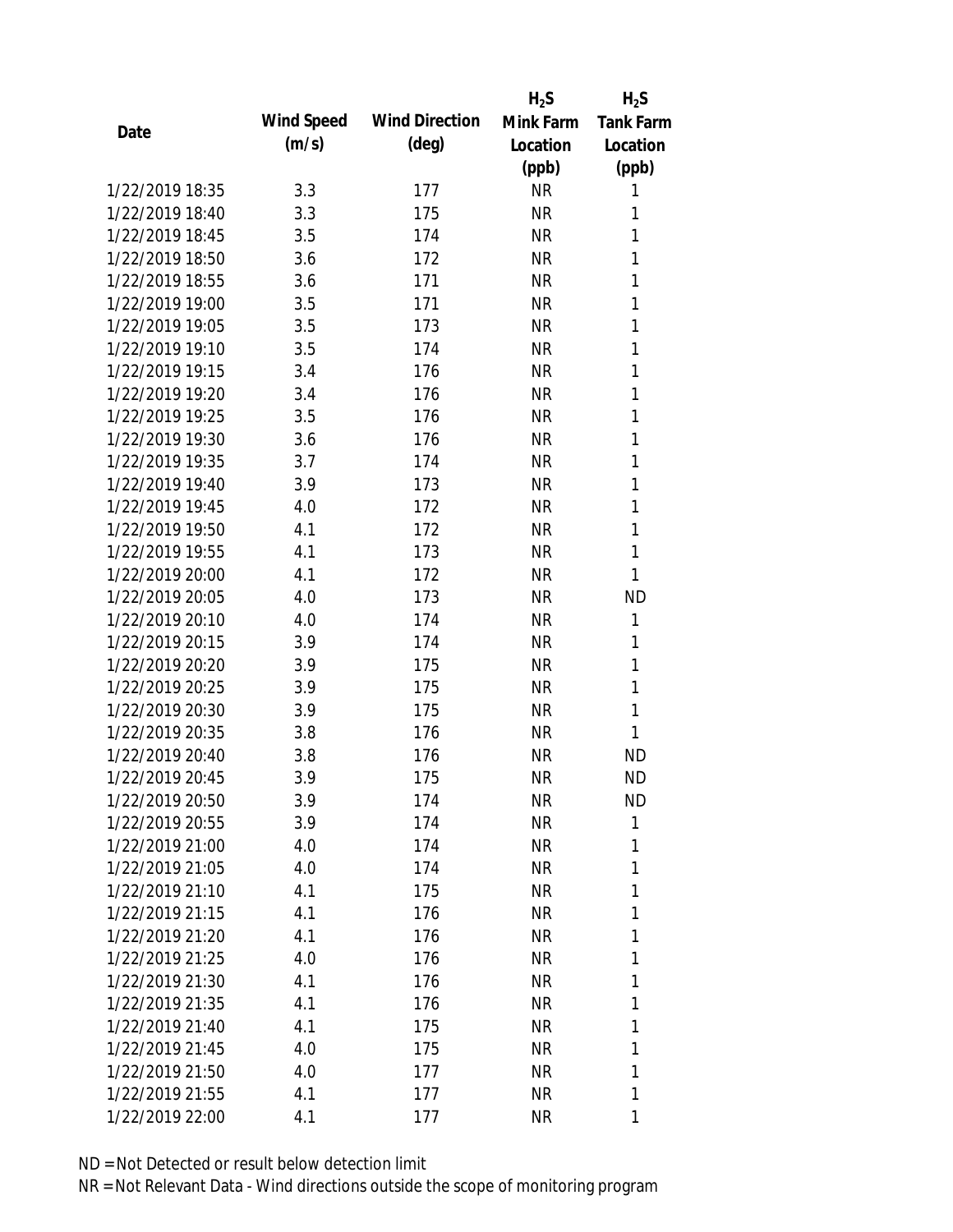|                 |            |                       | $H_2S$    | $H_2S$           |
|-----------------|------------|-----------------------|-----------|------------------|
| Date            | Wind Speed | <b>Wind Direction</b> | Mink Farm | <b>Tank Farm</b> |
|                 | (m/s)      | $(\text{deg})$        | Location  | Location         |
|                 |            |                       | (ppb)     | (ppb)            |
| 1/22/2019 22:05 | 4.0        | 177                   | <b>NR</b> | 1                |
| 1/22/2019 22:10 | 3.9        | 178                   | <b>NR</b> | 1                |
| 1/22/2019 22:15 | 4.0        | 178                   | <b>NR</b> | 1                |
| 1/22/2019 22:20 | 4.1        | 177                   | <b>NR</b> | 1                |
| 1/22/2019 22:25 | 4.1        | 176                   | <b>NR</b> | <b>ND</b>        |
| 1/22/2019 22:30 | 4.1        | 175                   | <b>NR</b> | <b>ND</b>        |
| 1/22/2019 22:35 | 4.1        | 175                   | <b>NR</b> | <b>ND</b>        |
| 1/22/2019 22:40 | 4.2        | 175                   | <b>NR</b> | 1                |
| 1/22/2019 22:45 | 4.2        | 174                   | <b>NR</b> | 1                |
| 1/22/2019 22:50 | 4.1        | 173                   | <b>NR</b> | 1                |
| 1/22/2019 22:55 | 4.1        | 174                   | <b>NR</b> | 1                |
| 1/22/2019 23:00 | 4.1        | 174                   | <b>NR</b> | 1                |
| 1/22/2019 23:05 | 4.2        | 173                   | <b>NR</b> | 1                |
| 1/22/2019 23:10 | 4.2        | 173                   | <b>NR</b> | 1                |
| 1/22/2019 23:15 | 4.3        | 172                   | <b>NR</b> | 1                |
| 1/22/2019 23:20 | 4.2        | 173                   | <b>NR</b> | 1                |
| 1/22/2019 23:25 | 4.3        | 172                   | <b>NR</b> | 1                |
| 1/22/2019 23:30 | 4.3        | 172                   | <b>NR</b> | 1                |
| 1/22/2019 23:35 | 4.2        | 172                   | <b>NR</b> | 1                |
| 1/22/2019 23:40 | 4.1        | 172                   | <b>NR</b> | 1                |
| 1/22/2019 23:45 | 3.9        | 172                   | <b>NR</b> | 1                |
| 1/22/2019 23:50 | 3.8        | 172                   | <b>NR</b> | 1                |
| 1/22/2019 23:55 | 3.6        | 173                   | <b>NR</b> | 1                |
| 1/22/2019 24:00 | 3.5        | 173                   | <b>NR</b> | 1                |
| 1/23/2019 00:05 | 3.4        | 175                   | <b>NR</b> | 1                |
| 1/23/2019 00:10 | 3.3        | 176                   | <b>NR</b> | 1                |
| 1/23/2019 00:15 | 3.3        | 177                   | <b>NR</b> | 1                |
| 1/23/2019 00:20 | 3.3        | 178                   | <b>NR</b> | 1                |
| 1/23/2019 00:25 | 3.4        | 179                   | <b>NR</b> | 1                |
| 1/23/2019 00:30 | 3.4        | 179                   | <b>NR</b> | 1                |
| 1/23/2019 00:35 | 3.4        | 178                   | <b>NR</b> | 1                |
| 1/23/2019 00:40 | 3.5        | 176                   | <b>NR</b> | 1                |
| 1/23/2019 00:45 | 3.7        | 175                   | <b>NR</b> | 1                |
| 1/23/2019 00:50 | 3.7        | 174                   | <b>NR</b> | 1                |
| 1/23/2019 00:55 | 3.9        | 172                   | <b>NR</b> | 1                |
| 1/23/2019 01:00 | 4.0        | 170                   | <b>NR</b> | 1                |
| 1/23/2019 01:05 | 4.0        | 171                   | <b>NR</b> | 1                |
| 1/23/2019 01:10 | 4.0        | 171                   | NR        | $\overline{2}$   |
| 1/23/2019 01:15 | 4.0        | 170                   | <b>NR</b> | $\overline{2}$   |
| 1/23/2019 01:20 | 4.0        | 169                   | <b>NR</b> | <b>NR</b>        |
| 1/23/2019 01:25 | 4.0        | 169                   | <b>NR</b> | <b>NR</b>        |
| 1/23/2019 01:30 | 4.1        | 169                   | <b>NR</b> | <b>NR</b>        |
|                 |            |                       |           |                  |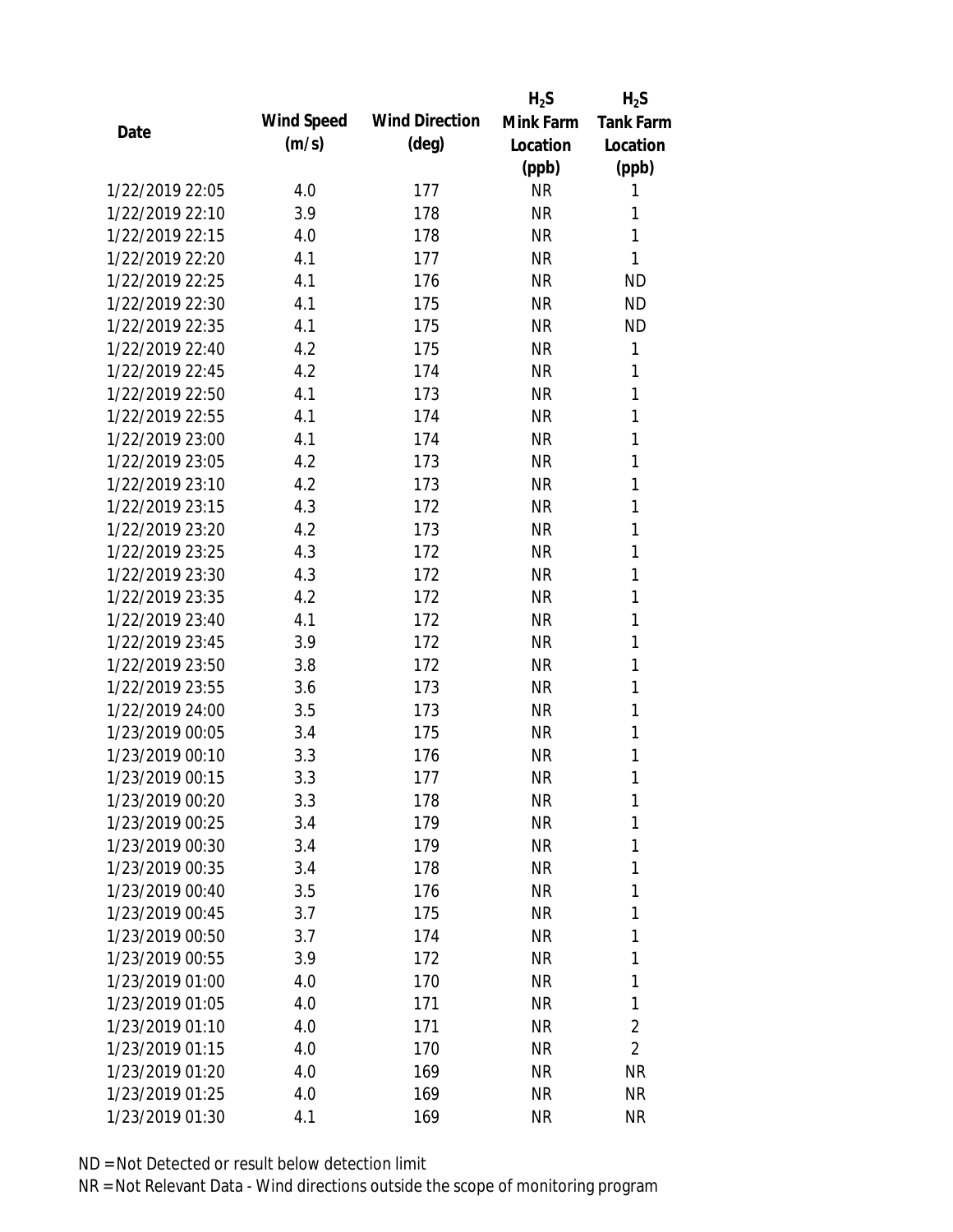|                 |            |                       | $H_2S$    | $H_2S$           |
|-----------------|------------|-----------------------|-----------|------------------|
| Date            | Wind Speed | <b>Wind Direction</b> | Mink Farm | <b>Tank Farm</b> |
|                 | (m/s)      | $(\text{deg})$        | Location  | Location         |
|                 |            |                       | (ppb)     | (ppb)            |
| 1/23/2019 01:35 | 4.1        | 169                   | <b>NR</b> | NR               |
| 1/23/2019 01:40 | 4.2        | 169                   | <b>NR</b> | <b>NR</b>        |
| 1/23/2019 01:45 | 4.2        | 169                   | <b>NR</b> | <b>NR</b>        |
| 1/23/2019 01:50 | 4.3        | 169                   | <b>NR</b> | <b>NR</b>        |
| 1/23/2019 01:55 | 4.2        | 169                   | <b>NR</b> | <b>NR</b>        |
| 1/23/2019 02:00 | 4.0        | 169                   | <b>NR</b> | <b>NR</b>        |
| 1/23/2019 02:05 | 4.0        | 169                   | <b>NR</b> | <b>NR</b>        |
| 1/23/2019 02:10 | 3.9        | 168                   | <b>NR</b> | <b>NR</b>        |
| 1/23/2019 02:15 | 3.8        | 169                   | <b>NR</b> | <b>NR</b>        |
| 1/23/2019 02:20 | 3.7        | 168                   | <b>NR</b> | <b>NR</b>        |
| 1/23/2019 02:25 | 3.7        | 168                   | <b>NR</b> | <b>NR</b>        |
| 1/23/2019 02:30 | 3.8        | 168                   | <b>NR</b> | <b>NR</b>        |
| 1/23/2019 02:35 | 3.6        | 168                   | <b>NR</b> | <b>NR</b>        |
| 1/23/2019 02:40 | 3.4        | 170                   | <b>NR</b> | <b>ND</b>        |
| 1/23/2019 02:45 | 3.3        | 169                   | <b>NR</b> | <b>NR</b>        |
| 1/23/2019 02:50 | 3.3        | 167                   | <b>NR</b> | <b>NR</b>        |
| 1/23/2019 02:55 | 3.3        | 167                   | <b>NR</b> | <b>NR</b>        |
| 1/23/2019 03:00 | 3.3        | 165                   | <b>NR</b> | <b>NR</b>        |
| 1/23/2019 03:05 | 3.3        | 163                   | <b>NR</b> | <b>NR</b>        |
| 1/23/2019 03:10 | 3.4        | 161                   | <b>NR</b> | <b>NR</b>        |
| 1/23/2019 03:15 | 3.4        | 161                   | <b>NR</b> | <b>NR</b>        |
| 1/23/2019 03:20 | 3.3        | 163                   | <b>NR</b> | <b>NR</b>        |
| 1/23/2019 03:25 | 3.0        | 161                   | <b>NR</b> | <b>NR</b>        |
| 1/23/2019 03:30 | 2.9        | 158                   | <b>NR</b> | <b>NR</b>        |
| 1/23/2019 03:35 | 2.9        | 153                   | <b>NR</b> | <b>NR</b>        |
| 1/23/2019 03:40 | 2.9        | 148                   | <b>NR</b> | <b>NR</b>        |
| 1/23/2019 03:45 | 2.9        | 145                   | <b>NR</b> | <b>NR</b>        |
| 1/23/2019 03:50 | 2.9        | 140                   | <b>NR</b> | <b>NR</b>        |
| 1/23/2019 03:55 | 3.1        | 138                   | <b>NR</b> | <b>NR</b>        |
| 1/23/2019 04:00 | 3.2        | 139                   | <b>NR</b> | <b>NR</b>        |
| 1/23/2019 04:05 | 3.3        | 140                   | <b>NR</b> | <b>NR</b>        |
| 1/23/2019 04:10 | 3.3        | 141                   | <b>NR</b> | <b>NR</b>        |
| 1/23/2019 04:15 | 3.4        | 142                   | <b>NR</b> | <b>NR</b>        |
| 1/23/2019 04:20 | 3.3        | 144                   | <b>NR</b> | <b>NR</b>        |
| 1/23/2019 04:25 | 3.2        | 146                   | <b>NR</b> | <b>NR</b>        |
| 1/23/2019 04:30 | 3.2        | 148                   | <b>NR</b> | <b>NR</b>        |
| 1/23/2019 04:35 | 3.1        | 151                   | <b>NR</b> | <b>NR</b>        |
| 1/23/2019 04:40 | 3.1        | 154                   | NR        | <b>NR</b>        |
| 1/23/2019 04:45 | 3.2        | 155                   | <b>NR</b> | <b>NR</b>        |
| 1/23/2019 04:50 | 3.2        | 157                   | <b>NR</b> | <b>NR</b>        |
| 1/23/2019 04:55 | 3.2        | 161                   | <b>NR</b> | <b>NR</b>        |
| 1/23/2019 05:00 | 2.9        | 165                   | <b>NR</b> | <b>NR</b>        |
|                 |            |                       |           |                  |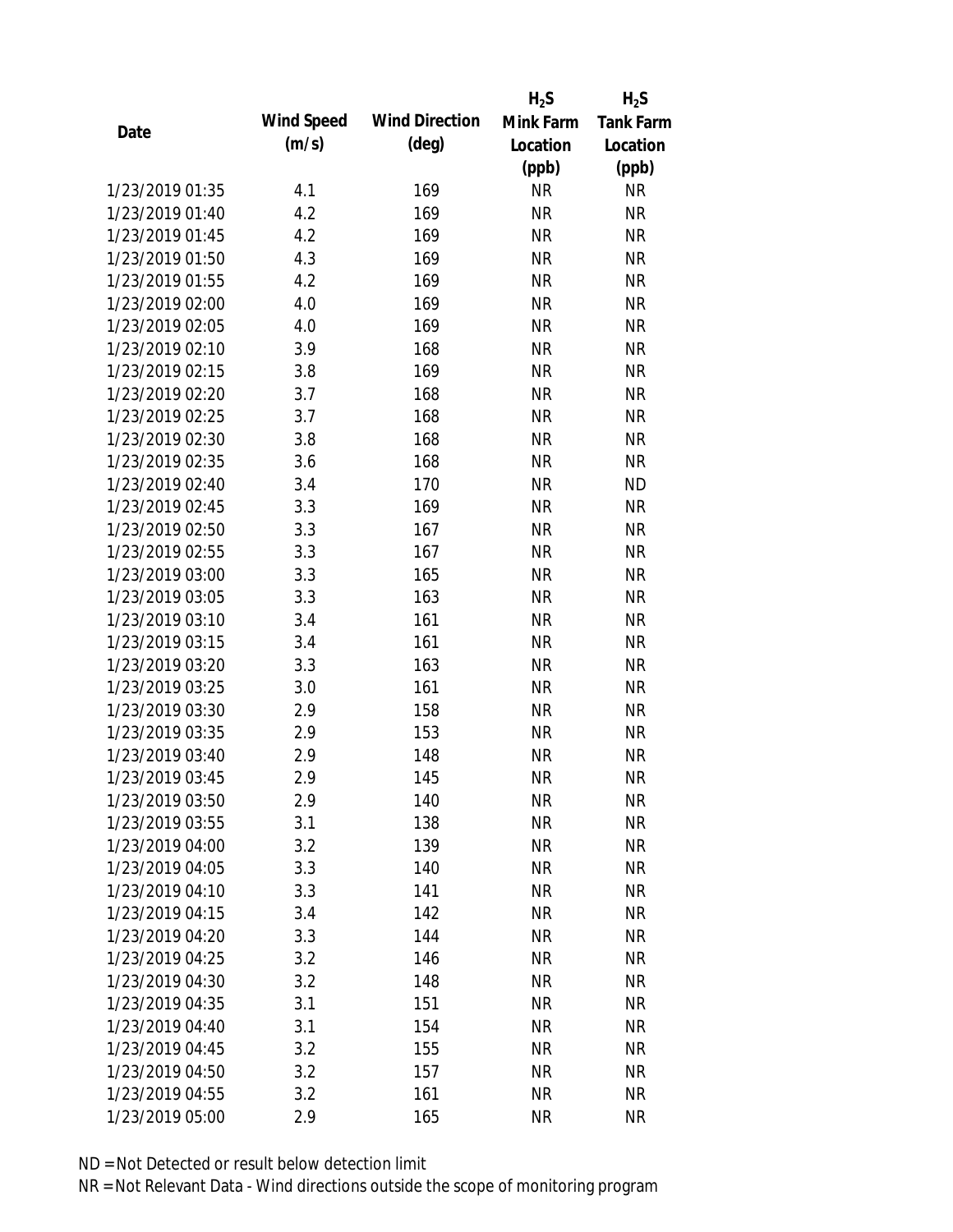|                 |            |                       | $H_2S$         | $H_2S$           |
|-----------------|------------|-----------------------|----------------|------------------|
| Date            | Wind Speed | <b>Wind Direction</b> | Mink Farm      | <b>Tank Farm</b> |
|                 | (m/s)      | $(\text{deg})$        | Location       | Location         |
|                 |            |                       | (ppb)          | (ppb)            |
| 1/23/2019 05:05 | 2.7        | 170                   | <b>NR</b>      | 1                |
| 1/23/2019 05:10 | 2.5        | 180                   | <b>NR</b>      | 1                |
| 1/23/2019 05:15 | 2.2        | 188                   | <b>NR</b>      | 1                |
| 1/23/2019 05:20 | 1.9        | 193                   | <b>NR</b>      | 1                |
| 1/23/2019 05:25 | 1.6        | 201                   | <b>NR</b>      | 1                |
| 1/23/2019 05:30 | 1.3        | 207                   | <b>NR</b>      | 1                |
| 1/23/2019 05:35 | 0.9        | 213                   | <b>NR</b>      | 1                |
| 1/23/2019 05:40 | 0.6        | 213                   | <b>NR</b>      | 1                |
| 1/23/2019 05:45 | 0.7        | 255                   | <b>NR</b>      | <b>NR</b>        |
| 1/23/2019 05:50 | 0.7        | 360                   | 1              | <b>NR</b>        |
| 1/23/2019 05:55 | 0.8        | 13                    | 1              | <b>NR</b>        |
| 1/23/2019 06:00 | 1.0        | 18                    | 1              | <b>NR</b>        |
| 1/23/2019 06:05 | 1.3        | 19                    | 1              | <b>NR</b>        |
| 1/23/2019 06:10 | 1.6        | 21                    | 1              | <b>NR</b>        |
| 1/23/2019 06:15 | 1.7        | 22                    | 1              | <b>NR</b>        |
| 1/23/2019 06:20 | 1.8        | 30                    | $\overline{2}$ | <b>NR</b>        |
| 1/23/2019 06:25 | 1.9        | 42                    | <b>NR</b>      | <b>NR</b>        |
| 1/23/2019 06:30 | 2.3        | 52                    | <b>NR</b>      | <b>NR</b>        |
| 1/23/2019 06:35 | 2.5        | 66                    | <b>NR</b>      | <b>NR</b>        |
| 1/23/2019 06:40 | 2.6        | 79                    | <b>NR</b>      | <b>NR</b>        |
| 1/23/2019 06:45 | 2.5        | 88                    | <b>NR</b>      | <b>NR</b>        |
| 1/23/2019 06:50 | 2.5        | 90                    | <b>NR</b>      | <b>NR</b>        |
| 1/23/2019 06:55 | 2.4        | 88                    | <b>NR</b>      | <b>NR</b>        |
| 1/23/2019 07:00 | 2.1        | 79                    | <b>NR</b>      | <b>NR</b>        |
| 1/23/2019 07:05 | 2.0        | 67                    | <b>NR</b>      | <b>NR</b>        |
| 1/23/2019 07:10 | 1.9        | 55                    | <b>NR</b>      | <b>NR</b>        |
| 1/23/2019 07:15 | 1.9        | 45                    | <b>NR</b>      | <b>NR</b>        |
| 1/23/2019 07:20 | 1.9        | 35                    | 1              | <b>NR</b>        |
| 1/23/2019 07:25 | 1.9        | 24                    | 1              | <b>NR</b>        |
| 1/23/2019 07:30 | 1.9        | 18                    | 1              | <b>NR</b>        |
| 1/23/2019 07:35 | 1.9        | 14                    | 1              | <b>NR</b>        |
| 1/23/2019 07:40 | 1.9        | 10                    | 1              | <b>NR</b>        |
| 1/23/2019 07:45 | 2.0        | 8                     | 1              | <b>NR</b>        |
| 1/23/2019 07:50 | 2.2        | 6                     | 1              | <b>NR</b>        |
| 1/23/2019 07:55 | 2.5        | 8                     | 1              | <b>NR</b>        |
| 1/23/2019 08:00 | 2.8        | 9                     | 1              | <b>NR</b>        |
| 1/23/2019 08:05 | 3.0        | 10                    | 1              | <b>NR</b>        |
| 1/23/2019 08:10 | 3.1        | 9                     | 1              | <b>NR</b>        |
| 1/23/2019 08:15 | 3.2        | 8                     | 1              | <b>NR</b>        |
| 1/23/2019 08:20 | 3.2        | 9                     | 1              | <b>NR</b>        |
| 1/23/2019 08:25 | 3.1        | 12                    | 1              | <b>NR</b>        |
| 1/23/2019 08:30 | 3.0        | 14                    | 1              | <b>NR</b>        |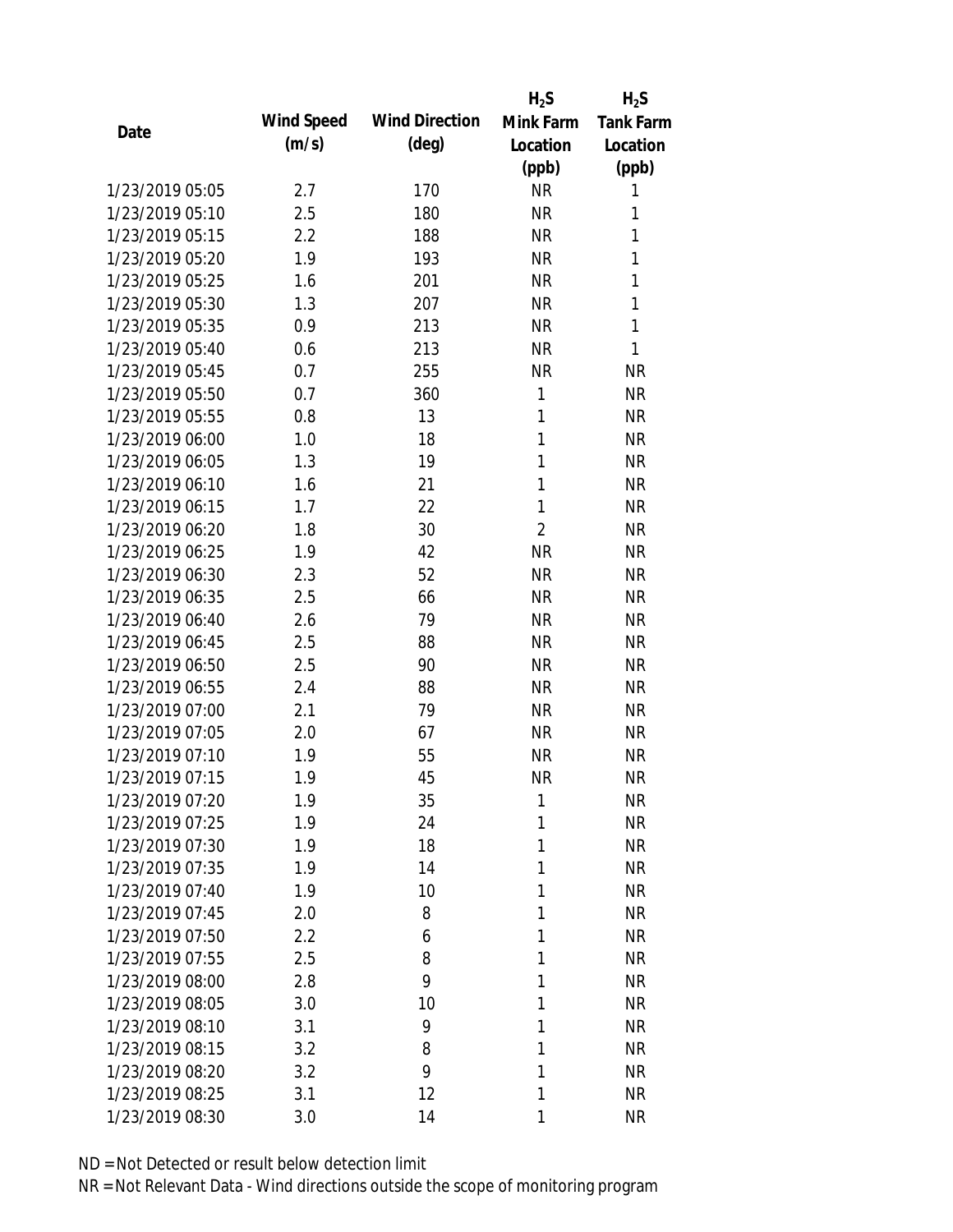|                 |            |                       | $H_2S$         | $H_2S$           |
|-----------------|------------|-----------------------|----------------|------------------|
| Date            | Wind Speed | <b>Wind Direction</b> | Mink Farm      | <b>Tank Farm</b> |
|                 | (m/s)      | $(\text{deg})$        | Location       | Location         |
|                 |            |                       | (ppb)          | (ppb)            |
| 1/23/2019 08:35 | 3.0        | 15                    | 1              | <b>NR</b>        |
| 1/23/2019 08:40 | 2.9        | 17                    | 1              | <b>NR</b>        |
| 1/23/2019 08:45 | 2.9        | 20                    | 1              | <b>NR</b>        |
| 1/23/2019 08:50 | 2.9        | 21                    | 1              | <b>NR</b>        |
| 1/23/2019 08:55 | 2.9        | 21                    | 1              | <b>NR</b>        |
| 1/23/2019 09:00 | 3.0        | 22                    | 1              | <b>NR</b>        |
| 1/23/2019 09:05 | 3.0        | 23                    | 1              | <b>NR</b>        |
| 1/23/2019 09:10 | 3.0        | 23                    | 1              | <b>NR</b>        |
| 1/23/2019 09:15 | 2.9        | 21                    | 1              | <b>NR</b>        |
| 1/23/2019 09:20 | 2.9        | 22                    | $\overline{2}$ | <b>NR</b>        |
| 1/23/2019 09:25 | 2.9        | 21                    | $\overline{2}$ | <b>NR</b>        |
| 1/23/2019 09:30 | 2.8        | 20                    | $\overline{2}$ | <b>NR</b>        |
| 1/23/2019 09:35 | 2.8        | 18                    | $\overline{2}$ | <b>NR</b>        |
| 1/23/2019 09:40 | 2.8        | 13                    | 1              | <b>NR</b>        |
| 1/23/2019 09:45 | 2.7        | 11                    | 1              | <b>NR</b>        |
| 1/23/2019 09:50 | 2.8        | 8                     | 1              | <b>NR</b>        |
| 1/23/2019 09:55 | 2.9        | 5                     | 1              | <b>NR</b>        |
| 1/23/2019 10:00 | 3.0        | 5                     | 1              | <b>NR</b>        |
| 1/23/2019 10:05 | 3.2        | $\overline{4}$        | 1              | <b>NR</b>        |
| 1/23/2019 10:10 | 3.3        | 5                     | 1              | <b>NR</b>        |
| 1/23/2019 10:15 | 3.2        | $\overline{4}$        | 1              | <b>NR</b>        |
| 1/23/2019 10:20 | 3.0        | $\overline{2}$        | 1              | <b>NR</b>        |
| 1/23/2019 10:25 | 2.8        | 359                   | 1              | <b>NR</b>        |
| 1/23/2019 10:30 | 2.8        | 354                   | 1              | <b>NR</b>        |
| 1/23/2019 10:35 | 2.7        | 348                   | 1              | <b>NR</b>        |
| 1/23/2019 10:40 | 2.6        | 343                   | 1              | <b>NR</b>        |
| 1/23/2019 10:45 | 2.7        | 339                   | 1              | <b>NR</b>        |
| 1/23/2019 10:50 | 2.9        | 338                   | 1              | <b>NR</b>        |
| 1/23/2019 10:55 | 3.0        | 338                   | 1              | <b>NR</b>        |
| 1/23/2019 11:00 | 3.1        | 338                   | 1              | <b>NR</b>        |
| 1/23/2019 11:05 | 3.1        | 337                   | 1              | <b>NR</b>        |
| 1/23/2019 11:10 | 3.3        | 336                   | 1              | <b>NR</b>        |
| 1/23/2019 11:15 | 3.4        | 336                   | 1              | <b>NR</b>        |
| 1/23/2019 11:20 | 3.5        | 334                   | 1              | <b>NR</b>        |
| 1/23/2019 11:25 | 3.7        | 332                   | 1              | <b>NR</b>        |
| 1/23/2019 11:30 | 3.9        | 331                   | <b>ND</b>      | <b>NR</b>        |
| 1/23/2019 11:35 | 4.0        | 332                   | 1              | <b>NR</b>        |
| 1/23/2019 11:40 | 4.0        | 335                   | 1              | <b>NR</b>        |
| 1/23/2019 11:45 | 3.9        | 337                   | 1              | <b>NR</b>        |
| 1/23/2019 11:50 | 3.9        | 340                   | 1              | <b>NR</b>        |
| 1/23/2019 11:55 | 3.8        | 341                   | 1              | <b>NR</b>        |
| 1/23/2019 12:00 | 3.7        | 343                   | 1              | <b>NR</b>        |
|                 |            |                       |                |                  |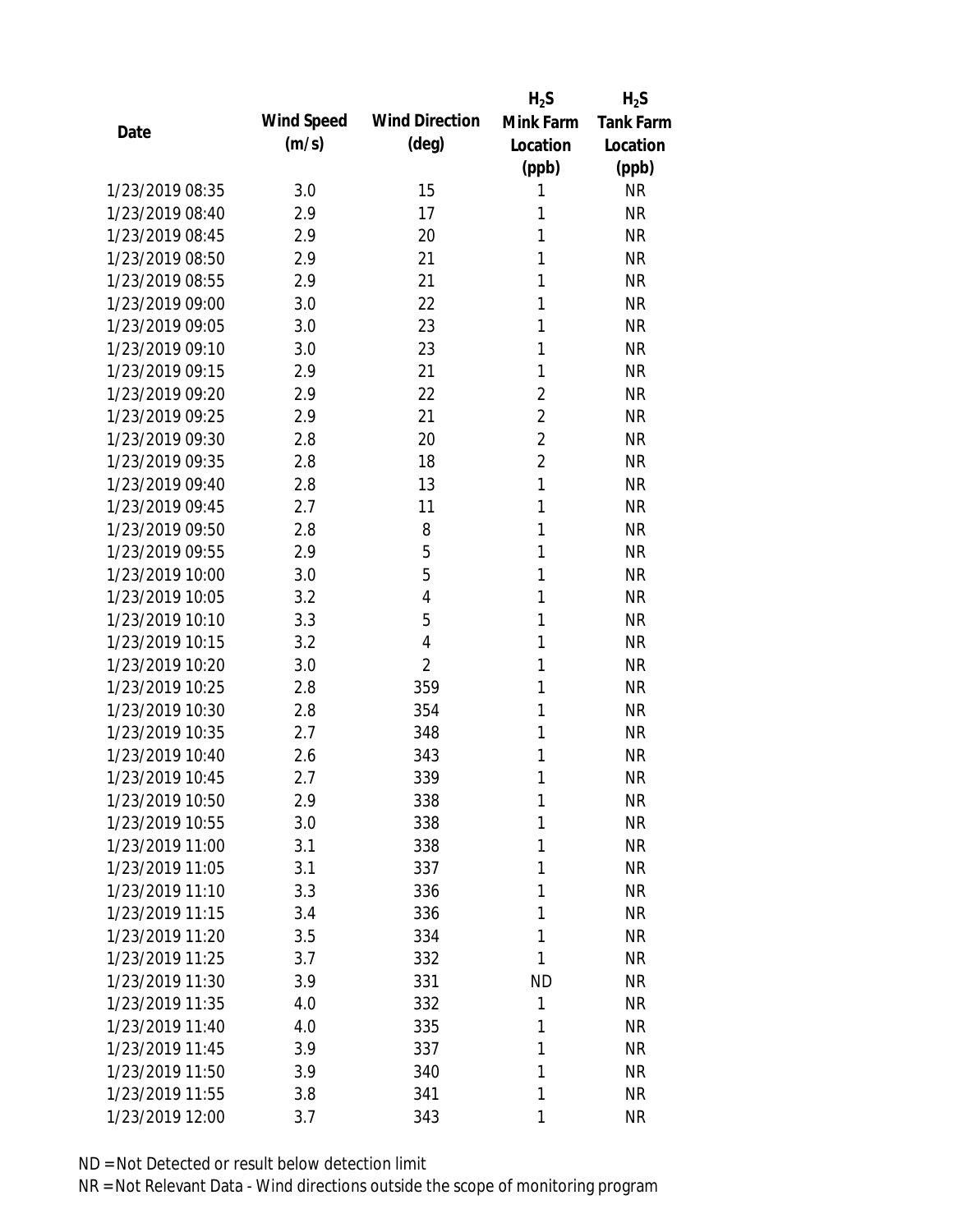|                 |            |                       | $H_2S$    | $H_2S$           |
|-----------------|------------|-----------------------|-----------|------------------|
| Date            | Wind Speed | <b>Wind Direction</b> | Mink Farm | <b>Tank Farm</b> |
|                 | (m/s)      | $(\text{deg})$        | Location  | Location         |
|                 |            |                       | (ppb)     | (ppb)            |
| 1/23/2019 12:05 | 3.6        | 343                   | 1         | <b>NR</b>        |
| 1/23/2019 12:10 | 3.5        | 342                   | 1         | <b>NR</b>        |
| 1/23/2019 12:15 | 3.6        | 340                   | 1         | <b>NR</b>        |
| 1/23/2019 12:20 | 3.7        | 334                   | 1         | <b>NR</b>        |
| 1/23/2019 12:25 | 3.7        | 333                   | 1         | <b>NR</b>        |
| 1/23/2019 12:30 | 3.7        | 332                   | 1         | <b>NR</b>        |
| 1/23/2019 12:35 | 4.0        | 330                   | 1         | <b>NR</b>        |
| 1/23/2019 12:40 | 4.0        | 329                   | 1         | <b>NR</b>        |
| 1/23/2019 12:45 | 4.1        | 329                   | 1         | <b>NR</b>        |
| 1/23/2019 12:50 | 3.9        | 330                   | 1         | <b>NR</b>        |
| 1/23/2019 12:55 | 3.7        | 326                   | 1         | <b>NR</b>        |
| 1/23/2019 13:00 | 3.7        | 319                   | 1         | <b>NR</b>        |
| 1/23/2019 13:05 | 3.3        | 312                   | 1         | <b>NR</b>        |
| 1/23/2019 13:10 | 3.3        | 304                   | 1         | <b>NR</b>        |
| 1/23/2019 13:15 | 3.5        | 297                   | 1         | <b>NR</b>        |
| 1/23/2019 13:20 | 3.5        | 291                   | 1         | <b>NR</b>        |
| 1/23/2019 13:25 | 3.7        | 290                   | 1         | <b>NR</b>        |
| 1/23/2019 13:30 | 3.7        | 292                   | 1         | <b>NR</b>        |
| 1/23/2019 13:35 | 3.9        | 293                   | 1         | <b>NR</b>        |
| 1/23/2019 13:40 | 3.8        | 293                   | 1         | <b>NR</b>        |
| 1/23/2019 13:45 | 3.8        | 295                   | 1         | <b>NR</b>        |
| 1/23/2019 13:50 | 4.0        | 291                   | 1         | <b>NR</b>        |
| 1/23/2019 13:55 | 4.0        | 289                   | 1         | <b>NR</b>        |
| 1/23/2019 14:00 | 4.1        | 288                   | 1         | <b>NR</b>        |
| 1/23/2019 14:05 | 4.3        | 287                   | 1         | <b>NR</b>        |
| 1/23/2019 14:10 | 4.6        | 286                   | 1         | <b>NR</b>        |
| 1/23/2019 14:15 | 4.6        | 284                   | 1         | <b>NR</b>        |
| 1/23/2019 14:20 | 4.7        | 287                   | 1         | <b>NR</b>        |
| 1/23/2019 14:25 | 4.7        | 290                   | 1         | <b>NR</b>        |
| 1/23/2019 14:30 | 4.8        | 289                   | 1         | <b>NR</b>        |
| 1/23/2019 14:35 | 5.1        | 294                   | 1         | <b>NR</b>        |
| 1/23/2019 14:40 | 5.1        | 298                   | 1         | <b>NR</b>        |
| 1/23/2019 14:45 | 5.0        | 302                   | 1         | <b>NR</b>        |
| 1/23/2019 14:50 | 5.0        | 305                   | 1         | <b>NR</b>        |
| 1/23/2019 14:55 | 5.1        | 308                   | 1         | <b>NR</b>        |
| 1/23/2019 15:00 | 5.2        | 310                   | 1         | <b>NR</b>        |
| 1/23/2019 15:05 |            |                       |           |                  |
| 1/23/2019 15:10 | 5.2        | 312                   | 1<br>1    | <b>NR</b>        |
|                 | 5.2        | 314                   |           | <b>NR</b>        |
| 1/23/2019 15:15 | 5.3        | 312                   | 1         | <b>NR</b>        |
| 1/23/2019 15:20 | 5.2        | 311                   | 1         | <b>NR</b>        |
| 1/23/2019 15:25 | 5.2        | 309                   | 1         | <b>NR</b>        |
| 1/23/2019 15:30 | 5.2        | 308                   | 1         | <b>NR</b>        |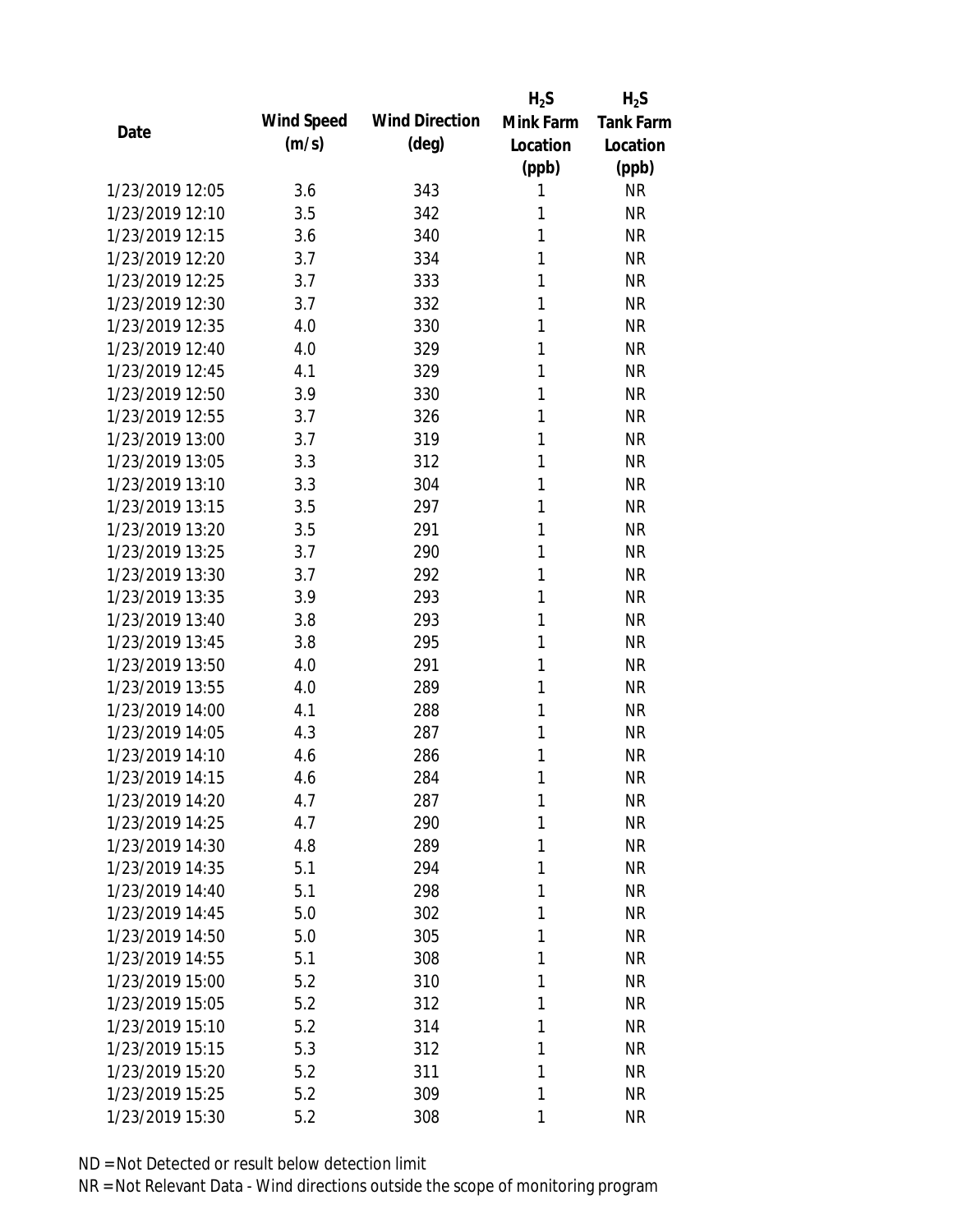|                 |            |                       | $H_2S$    | $H_2S$           |
|-----------------|------------|-----------------------|-----------|------------------|
| Date            | Wind Speed | <b>Wind Direction</b> | Mink Farm | <b>Tank Farm</b> |
|                 | (m/s)      | $(\text{deg})$        | Location  | Location         |
|                 |            |                       | (ppb)     | (ppb)            |
| 1/23/2019 15:35 | 5.0        | 305                   | 1         | <b>NR</b>        |
| 1/23/2019 15:40 | 5.0        | 303                   | 1         | <b>NR</b>        |
| 1/23/2019 15:45 | 4.8        | 305                   | 1         | <b>NR</b>        |
| 1/23/2019 15:50 | 4.6        | 309                   | 1         | <b>NR</b>        |
| 1/23/2019 15:55 | 4.3        | 310                   | 1         | <b>NR</b>        |
| 1/23/2019 16:00 | 4.0        | 309                   | 1         | <b>NR</b>        |
| 1/23/2019 16:05 | 3.7        | 309                   | 1         | <b>NR</b>        |
| 1/23/2019 16:10 | 3.7        | 311                   | 1         | <b>NR</b>        |
| 1/23/2019 16:15 | 3.9        | 308                   | 1         | <b>NR</b>        |
| 1/23/2019 16:20 | 4.0        | 307                   | 1         | <b>NR</b>        |
| 1/23/2019 16:25 | 3.8        | 306                   | 1         | <b>NR</b>        |
| 1/23/2019 16:30 | 4.1        | 308                   | 1         | <b>NR</b>        |
| 1/23/2019 16:35 | 4.2        | 307                   | 1         | <b>NR</b>        |
| 1/23/2019 16:40 | 4.2        | 307                   | 1         | <b>NR</b>        |
| 1/23/2019 16:45 | 4.1        | 307                   | 1         | <b>NR</b>        |
| 1/23/2019 16:50 | 4.1        | 306                   | 1         | <b>NR</b>        |
| 1/23/2019 16:55 | 4.3        | 306                   | 1         | <b>NR</b>        |
| 1/23/2019 17:00 | 4.1        | 306                   | 1         | <b>NR</b>        |
| 1/23/2019 17:05 | 4.0        | 305                   | 1         | <b>NR</b>        |
| 1/23/2019 17:10 | 3.8        | 305                   | 1         | <b>NR</b>        |
| 1/23/2019 17:15 | 3.7        | 305                   | 1         | <b>NR</b>        |
| 1/23/2019 17:20 | 3.7        | 304                   | 1         | <b>NR</b>        |
| 1/23/2019 17:25 | 3.5        | 306                   | 1         | <b>NR</b>        |
| 1/23/2019 17:30 | 3.5        | 305                   | 1         | <b>NR</b>        |
| 1/23/2019 17:35 | 3.6        | 305                   | 1         | <b>NR</b>        |
| 1/23/2019 17:40 | 3.9        | 306                   | 1         | <b>NR</b>        |
| 1/23/2019 17:45 | 4.0        | 306                   | 1         | <b>NR</b>        |
| 1/23/2019 17:50 | 4.2        | 306                   | 1         | <b>NR</b>        |
| 1/23/2019 17:55 | 4.2        | 303                   | 1         | <b>NR</b>        |
| 1/23/2019 18:00 | 4.4        | 303                   | 1         | <b>NR</b>        |
| 1/23/2019 18:05 | 4.6        | 305                   | 1         | <b>NR</b>        |
| 1/23/2019 18:10 | 4.4        | 304                   | 1         | <b>NR</b>        |
| 1/23/2019 18:15 | 4.3        | 303                   | 1         | <b>NR</b>        |
| 1/23/2019 18:20 | 4.4        | 302                   | 1         | <b>NR</b>        |
| 1/23/2019 18:25 | 4.7        | 302                   | 1         | <b>NR</b>        |
| 1/23/2019 18:30 | 4.5        | 298                   | 1         | <b>NR</b>        |
| 1/23/2019 18:35 | 4.5        | 293                   | 1         | <b>NR</b>        |
| 1/23/2019 18:40 | 4.4        | 289                   | 1         | <b>NR</b>        |
| 1/23/2019 18:45 | 4.4        | 288                   | 1         | <b>NR</b>        |
| 1/23/2019 18:50 | 4.4        | 289                   | 1         | <b>NR</b>        |
| 1/23/2019 18:55 | 4.3        | 291                   | 1         | <b>NR</b>        |
| 1/23/2019 19:00 | 4.4        | 296                   | 1         | <b>NR</b>        |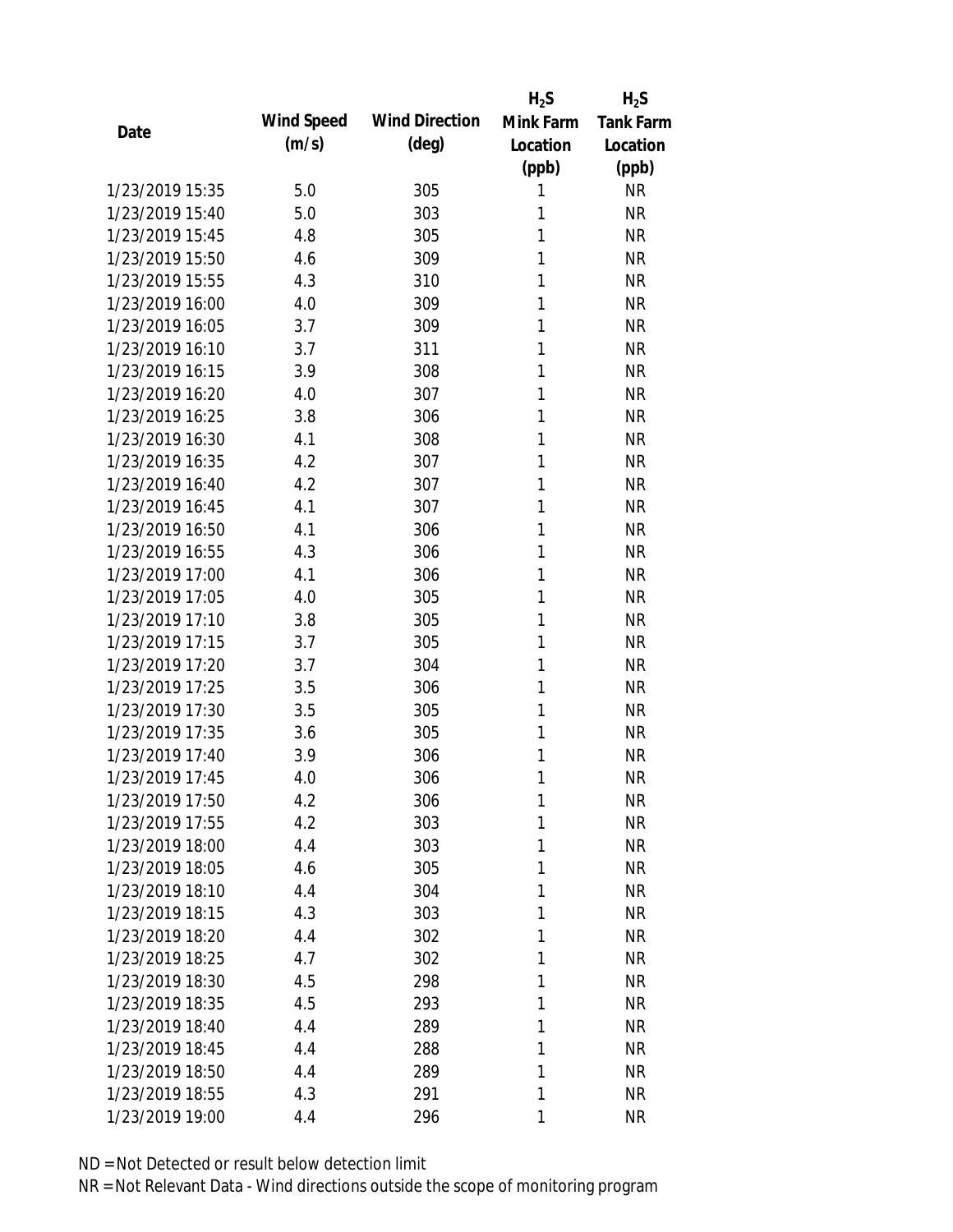|                 |            |                       | $H_2S$    | $H_2S$           |
|-----------------|------------|-----------------------|-----------|------------------|
| Date            | Wind Speed | <b>Wind Direction</b> | Mink Farm | <b>Tank Farm</b> |
|                 | (m/s)      | $(\text{deg})$        | Location  | Location         |
|                 |            |                       | (ppb)     | (ppb)            |
| 1/23/2019 19:05 | 4.3        | 302                   | 1         | <b>NR</b>        |
| 1/23/2019 19:10 | 4.4        | 307                   | 1         | <b>NR</b>        |
| 1/23/2019 19:15 | 4.2        | 311                   | 1         | <b>NR</b>        |
| 1/23/2019 19:20 | 4.2        | 313                   | 1         | <b>NR</b>        |
| 1/23/2019 19:25 | 4.0        | 315                   | 1         | <b>NR</b>        |
| 1/23/2019 19:30 | 3.9        | 315                   | 1         | <b>NR</b>        |
| 1/23/2019 19:35 | 3.7        | 313                   | 1         | <b>NR</b>        |
| 1/23/2019 19:40 | 3.6        | 312                   | 1         | <b>NR</b>        |
| 1/23/2019 19:45 | 3.8        | 310                   | 1         | <b>NR</b>        |
| 1/23/2019 19:50 | 3.6        | 307                   | 1         | <b>NR</b>        |
| 1/23/2019 19:55 | 3.5        | 298                   | 1         | <b>NR</b>        |
| 1/23/2019 20:00 | 3.4        | 293                   | 1         | <b>NR</b>        |
| 1/23/2019 20:05 | 3.6        | 288                   | 1         | <b>NR</b>        |
| 1/23/2019 20:10 | 3.4        | 284                   | 1         | <b>NR</b>        |
| 1/23/2019 20:15 | 3.1        | 279                   | 1         | <b>NR</b>        |
| 1/23/2019 20:20 | 3.1        | 276                   | 1         | <b>NR</b>        |
| 1/23/2019 20:25 | 3.3        | 279                   | 1         | <b>NR</b>        |
| 1/23/2019 20:30 | 3.5        | 280                   | 1         | <b>NR</b>        |
| 1/23/2019 20:35 | 3.6        | 281                   | 1         | <b>NR</b>        |
| 1/23/2019 20:40 | 3.8        | 282                   | 1         | <b>NR</b>        |
| 1/23/2019 20:45 | 3.8        | 284                   | 1         | <b>NR</b>        |
| 1/23/2019 20:50 | 3.8        | 286                   | 1         | <b>NR</b>        |
| 1/23/2019 20:55 | 3.7        | 287                   | 1         | <b>NR</b>        |
| 1/23/2019 21:00 | 3.5        | 286                   | <b>ND</b> | <b>NR</b>        |
| 1/23/2019 21:05 | 3.4        | 285                   | <b>ND</b> | <b>NR</b>        |
| 1/23/2019 21:10 | 3.4        | 284                   | <b>ND</b> | <b>NR</b>        |
| 1/23/2019 21:15 | 3.4        | 282                   | <b>ND</b> | <b>NR</b>        |
| 1/23/2019 21:20 | 3.5        | 281                   | <b>ND</b> | <b>NR</b>        |
| 1/23/2019 21:25 | 3.5        | 281                   | 1         | <b>NR</b>        |
| 1/23/2019 21:30 | 3.6        | 281                   | 1         | <b>NR</b>        |
| 1/23/2019 21:35 | 3.7        | 282                   | 1         | <b>NR</b>        |
| 1/23/2019 21:40 | 3.5        | 281                   | 1         | <b>NR</b>        |
| 1/23/2019 21:45 | 3.4        | 283                   | 1         | <b>NR</b>        |
| 1/23/2019 21:50 | 3.1        | 286                   | 1         | <b>NR</b>        |
| 1/23/2019 21:55 | 3.1        | 290                   | 1         | <b>NR</b>        |
| 1/23/2019 22:00 | 3.0        | 294                   | 1         | <b>NR</b>        |
| 1/23/2019 22:05 | 3.1        | 295                   | 1         | <b>NR</b>        |
| 1/23/2019 22:10 | 3.1        | 297                   | 1         | <b>NR</b>        |
| 1/23/2019 22:15 | 3.2        | 299                   | 1         | <b>NR</b>        |
| 1/23/2019 22:20 | 3.7        | 301                   | 1         | <b>NR</b>        |
| 1/23/2019 22:25 | 3.9        | 302                   | 1         | <b>NR</b>        |
| 1/23/2019 22:30 | 3.9        | 304                   | 1         | <b>NR</b>        |
|                 |            |                       |           |                  |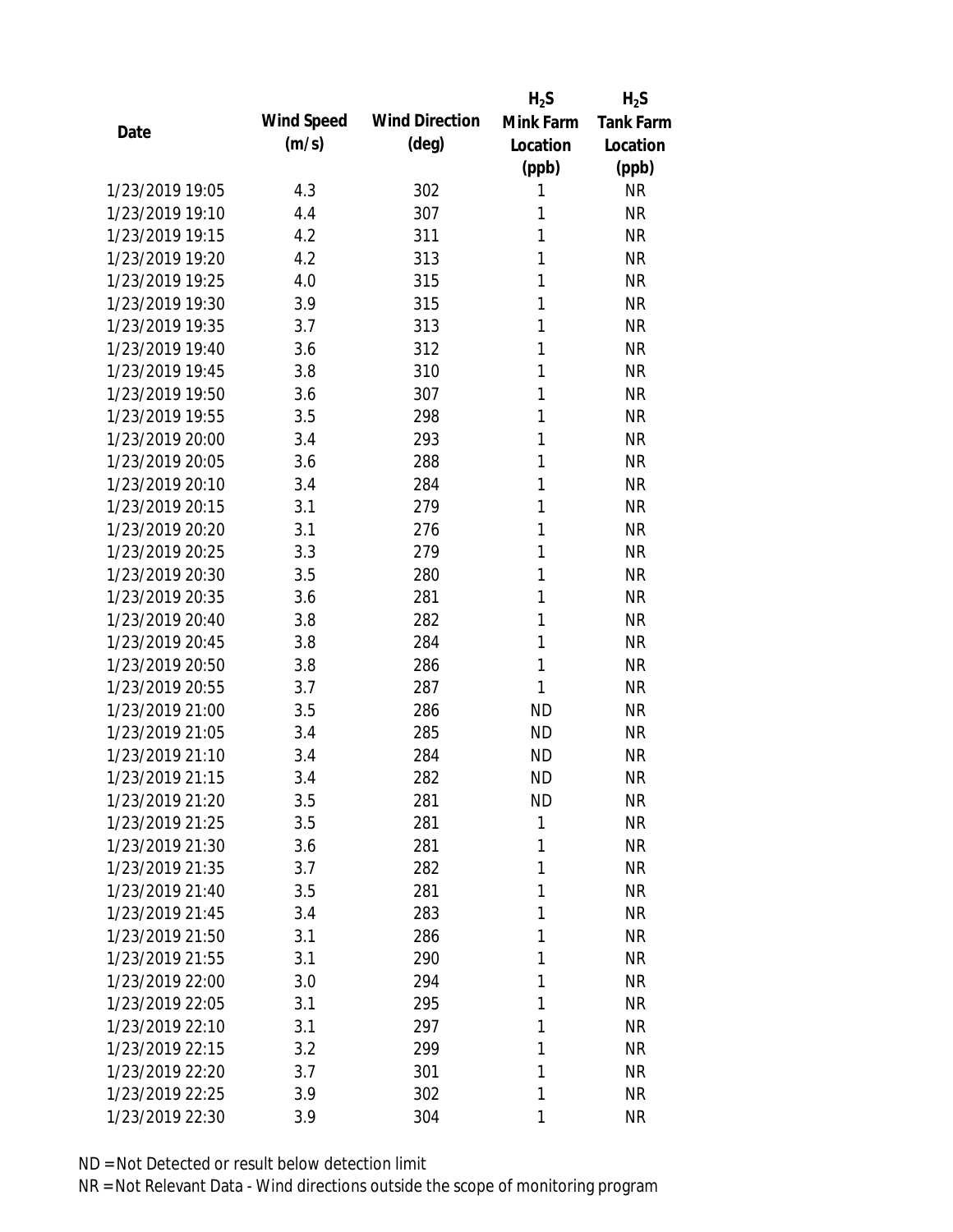|                 |            |                       | $H_2S$    | $H_2S$           |
|-----------------|------------|-----------------------|-----------|------------------|
| Date            | Wind Speed | <b>Wind Direction</b> | Mink Farm | <b>Tank Farm</b> |
|                 | (m/s)      | $(\text{deg})$        | Location  | Location         |
|                 |            |                       | (ppb)     | (ppb)            |
| 1/23/2019 22:35 | 3.9        | 308                   | 1         | <b>NR</b>        |
| 1/23/2019 22:40 | 4.1        | 310                   | 1         | <b>NR</b>        |
| 1/23/2019 22:45 | 4.2        | 311                   | 1         | <b>NR</b>        |
| 1/23/2019 22:50 | 4.0        | 313                   | 1         | <b>NR</b>        |
| 1/23/2019 22:55 | 3.8        | 313                   | 1         | <b>NR</b>        |
| 1/23/2019 23:00 | 3.9        | 315                   | 1         | <b>NR</b>        |
| 1/23/2019 23:05 | 3.8        | 315                   | 1         | <b>NR</b>        |
| 1/23/2019 23:10 | 3.7        | 316                   | 1         | <b>NR</b>        |
| 1/23/2019 23:15 | 3.7        | 316                   | 1         | <b>NR</b>        |
| 1/23/2019 23:20 | 3.7        | 316                   | 1         | <b>NR</b>        |
| 1/23/2019 23:25 | 3.9        | 315                   | 1         | <b>NR</b>        |
| 1/23/2019 23:30 | 4.0        | 311                   | 1         | <b>NR</b>        |
| 1/23/2019 23:35 | 4.2        | 310                   | 1         | <b>NR</b>        |
| 1/23/2019 23:40 | 4.2        | 304                   | 1         | <b>NR</b>        |
| 1/23/2019 23:45 | 4.1        | 304                   | 1         | <b>NR</b>        |
| 1/23/2019 23:50 | 4.2        | 303                   | 1         | <b>NR</b>        |
| 1/23/2019 23:55 | 3.9        | 300                   | 1         | <b>NR</b>        |
| 1/23/2019 24:00 | 3.5        | 298                   | 1         | <b>NR</b>        |
| 1/24/2019 00:05 | 3.4        | 293                   | 1         | <b>NR</b>        |
| 1/24/2019 00:10 | 3.3        | 293                   | 1         | <b>NR</b>        |
| 1/24/2019 00:15 | 3.3        | 290                   | 1         | <b>NR</b>        |
| 1/24/2019 00:20 | 3.1        | 284                   | 1         | <b>NR</b>        |
| 1/24/2019 00:25 | 3.2        | 283                   | 1         | <b>NR</b>        |
| 1/24/2019 00:30 | 3.3        | 281                   | 1         | <b>NR</b>        |
| 1/24/2019 00:35 | 3.3        | 279                   | 1         | <b>NR</b>        |
| 1/24/2019 00:40 | 3.4        | 277                   | 1         | <b>NR</b>        |
| 1/24/2019 00:45 | 3.4        | 275                   | 1         | 1                |
| 1/24/2019 00:50 | 3.6        | 275                   | 1         | 1                |
| 1/24/2019 00:55 | 3.7        | 275                   | 1         | 1                |
| 1/24/2019 01:00 | 3.7        | 275                   | 1         | 1                |
| 1/24/2019 01:05 | 3.8        | 276                   | 1         | <b>NR</b>        |
| 1/24/2019 01:10 | 3.8        | 275                   | 1         | 1                |
| 1/24/2019 01:15 | 3.8        | 274                   | 1         | 1                |
| 1/24/2019 01:20 | 3.7        | 272                   | 1         | 1                |
| 1/24/2019 01:25 | 3.7        | 271                   | 1         | 1                |
| 1/24/2019 01:30 | 3.6        | 268                   | 1         | 1                |
| 1/24/2019 01:35 | 3.6        | 266                   | 1         | 1                |
| 1/24/2019 01:40 | 3.5        | 266                   | 1         | 1                |
| 1/24/2019 01:45 |            | 268                   | 1         | 1                |
| 1/24/2019 01:50 | 3.5        |                       | 1         | 1                |
|                 | 3.5        | 269                   |           | 1                |
| 1/24/2019 01:55 | 3.5        | 270                   | 1         |                  |
| 1/24/2019 02:00 | 3.4        | 274                   | 1         | 1                |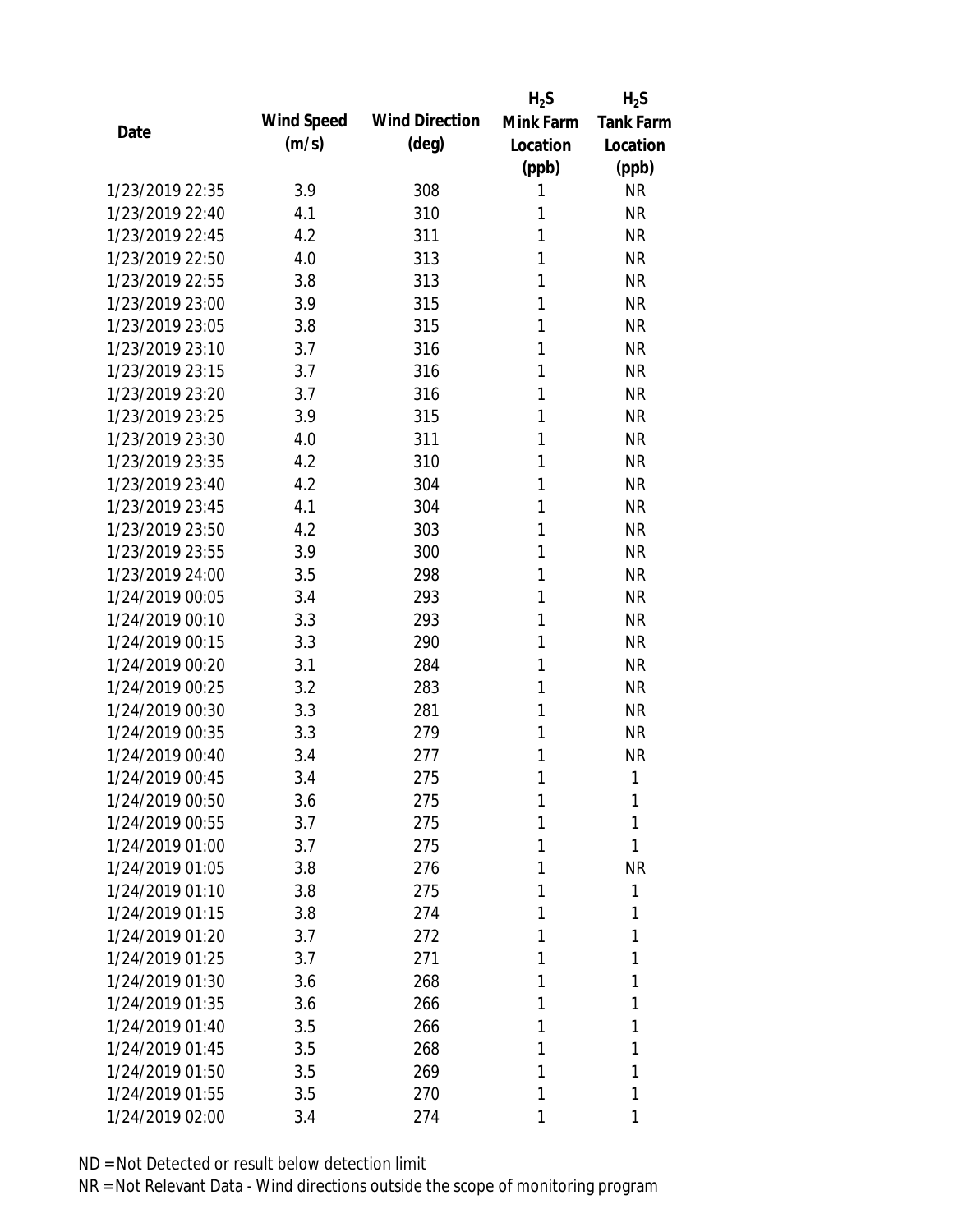|      |                 |            |                       | $H_2S$         | $H_2S$           |
|------|-----------------|------------|-----------------------|----------------|------------------|
| Date |                 | Wind Speed | <b>Wind Direction</b> | Mink Farm      | <b>Tank Farm</b> |
|      |                 | (m/s)      | $(\text{deg})$        | Location       | Location         |
|      |                 |            |                       | (ppb)          | (ppb)            |
|      | 1/24/2019 02:05 | 3.3        | 277                   | 1              | <b>NR</b>        |
|      | 1/24/2019 02:10 | 3.2        | 280                   | 1              | <b>NR</b>        |
|      | 1/24/2019 02:15 | 3.0        | 281                   | 1              | <b>NR</b>        |
|      | 1/24/2019 02:20 | 2.9        | 281                   | 1              | <b>NR</b>        |
|      | 1/24/2019 02:25 | 2.8        | 282                   | 1              | <b>NR</b>        |
|      | 1/24/2019 02:30 | 2.8        | 284                   | 1              | <b>NR</b>        |
|      | 1/24/2019 02:35 | 2.7        | 286                   | 1              | <b>NR</b>        |
|      | 1/24/2019 02:40 | 2.6        | 285                   | 1              | <b>NR</b>        |
|      | 1/24/2019 02:45 | 2.5        | 287                   | 1              | <b>NR</b>        |
|      | 1/24/2019 02:50 | 2.3        | 288                   | 1              | <b>NR</b>        |
|      | 1/24/2019 02:55 | 2.1        | 289                   | 1              | <b>NR</b>        |
|      | 1/24/2019 03:00 | 1.9        | 289                   | 1              | <b>NR</b>        |
|      | 1/24/2019 03:05 | 1.9        | 288                   | 1              | <b>NR</b>        |
|      | 1/24/2019 03:10 | 1.9        | 288                   | 1              | <b>NR</b>        |
|      | 1/24/2019 03:15 | 2.0        | 289                   | 1              | <b>NR</b>        |
|      | 1/24/2019 03:20 | 2.2        | 292                   | 1              | <b>NR</b>        |
|      | 1/24/2019 03:25 | 2.3        | 294                   | 1              | <b>NR</b>        |
|      | 1/24/2019 03:30 | 2.4        | 292                   | 1              | <b>NR</b>        |
|      | 1/24/2019 03:35 | 2.3        | 293                   | 1              | <b>NR</b>        |
|      | 1/24/2019 03:40 | 2.2        | 293                   | 1              | <b>NR</b>        |
|      | 1/24/2019 03:45 | 2.1        | 292                   | 1              | <b>NR</b>        |
|      | 1/24/2019 03:50 | 1.9        | 287                   | 1              | <b>NR</b>        |
|      | 1/24/2019 03:55 | 1.8        | 283                   | 1              | <b>NR</b>        |
|      | 1/24/2019 04:00 | 1.8        | 279                   | 1              | <b>NR</b>        |
|      | 1/24/2019 04:05 | 1.8        | 274                   | 1              | 1                |
|      | 1/24/2019 04:10 | 2.0        | 270                   | 1              | 1                |
|      | 1/24/2019 04:15 | 2.1        | 265                   | 1              | 1                |
|      | 1/24/2019 04:20 | $2.2\,$    | 263                   | 1              | 1                |
|      | 1/24/2019 04:25 | 2.2        | 264                   | 1              | 1                |
|      | 1/24/2019 04:30 | 2.3        | 264                   | $\overline{2}$ | 1                |
|      | 1/24/2019 04:35 | 2.3        | 264                   | 1              | 1                |
|      | 1/24/2019 04:40 | 2.3        | 263                   | 1              | 1                |
|      | 1/24/2019 04:45 | 2.3        | 262                   | 1              | 1                |
|      | 1/24/2019 04:50 | 2.2        | 259                   | 1              | 2                |
|      | 1/24/2019 04:55 | 2.3        | 255                   | 1              | $\overline{2}$   |
|      | 1/24/2019 05:00 | $2.2\,$    | 251                   | 1              | 2                |
|      | 1/24/2019 05:05 | 2.2        | 247                   | 1              | $\overline{2}$   |
|      | 1/24/2019 05:10 | 2.1        | 242                   | 1              | $\overline{2}$   |
|      | 1/24/2019 05:15 | 2.1        | 239                   | 1              | 1                |
|      | 1/24/2019 05:20 | 2.2        | 236                   | 1              | 1                |
|      | 1/24/2019 05:25 | 2.2        | 234                   | 1              | 1                |
|      | 1/24/2019 05:30 | 2.1        | 231                   | 1              | 1                |
|      |                 |            |                       |                |                  |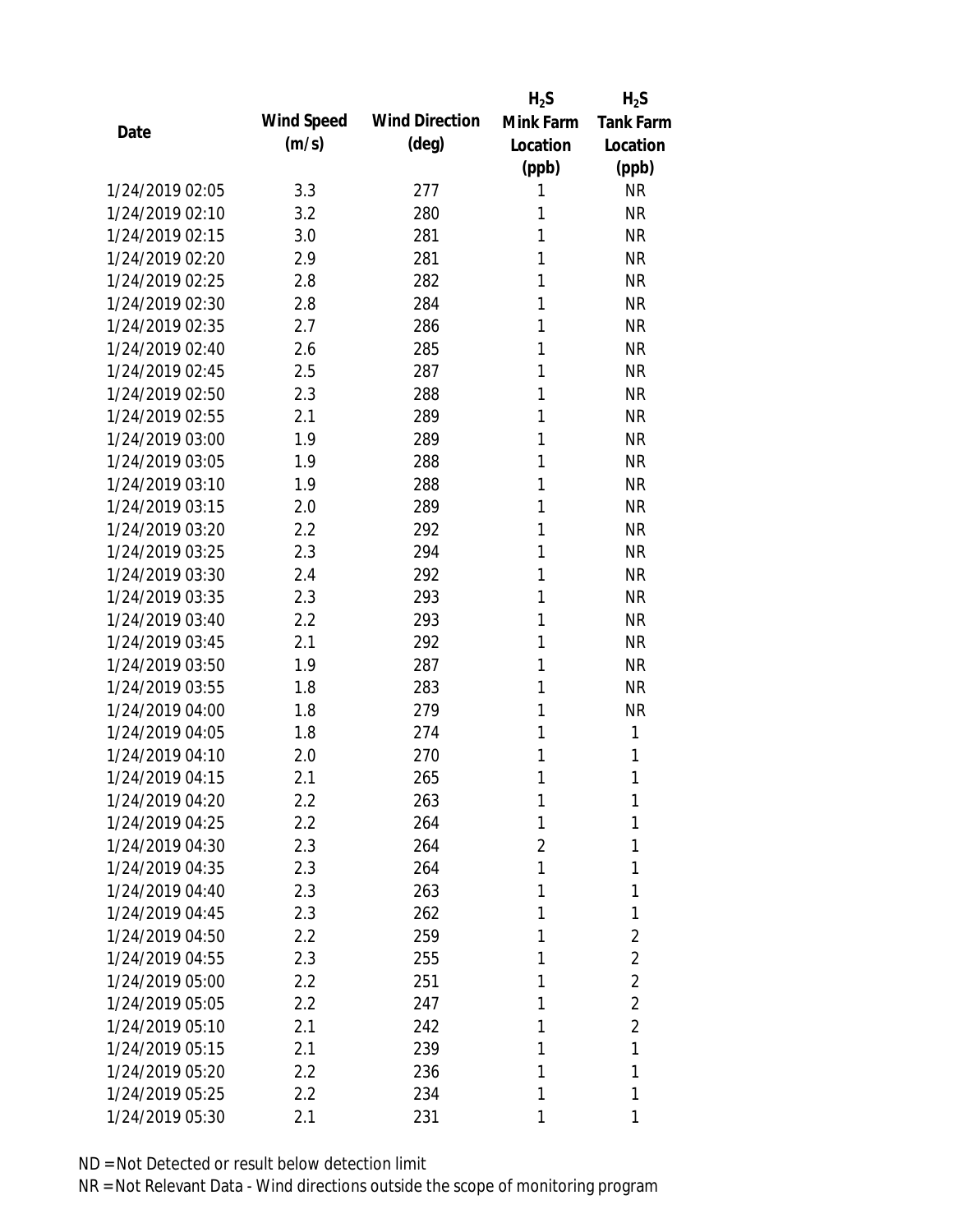|                 |            |                       | $H_2S$    | $H_2S$           |
|-----------------|------------|-----------------------|-----------|------------------|
| Date            | Wind Speed | <b>Wind Direction</b> | Mink Farm | <b>Tank Farm</b> |
|                 | (m/s)      | $(\text{deg})$        | Location  | Location         |
|                 |            |                       | (ppb)     | (ppb)            |
| 1/24/2019 05:35 | 2.1        | 232                   | 1         | 2                |
| 1/24/2019 05:40 | 2.1        | 235                   | 1         | 1                |
| 1/24/2019 05:45 | 2.1        | 239                   | 1         | $\overline{2}$   |
| 1/24/2019 05:50 | 2.1        | 243                   | 1         | $\overline{2}$   |
| 1/24/2019 05:55 | 2.1        | 244                   | 1         | $\overline{2}$   |
| 1/24/2019 06:00 | 2.3        | 248                   | 1         | $\overline{2}$   |
| 1/24/2019 06:05 | 2.2        | 249                   | 1         | 1                |
| 1/24/2019 06:10 | 2.2        | 249                   | 1         | 1                |
| 1/24/2019 06:15 | 2.2        | 237                   | 1         | 1                |
| 1/24/2019 06:20 | 2.1        | 225                   | <b>NR</b> | $\overline{2}$   |
| 1/24/2019 06:25 | 2.0        | 218                   | <b>NR</b> | $\mathbf{1}$     |
| 1/24/2019 06:30 | 1.9        | 212                   | <b>NR</b> | 1                |
| 1/24/2019 06:35 | 2.0        | 208                   | <b>NR</b> | 1                |
| 1/24/2019 06:40 | 2.2        | 204                   | <b>NR</b> | 1                |
| 1/24/2019 06:45 | 2.3        | 211                   | <b>NR</b> | 1                |
| 1/24/2019 06:50 | 2.6        | 218                   | <b>NR</b> | 1                |
| 1/24/2019 06:55 | 2.8        | 221                   | <b>NR</b> | 1                |
| 1/24/2019 07:00 | 2.9        | 223                   | <b>NR</b> | $\overline{2}$   |
| 1/24/2019 07:05 | 3.1        | 224                   | <b>NR</b> | $\overline{2}$   |
| 1/24/2019 07:10 | 3.2        | 224                   | <b>NR</b> | 2                |
| 1/24/2019 07:15 | 3.3        | 225                   | <b>NR</b> | $\mathbf{1}$     |
| 1/24/2019 07:20 | 3.3        | 223                   | <b>NR</b> | 1                |
| 1/24/2019 07:25 | 3.3        | 221                   | <b>NR</b> | 2                |
| 1/24/2019 07:30 | 3.4        | 220                   | <b>NR</b> | $\overline{2}$   |
| 1/24/2019 07:35 | 3.3        | 219                   | <b>NR</b> | $\overline{2}$   |
| 1/24/2019 07:40 | 3.1        | 218                   | <b>NR</b> | $\overline{2}$   |
| 1/24/2019 07:45 | 2.9        | 216                   | <b>NR</b> | $\overline{2}$   |
| 1/24/2019 07:50 | 2.8        | 216                   | <b>NR</b> | 2                |
| 1/24/2019 07:55 | 2.7        | 216                   | <b>NR</b> | $\overline{2}$   |
| 1/24/2019 08:00 | 2.5        | 214                   | NR        | $\overline{2}$   |
| 1/24/2019 08:05 | 2.5        | 212                   | NR        | $\overline{2}$   |
| 1/24/2019 08:10 | 2.4        | 212                   | NR        | $\overline{2}$   |
| 1/24/2019 08:15 | 2.3        | 210                   | NR        | $\overline{2}$   |
| 1/24/2019 08:20 | 2.3        | 209                   | <b>NR</b> | 1                |
| 1/24/2019 08:25 | 2.3        | 208                   | <b>NR</b> | 1                |
| 1/24/2019 08:30 | $2.2\,$    | 210                   | <b>NR</b> | 1                |
| 1/24/2019 08:35 | $2.2\,$    | 211                   | NR        | 1                |
| 1/24/2019 08:40 | $2.2\,$    | 211                   | NR        | 1                |
| 1/24/2019 08:45 | 2.2        | 213                   | NR        | 1                |
| 1/24/2019 08:50 | 2.1        | 213                   | <b>NR</b> | 1                |
| 1/24/2019 08:55 | 2.1        | 213                   | <b>NR</b> | 1                |
| 1/24/2019 09:00 | 2.1        | 211                   | <b>NR</b> | 1                |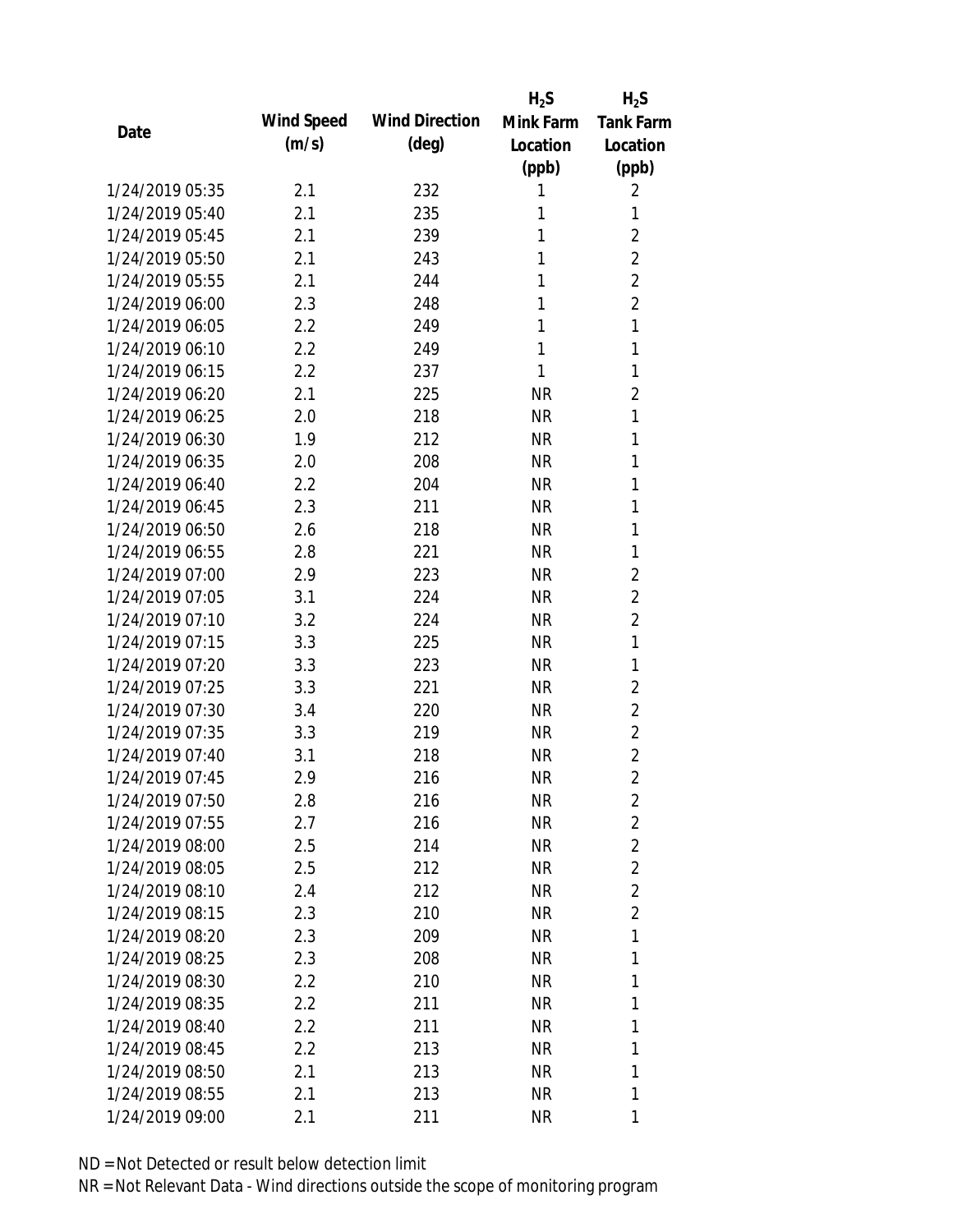|                 |            |                       | $H_2S$    | $H_2S$           |
|-----------------|------------|-----------------------|-----------|------------------|
| Date            | Wind Speed | <b>Wind Direction</b> | Mink Farm | <b>Tank Farm</b> |
|                 | (m/s)      | $(\text{deg})$        | Location  | Location         |
|                 |            |                       | (ppb)     | (ppb)            |
| 1/24/2019 09:05 | 2.1        | 207                   | <b>NR</b> | 1                |
| 1/24/2019 09:10 | 2.1        | 206                   | <b>NR</b> | 1                |
| 1/24/2019 09:15 | 2.0        | 204                   | <b>NR</b> | 1                |
| 1/24/2019 09:20 | 1.9        | 202                   | <b>NR</b> | 1                |
| 1/24/2019 09:25 | 1.9        | 201                   | <b>NR</b> | 1                |
| 1/24/2019 09:30 | 2.0        | 204                   | <b>NR</b> | 1                |
| 1/24/2019 09:35 | 2.2        | 209                   | <b>NR</b> | 1                |
| 1/24/2019 09:40 | 2.3        | 212                   | <b>NR</b> | 2                |
| 1/24/2019 09:45 | 2.6        | 216                   | <b>NR</b> | $\overline{2}$   |
| 1/24/2019 09:50 | 2.8        | 221                   | <b>NR</b> | $\overline{2}$   |
| 1/24/2019 09:55 | 2.9        | 223                   | <b>NR</b> | $\overline{2}$   |
| 1/24/2019 10:00 | 2.9        | 221                   | <b>NR</b> | $\overline{2}$   |
| 1/24/2019 10:05 | 2.9        | 217                   | <b>NR</b> | $\overline{2}$   |
| 1/24/2019 10:10 | 2.9        | 209                   | <b>NR</b> | 1                |
| 1/24/2019 10:15 | 2.8        | 202                   | <b>NR</b> | $\mathbf{1}$     |
| 1/24/2019 10:20 | 2.7        | 198                   | <b>NR</b> | 1                |
| 1/24/2019 10:25 | 2.7        | 197                   | <b>NR</b> | 1                |
| 1/24/2019 10:30 | 2.9        | 197                   | <b>NR</b> | 1                |
| 1/24/2019 10:35 | 3.0        | 199                   | <b>NR</b> | 1                |
| 1/24/2019 10:40 | 3.1        | 205                   | <b>NR</b> | $\overline{2}$   |
| 1/24/2019 10:45 | 3.4        | 210                   | <b>NR</b> | $\overline{2}$   |
| 1/24/2019 10:50 | 3.5        | 214                   | <b>NR</b> | 1                |
| 1/24/2019 10:55 | 3.6        | 217                   | <b>NR</b> | 1                |
| 1/24/2019 11:00 | 3.7        | 222                   | <b>NR</b> | 1                |
| 1/24/2019 11:05 | 3.8        | 229                   | <b>NR</b> | 1                |
| 1/24/2019 11:10 | 3.8        | 233                   | 1         | 1                |
| 1/24/2019 11:15 | 3.6        | 234                   | 1         | 1                |
| 1/24/2019 11:20 | 3.6        | 236                   | 1         | 1                |
| 1/24/2019 11:25 | 3.6        | 240                   | 1         | 1                |
| 1/24/2019 11:30 | 3.7        | 239                   | 1         | 1                |
| 1/24/2019 11:35 | 3.6        | 239                   | 1         | 1                |
| 1/24/2019 11:40 | 3.8        | 242                   | 1         | 1                |
| 1/24/2019 11:45 | 3.9        | 249                   | 1         | 1                |
| 1/24/2019 11:50 | 4.0        | 253                   | 1         | 1                |
| 1/24/2019 11:55 | 4.0        | 254                   | 1         | $\overline{2}$   |
| 1/24/2019 12:00 | 4.1        | 256                   | 1         | 2                |
| 1/24/2019 12:05 | 4.2        | 258                   | 1         | $\overline{2}$   |
| 1/24/2019 12:10 | 4.2        | 260                   | 1         | $\overline{2}$   |
| 1/24/2019 12:15 | 4.2        | 259                   | 1         | $\overline{2}$   |
| 1/24/2019 12:20 | 4.4        | 257                   | 1         | $\overline{2}$   |
| 1/24/2019 12:25 | 4.7        | 257                   | 1         | $\overline{2}$   |
| 1/24/2019 12:30 | 4.9        | 255                   | 1         | 2                |
|                 |            |                       |           |                  |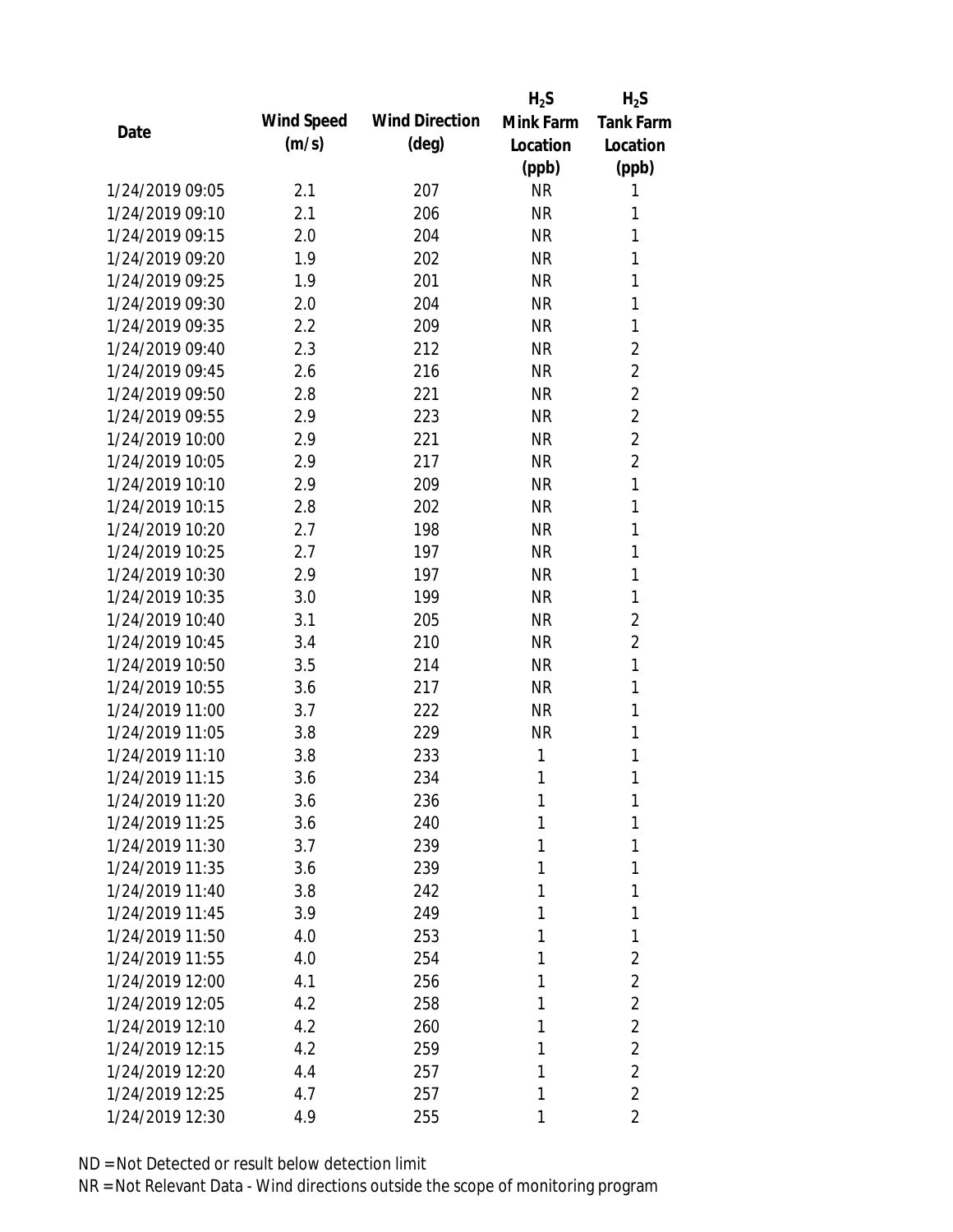|                 |            |                       | $H_2S$                  | $H_2S$           |
|-----------------|------------|-----------------------|-------------------------|------------------|
| Date            | Wind Speed | <b>Wind Direction</b> | Mink Farm               | <b>Tank Farm</b> |
|                 | (m/s)      | $(\text{deg})$        | Location                | Location         |
|                 |            |                       | (ppb)                   | (ppb)            |
| 1/24/2019 12:35 | 5.1        | 254                   | 1                       | 2                |
| 1/24/2019 12:40 | 5.2        | 252                   | 1                       | $\overline{2}$   |
| 1/24/2019 12:45 | 5.0        | 251                   | 1                       | $\overline{2}$   |
| 1/24/2019 12:50 | 4.9        | 251                   | 1                       | $\overline{2}$   |
| 1/24/2019 12:55 | 4.7        | 251                   | 1                       | $\overline{2}$   |
| 1/24/2019 13:00 | 4.4        | 251                   | 1                       | $\overline{2}$   |
| 1/24/2019 13:05 | 4.2        | 251                   | 1                       | $\overline{2}$   |
| 1/24/2019 13:10 | 4.0        | 254                   | 1                       | $\overline{2}$   |
| 1/24/2019 13:15 | 4.1        | 257                   | 1                       | 1                |
| 1/24/2019 13:20 | 4.1        | 261                   | 1                       | 1                |
| 1/24/2019 13:25 | 4.1        | 264                   | 1                       | 1                |
| 1/24/2019 13:30 | 4.3        | 268                   | 1                       | 2                |
| 1/24/2019 13:35 | 4.4        | 272                   | 1                       | 1                |
| 1/24/2019 13:40 | 4.4        | 272                   | 1                       | 1                |
| 1/24/2019 13:45 | 4.3        | 272                   | 1                       | $\overline{2}$   |
| 1/24/2019 13:50 | 4.3        | 272                   | 1                       | 2                |
| 1/24/2019 13:55 | 4.3        | 271                   | 1                       | $\overline{2}$   |
| 1/24/2019 14:00 | 4.2        | 270                   | 1                       | $\overline{2}$   |
| 1/24/2019 14:05 | 4.0        | 271                   | $\overline{2}$          | $\overline{2}$   |
| 1/24/2019 14:10 | 4.0        | 272                   | 2                       | $\overline{2}$   |
| 1/24/2019 14:15 | 4.2        | 273                   | 1                       | $\overline{2}$   |
| 1/24/2019 14:20 | 4.4        | 273                   | 2                       | $\overline{2}$   |
| 1/24/2019 14:25 | 4.3        | 274                   | 1                       | $\overline{2}$   |
| 1/24/2019 14:30 | 4.4        | 274                   | 1                       | $\overline{2}$   |
| 1/24/2019 14:35 | 4.6        | 273                   | 1                       | $\overline{2}$   |
| 1/24/2019 14:40 | 4.7        | 274                   | 1                       | $\overline{2}$   |
| 1/24/2019 14:45 | 4.8        | 275                   | 1                       | $\overline{2}$   |
| 1/24/2019 14:50 | 4.8        | 275                   | 1                       | $\overline{2}$   |
| 1/24/2019 14:55 | 4.9        | 275                   | $\overline{2}$          | $\overline{2}$   |
| 1/24/2019 15:00 | 5.0        | 277                   | $\overline{2}$          | <b>NR</b>        |
| 1/24/2019 15:05 | 5.0        | 278                   | 2                       | <b>NR</b>        |
| 1/24/2019 15:10 | 5.1        | 279                   | $\overline{2}$          | <b>NR</b>        |
| 1/24/2019 15:15 | 5.1        | 279                   | $\overline{2}$          | <b>NR</b>        |
| 1/24/2019 15:20 | 5.3        | 281                   | $\overline{2}$          | <b>NR</b>        |
| 1/24/2019 15:25 | 5.5        | 283                   | 1                       | <b>NR</b>        |
| 1/24/2019 15:30 | 5.5        | 282                   | $\overline{2}$          | <b>NR</b>        |
| 1/24/2019 15:35 | 5.6        | 281                   | $\overline{2}$          | <b>NR</b>        |
| 1/24/2019 15:40 | 5.7        | 279                   | $\overline{2}$          | <b>NR</b>        |
| 1/24/2019 15:45 | 5.7        | 278                   | $\overline{2}$          | <b>NR</b>        |
| 1/24/2019 15:50 | 5.6        | 276                   | $\overline{2}$          | <b>NR</b>        |
| 1/24/2019 15:55 | 5.6        | 274                   | $\overline{2}$          | 1                |
| 1/24/2019 16:00 | 5.6        | 273                   | $\overline{\mathbf{2}}$ | 1                |
|                 |            |                       |                         |                  |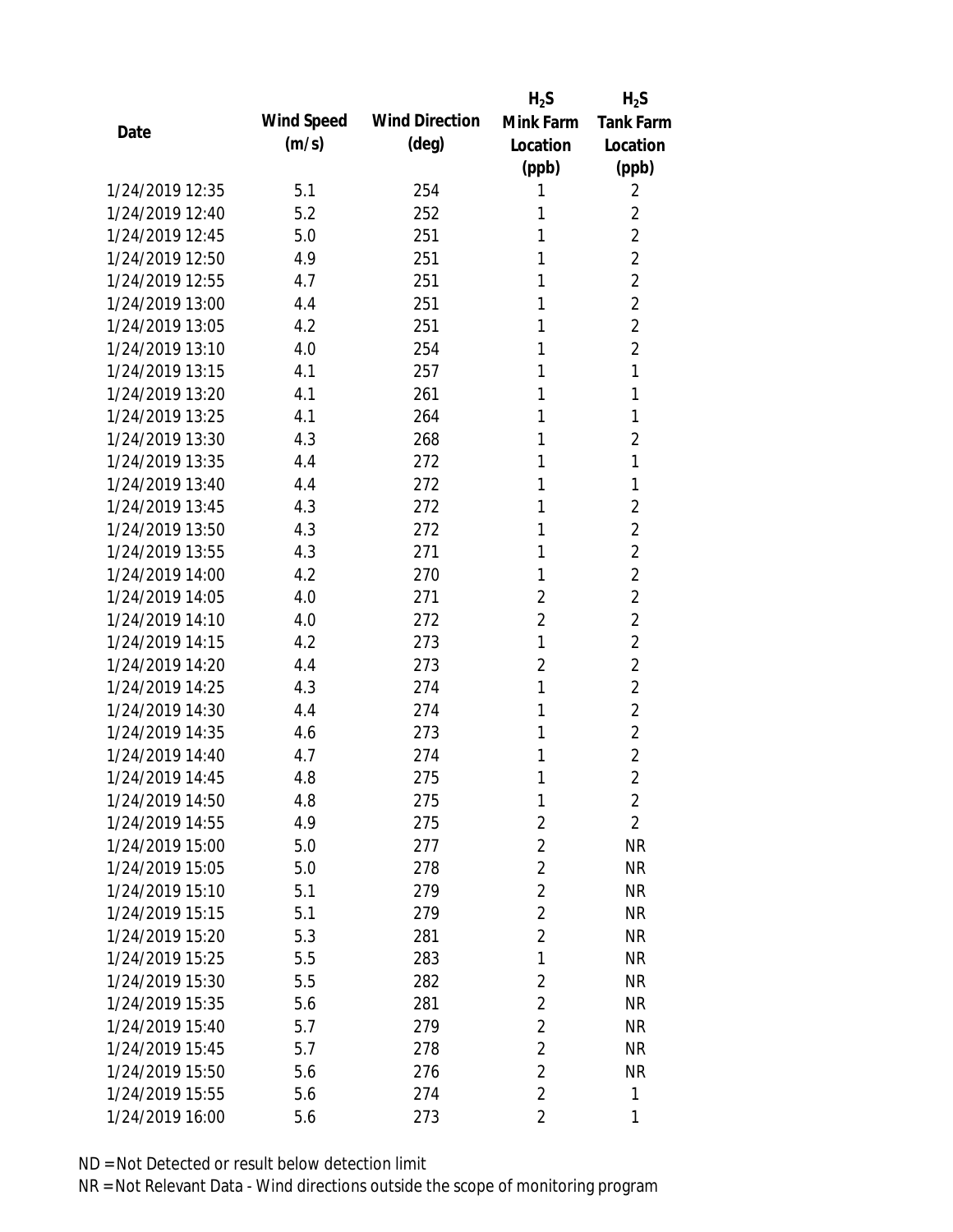|                 |            |                       | $H_2S$         | $H_2S$           |
|-----------------|------------|-----------------------|----------------|------------------|
| Date            | Wind Speed | <b>Wind Direction</b> | Mink Farm      | <b>Tank Farm</b> |
|                 | (m/s)      | $(\text{deg})$        | Location       | Location         |
|                 |            |                       | (ppb)          | (ppb)            |
| 1/24/2019 16:05 | 5.7        | 272                   | 2              | 1                |
| 1/24/2019 16:10 | 5.9        | 271                   | 2              | 1                |
| 1/24/2019 16:15 | 6.0        | 271                   | $\overline{2}$ | 1                |
| 1/24/2019 16:20 | 6.2        | 272                   | 1              | 1                |
| 1/24/2019 16:25 | 6.1        | 273                   | 1              | 1                |
| 1/24/2019 16:30 | 6.1        | 274                   | 1              | 1                |
| 1/24/2019 16:35 | 6.2        | 276                   | 1              | <b>NR</b>        |
| 1/24/2019 16:40 | 6.2        | 279                   | 1              | <b>NR</b>        |
| 1/24/2019 16:45 | 6.0        | 279                   | 1              | <b>NR</b>        |
| 1/24/2019 16:50 | 6.1        | 278                   | 1              | <b>NR</b>        |
| 1/24/2019 16:55 | 6.3        | 276                   | 1              | <b>NR</b>        |
| 1/24/2019 17:00 | 6.5        | 274                   | 1              | 1                |
| 1/24/2019 17:05 | 6.4        | 272                   | 1              | 1                |
| 1/24/2019 17:10 | 6.6        | 271                   | 1              | 1                |
| 1/24/2019 17:15 | 6.8        | 272                   | 1              | 1                |
| 1/24/2019 17:20 | 6.8        | 274                   | 1              | $\overline{2}$   |
| 1/24/2019 17:25 | 6.7        | 274                   | 1              | 2                |
| 1/24/2019 17:30 | 6.8        | 274                   | 1              | $\overline{2}$   |
| 1/24/2019 17:35 | 6.8        | 275                   | 1              | $\overline{2}$   |
| 1/24/2019 17:40 | 6.5        | 274                   | 1              | $\overline{2}$   |
| 1/24/2019 17:45 | 6.7        | 275                   | 1              | $\overline{2}$   |
| 1/24/2019 17:50 | 6.5        | 275                   | 1              | 1                |
| 1/24/2019 17:55 | 6.6        | 274                   | 1              | 1                |
| 1/24/2019 18:00 | 6.6        | 272                   | 1              | 1                |
| 1/24/2019 18:05 | 6.6        | 271                   | 1              | 1                |
| 1/24/2019 18:10 | 6.8        | 271                   | 1              | 1                |
| 1/24/2019 18:15 | 6.8        | 269                   | 1              | 1                |
| 1/24/2019 18:20 | 6.9        | 268                   | 1              | <b>ND</b>        |
| 1/24/2019 18:25 | 6.9        | 269                   | 1              | <b>ND</b>        |
| 1/24/2019 18:30 | 6.8        | 271                   | 1              | 1                |
| 1/24/2019 18:35 | 6.9        | 272                   | 1              | 1                |
| 1/24/2019 18:40 | 6.7        | 274                   | 1              | 1                |
| 1/24/2019 18:45 | 6.4        | 273                   | 1              | 1                |
| 1/24/2019 18:50 | 6.4        | 273                   | 1              | 1                |
| 1/24/2019 18:55 | 6.6        | 274                   | 1              | 1                |
| 1/24/2019 19:00 | 6.8        | 275                   | 1              | 1                |
| 1/24/2019 19:05 | 6.9        | 274                   | <b>ND</b>      | 1                |
| 1/24/2019 19:10 | 7.0        | 274                   | <b>ND</b>      | 1                |
| 1/24/2019 19:15 | 6.9        | 277                   | 1              | <b>NR</b>        |
| 1/24/2019 19:20 | 7.0        | 278                   | 1              | <b>NR</b>        |
| 1/24/2019 19:25 | 6.8        | 278                   | 1              | NR               |
| 1/24/2019 19:30 | 6.7        | 278                   | 1              | <b>NR</b>        |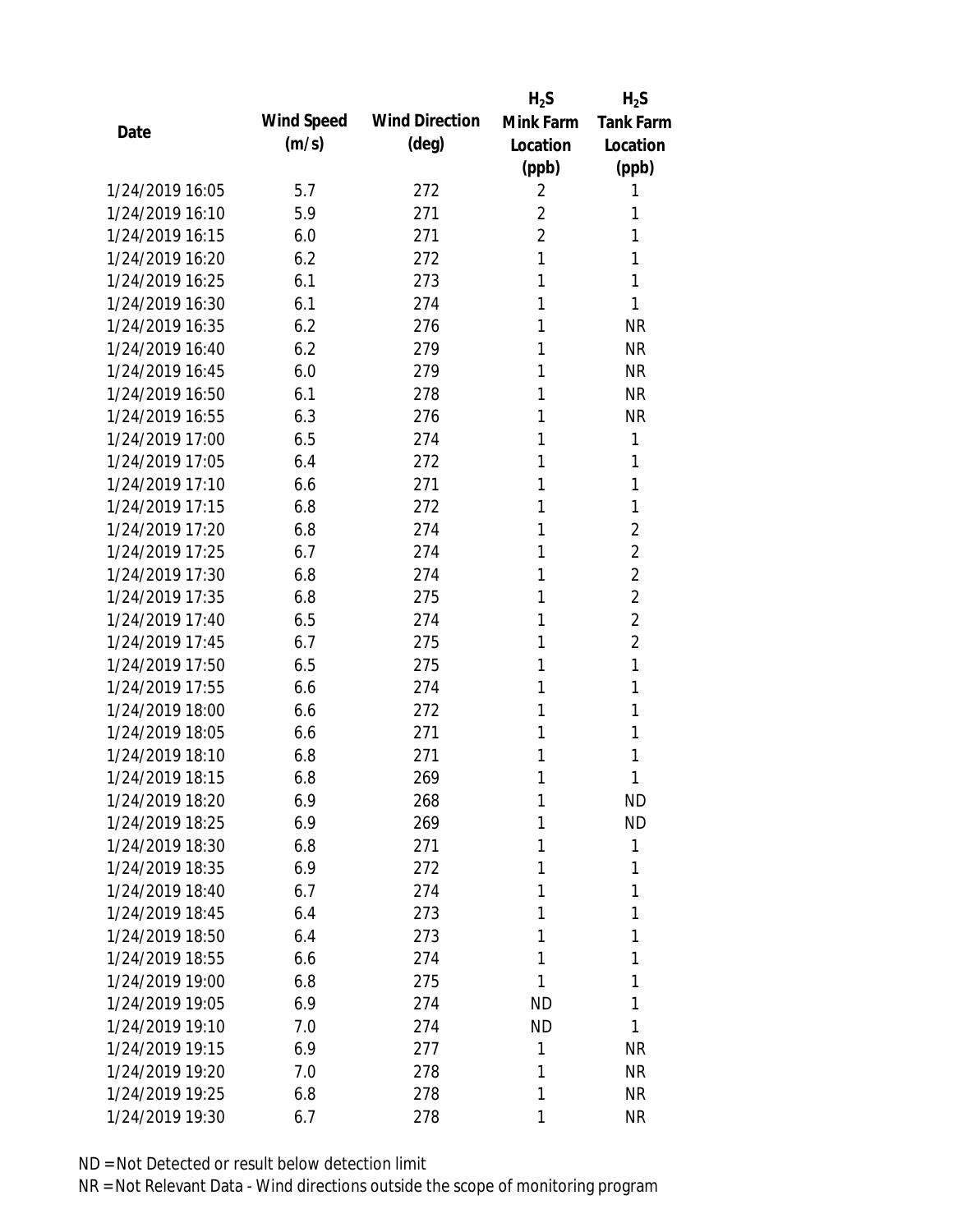|                 |            |                       | $H_2S$         | $H_2S$           |
|-----------------|------------|-----------------------|----------------|------------------|
| Date            | Wind Speed | <b>Wind Direction</b> | Mink Farm      | <b>Tank Farm</b> |
|                 | (m/s)      | $(\text{deg})$        | Location       | Location         |
|                 |            |                       | (ppb)          | (ppb)            |
| 1/24/2019 19:35 | 6.7        | 278                   | 1              | <b>NR</b>        |
| 1/24/2019 19:40 | 6.9        | 278                   | 1              | <b>NR</b>        |
| 1/24/2019 19:45 | 7.0        | 278                   | 1              | <b>NR</b>        |
| 1/24/2019 19:50 | 7.0        | 279                   | 1              | <b>NR</b>        |
| 1/24/2019 19:55 | 7.1        | 280                   | 1              | <b>NR</b>        |
| 1/24/2019 20:00 | 6.9        | 279                   | 1              | <b>NR</b>        |
| 1/24/2019 20:05 | 6.7        | 279                   | 1              | <b>NR</b>        |
| 1/24/2019 20:10 | 6.4        | 278                   | 1              | <b>NR</b>        |
| 1/24/2019 20:15 | 6.2        | 278                   | 1              | <b>NR</b>        |
| 1/24/2019 20:20 | 6.1        | 276                   | 1              | <b>NR</b>        |
| 1/24/2019 20:25 | 6.0        | 275                   | 1              | 1                |
| 1/24/2019 20:30 | 5.9        | 275                   | 1              | 1                |
| 1/24/2019 20:35 | 6.0        | 275                   | 1              | 1                |
| 1/24/2019 20:40 | 6.0        | 274                   | 1              | 1                |
| 1/24/2019 20:45 | 6.3        | 274                   | 1              | 1                |
| 1/24/2019 20:50 | 6.5        | 275                   | 1              | 1                |
| 1/24/2019 20:55 | 6.6        | 275                   | 1              | 1                |
| 1/24/2019 21:00 | 6.8        | 277                   | 1              | <b>NR</b>        |
| 1/24/2019 21:05 | 6.9        | 277                   | 1              | <b>NR</b>        |
| 1/24/2019 21:10 | 7.0        | 278                   | 1              | <b>NR</b>        |
| 1/24/2019 21:15 | 6.9        | 279                   | 1              | <b>NR</b>        |
| 1/24/2019 21:20 | 7.0        | 278                   | $\overline{2}$ | <b>NR</b>        |
| 1/24/2019 21:25 | 7.2        | 279                   | $\overline{2}$ | <b>NR</b>        |
| 1/24/2019 21:30 | 7.1        | 278                   | 1              | <b>NR</b>        |
| 1/24/2019 21:35 | 7.2        | 278                   | 1              | <b>NR</b>        |
| 1/24/2019 21:40 | 7.2        | 278                   | 1              | <b>NR</b>        |
| 1/24/2019 21:45 | 7.1        | 278                   | 1              | <b>NR</b>        |
| 1/24/2019 21:50 | 6.9        | 278                   | $\mathbf{1}$   | <b>NR</b>        |
| 1/24/2019 21:55 | 6.7        | 279                   | 1              | <b>NR</b>        |
| 1/24/2019 22:00 | 6.6        | 280                   | 1              | <b>NR</b>        |
| 1/24/2019 22:05 | 6.5        | 281                   | 1              | <b>NR</b>        |
| 1/24/2019 22:10 | 6.5        | 281                   | 1              | <b>NR</b>        |
| 1/24/2019 22:15 | 6.5        | 281                   | 1              | <b>NR</b>        |
| 1/24/2019 22:20 | 6.5        | 282                   | 1              | <b>NR</b>        |
| 1/24/2019 22:25 | 6.3        | 282                   | 1              | <b>NR</b>        |
| 1/24/2019 22:30 | 6.3        | 283                   | 1              | <b>NR</b>        |
| 1/24/2019 22:35 | 6.3        | 284                   | 1              | <b>NR</b>        |
| 1/24/2019 22:40 | 6.3        | 284                   | 1              | <b>NR</b>        |
| 1/24/2019 22:45 | 6.2        | 284                   | 1              | <b>NR</b>        |
| 1/24/2019 22:50 | 6.2        | 284                   | 1              | <b>NR</b>        |
| 1/24/2019 22:55 | 6.2        | 285                   | 1              | <b>NR</b>        |
| 1/24/2019 23:00 | 6.3        | 284                   | 1              | <b>NR</b>        |
|                 |            |                       |                |                  |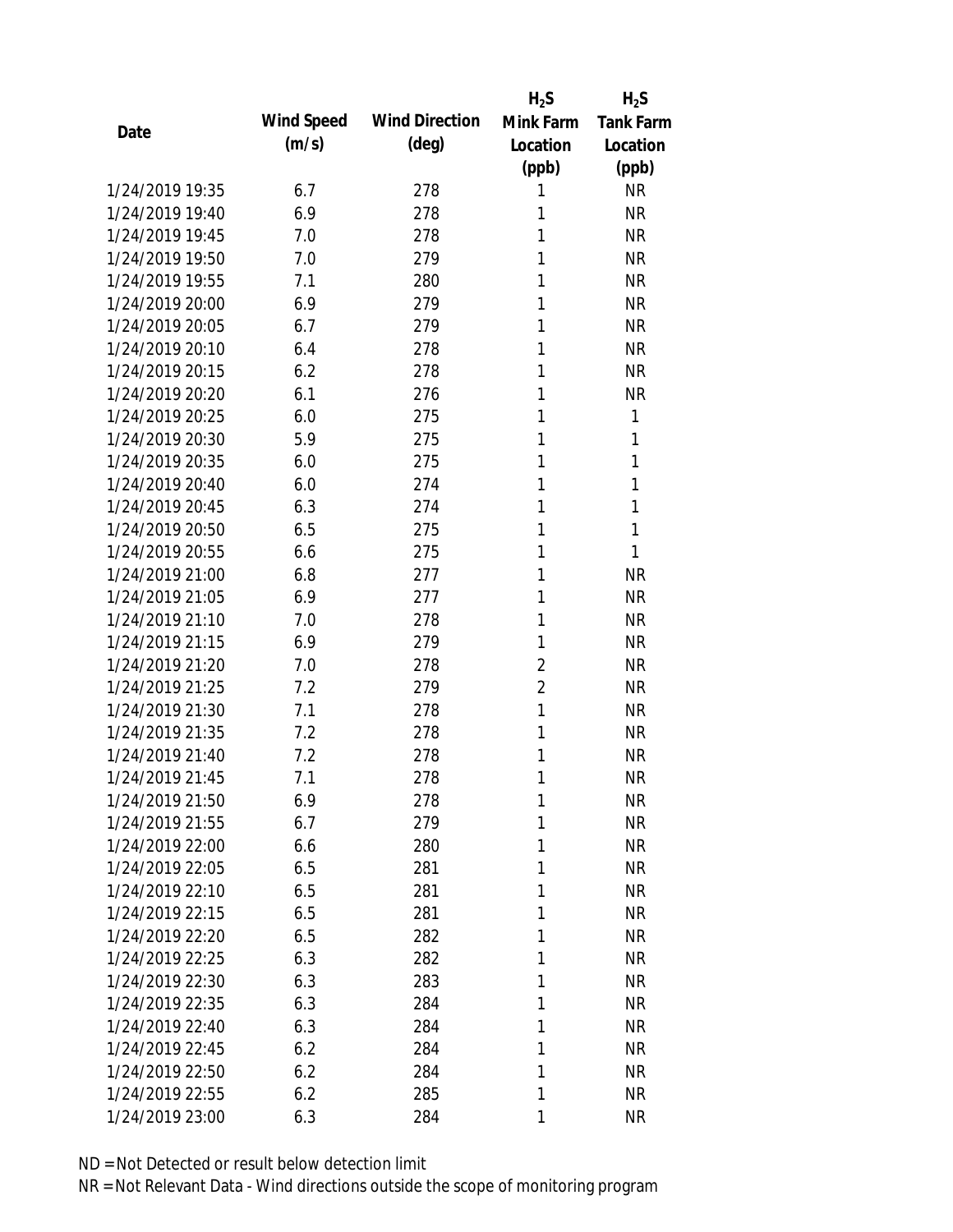|                 |            |                       | $H_2S$         | $H_2S$           |
|-----------------|------------|-----------------------|----------------|------------------|
| Date            | Wind Speed | <b>Wind Direction</b> | Mink Farm      | <b>Tank Farm</b> |
|                 | (m/s)      | $(\text{deg})$        | Location       | Location         |
|                 |            |                       | (ppb)          | (ppb)            |
| 1/24/2019 23:05 | 6.3        | 283                   | 1              | <b>NR</b>        |
| 1/24/2019 23:10 | 6.4        | 283                   | 1              | <b>NR</b>        |
| 1/24/2019 23:15 | 6.5        | 285                   | 1              | <b>NR</b>        |
| 1/24/2019 23:20 | 6.5        | 286                   | 1              | <b>NR</b>        |
| 1/24/2019 23:25 | 6.5        | 287                   | 1              | <b>NR</b>        |
| 1/24/2019 23:30 | 6.6        | 289                   | 1              | <b>NR</b>        |
| 1/24/2019 23:35 | 6.5        | 291                   | 1              | <b>NR</b>        |
| 1/24/2019 23:40 | 6.2        | 292                   | 1              | <b>NR</b>        |
| 1/24/2019 23:45 | 6.3        | 291                   | $\overline{2}$ | <b>NR</b>        |
| 1/24/2019 23:50 | 6.5        | 291                   | $\mathbf{1}$   | <b>NR</b>        |
| 1/24/2019 23:55 | 6.6        | 290                   | 1              | <b>NR</b>        |
| 1/24/2019 24:00 | 6.5        | 289                   | 1              | <b>NR</b>        |
| 1/25/2019 00:05 | 6.3        | 288                   | 1              | <b>NR</b>        |
| 1/25/2019 00:10 | 6.4        | 288                   | 1              | <b>NR</b>        |
| 1/25/2019 00:15 | 6.2        | 288                   | 1              | <b>NR</b>        |
| 1/25/2019 00:20 | 6.1        | 287                   | 1              | <b>NR</b>        |
| 1/25/2019 00:25 | 6.0        | 287                   | 1              | <b>NR</b>        |
| 1/25/2019 00:30 | 6.0        | 288                   | 1              | <b>NR</b>        |
| 1/25/2019 00:35 | 5.8        | 287                   | 1              | <b>NR</b>        |
| 1/25/2019 00:40 | 5.6        | 287                   | 1              | <b>NR</b>        |
| 1/25/2019 00:45 | 5.6        | 288                   | 1              | <b>NR</b>        |
| 1/25/2019 00:50 | 5.3        | 288                   | 1              | <b>NR</b>        |
| 1/25/2019 00:55 | 5.3        | 288                   | 1              | <b>NR</b>        |
| 1/25/2019 01:00 | 5.3        | 288                   | 1              | <b>NR</b>        |
| 1/25/2019 01:05 | 5.4        | 289                   | 1              | <b>NR</b>        |
| 1/25/2019 01:10 | 5.5        | 289                   | 1              | <b>NR</b>        |
| 1/25/2019 01:15 | 5.4        | 289                   | 1              | <b>NR</b>        |
| 1/25/2019 01:20 | 5.3        | 288                   | $\mathbf{1}$   | <b>NR</b>        |
| 1/25/2019 01:25 | 5.3        | 288                   | 1              | <b>NR</b>        |
| 1/25/2019 01:30 | 5.4        | 288                   | 1              | <b>NR</b>        |
| 1/25/2019 01:35 | 5.4        | 287                   | 1              | <b>NR</b>        |
| 1/25/2019 01:40 | 5.4        | 285                   | 1              | <b>NR</b>        |
| 1/25/2019 01:45 | 5.5        | 282                   | 1              | <b>NR</b>        |
| 1/25/2019 01:50 | 5.6        | 282                   | 1              | <b>NR</b>        |
| 1/25/2019 01:55 | 5.6        | 280                   | 1              | <b>NR</b>        |
| 1/25/2019 02:00 | 5.3        | 280                   | 1              | <b>NR</b>        |
| 1/25/2019 02:05 | 5.4        | 280                   | 1              | <b>NR</b>        |
| 1/25/2019 02:10 | 5.4        | 282                   | 1              | <b>NR</b>        |
| 1/25/2019 02:15 | 5.3        | 285                   | 1              | <b>NR</b>        |
| 1/25/2019 02:20 | 5.1        | 284                   | 1              | <b>NR</b>        |
| 1/25/2019 02:25 | 5.0        | 284                   | 1              | <b>NR</b>        |
| 1/25/2019 02:30 |            |                       | 2              | <b>NR</b>        |
|                 | 5.0        | 283                   |                |                  |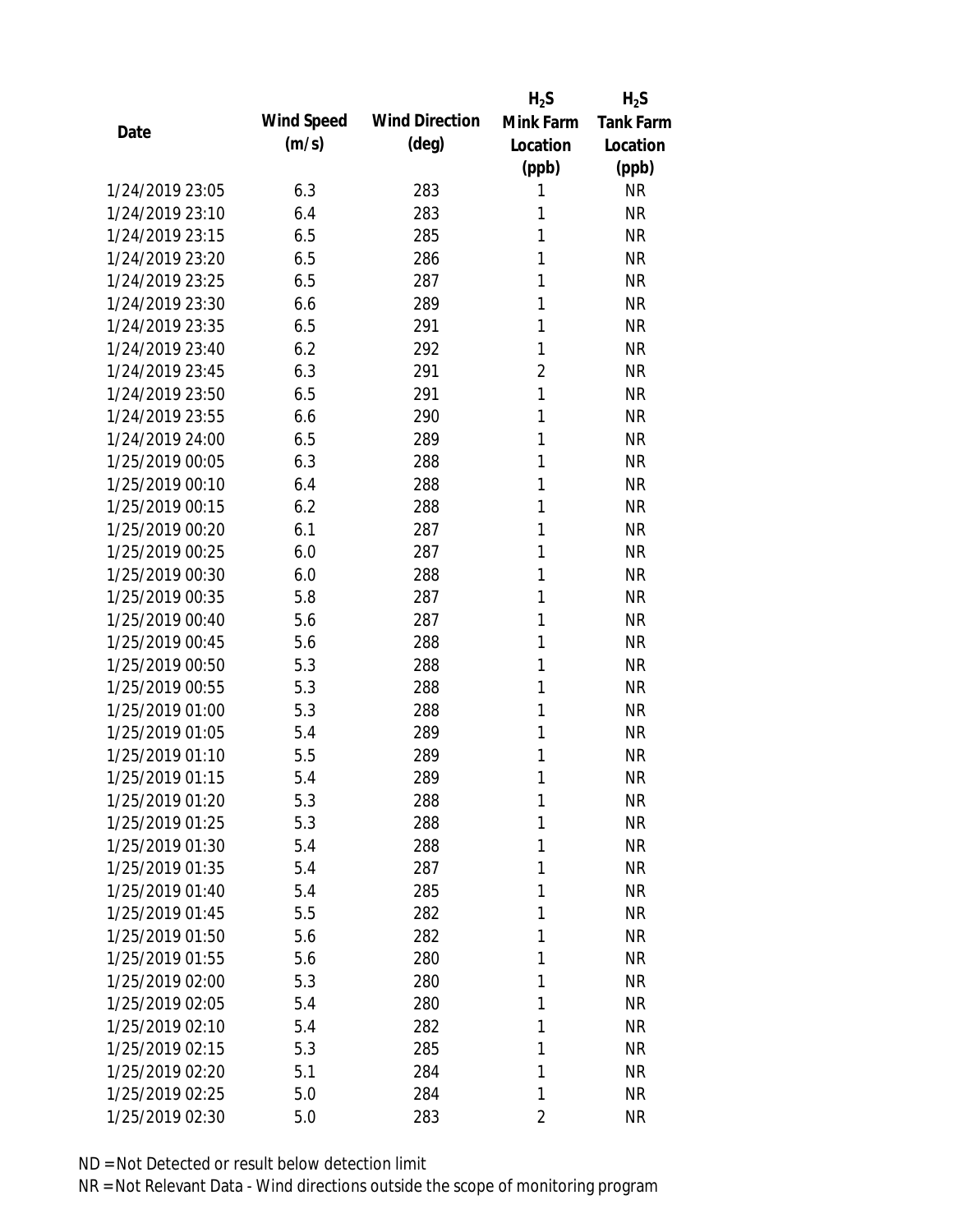|                 |            |                       | $H_2S$         | $H_2S$           |
|-----------------|------------|-----------------------|----------------|------------------|
| Date            | Wind Speed | <b>Wind Direction</b> | Mink Farm      | <b>Tank Farm</b> |
|                 | (m/s)      | $(\text{deg})$        | Location       | Location         |
|                 |            |                       | (ppb)          | (ppb)            |
| 1/25/2019 02:35 | 4.8        | 283                   | 2              | <b>NR</b>        |
| 1/25/2019 02:40 | 4.8        | 283                   | 2              | <b>NR</b>        |
| 1/25/2019 02:45 | 4.6        | 281                   | 2              | <b>NR</b>        |
| 1/25/2019 02:50 | 4.8        | 282                   | 2              | <b>NR</b>        |
| 1/25/2019 02:55 | 4.7        | 282                   | 2              | <b>NR</b>        |
| 1/25/2019 03:00 | 4.7        | 282                   | $\overline{2}$ | <b>NR</b>        |
| 1/25/2019 03:05 | 4.7        | 280                   | $\overline{2}$ | <b>NR</b>        |
| 1/25/2019 03:10 | 4.8        | 279                   | 1              | <b>NR</b>        |
| 1/25/2019 03:15 | 4.8        | 279                   | 1              | <b>NR</b>        |
| 1/25/2019 03:20 | 4.8        | 279                   | 1              | <b>NR</b>        |
| 1/25/2019 03:25 | 4.8        | 278                   | 1              | <b>NR</b>        |
| 1/25/2019 03:30 | 4.8        | 279                   | 1              | <b>NR</b>        |
| 1/25/2019 03:35 | 4.8        | 278                   | 1              | <b>NR</b>        |
| 1/25/2019 03:40 | 4.7        | 276                   | 1              | <b>NR</b>        |
| 1/25/2019 03:45 | 4.7        | 275                   | 1              | 1                |
| 1/25/2019 03:50 | 4.8        | 274                   | 1              | 1                |
| 1/25/2019 03:55 | 4.8        | 273                   | 1              | 1                |
| 1/25/2019 04:00 | 4.7        | 273                   | 1              | 1                |
| 1/25/2019 04:05 | 4.7        | 273                   | 1              | 1                |
| 1/25/2019 04:10 | 4.8        | 273                   | 1              | 1                |
| 1/25/2019 04:15 | 4.7        | 273                   | 1              | 1                |
| 1/25/2019 04:20 | 4.6        | 273                   | 1              | 1                |
| 1/25/2019 04:25 | 4.6        | 272                   | 1              | 1                |
| 1/25/2019 04:30 | 4.6        | 271                   | 1              | 1                |
| 1/25/2019 04:35 | 4.7        | 271                   | 1              | 1                |
| 1/25/2019 04:40 | 4.6        | 272                   | 1              | 1                |
| 1/25/2019 04:45 | 4.7        | 271                   | 1              | 1                |
| 1/25/2019 04:50 | 5.0        | 269                   | 1              | 1                |
| 1/25/2019 04:55 | 4.8        | 269                   | 1              | 1                |
| 1/25/2019 05:00 | 4.8        | 267                   | 1              | 1                |
| 1/25/2019 05:05 | 4.8        | 265                   | 1              | 1                |
| 1/25/2019 05:10 | 4.8        | 266                   | 1              | 1                |
| 1/25/2019 05:15 | 4.8        | 266                   | 1              | 1                |
| 1/25/2019 05:20 | 4.7        | 268                   | 1              | 1                |
| 1/25/2019 05:25 | 4.8        | 267                   | 1              | 1                |
| 1/25/2019 05:30 | 4.8        | 268                   | 1              | 1                |
| 1/25/2019 05:35 | 4.7        | 269                   | 1              | 1                |
| 1/25/2019 05:40 | 4.8        | 268                   | 1              | 1                |
| 1/25/2019 05:45 | 4.6        | 268                   | 1              | 1                |
| 1/25/2019 05:50 | 4.5        | 268                   | 1              | 1                |
| 1/25/2019 05:55 | 4.6        | 268                   | 1              | 1                |
| 1/25/2019 06:00 | 4.7        | 267                   | 1              | 1                |
|                 |            |                       |                |                  |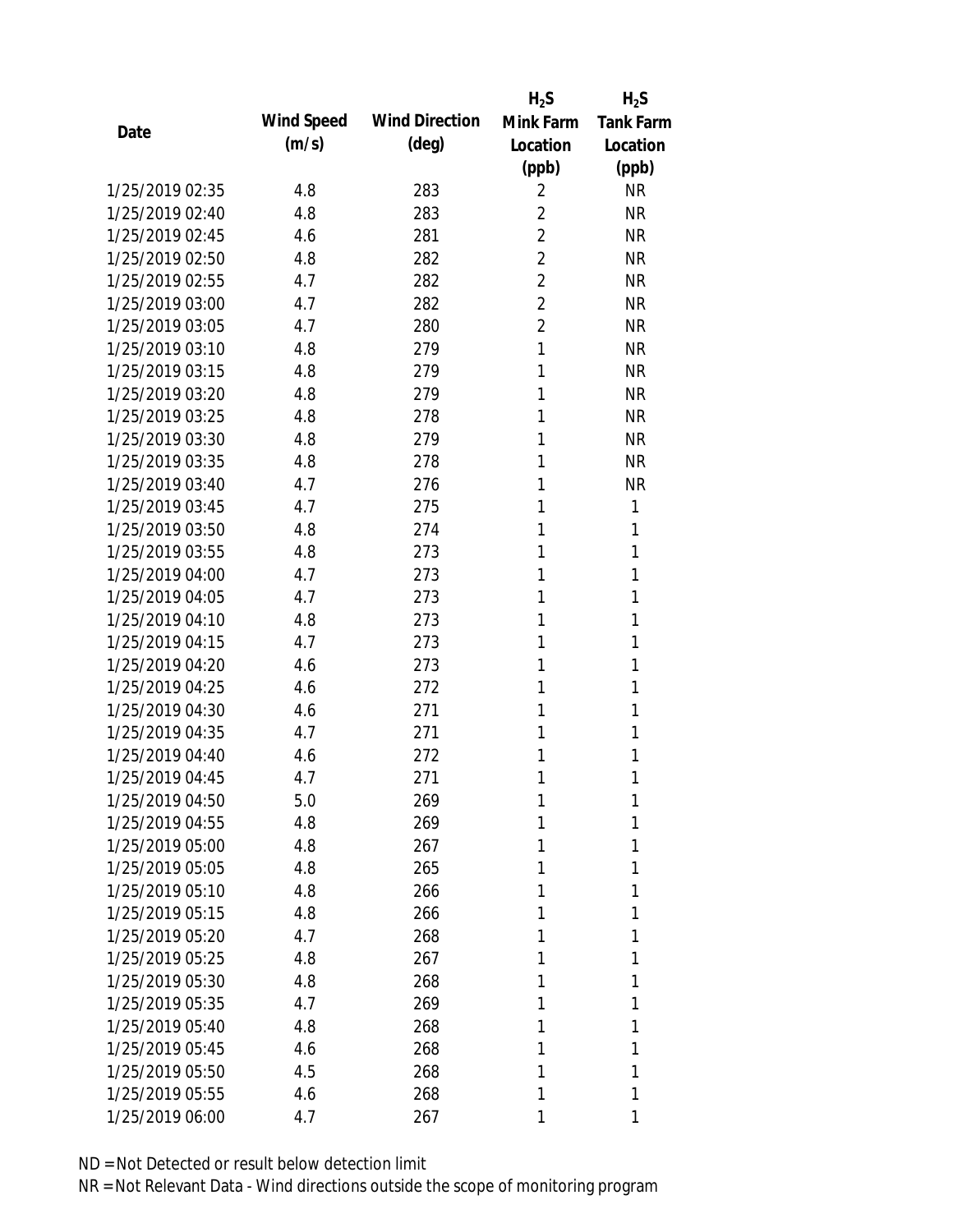|                 |            |                       | $H_2S$         | $H_2S$           |
|-----------------|------------|-----------------------|----------------|------------------|
| Date            | Wind Speed | <b>Wind Direction</b> | Mink Farm      | <b>Tank Farm</b> |
|                 | (m/s)      | $(\text{deg})$        | Location       | Location         |
|                 |            |                       | (ppb)          | (ppb)            |
| 1/25/2019 06:05 | 4.7        | 266                   | 1              | 1                |
| 1/25/2019 06:10 | 4.6        | 266                   | 1              | 1                |
| 1/25/2019 06:15 | 4.5        | 266                   | 1              | 1                |
| 1/25/2019 06:20 | 4.6        | 266                   | 1              | 1                |
| 1/25/2019 06:25 | 4.6        | 265                   | 1              | 1                |
| 1/25/2019 06:30 | 4.5        | 266                   | 1              | 1                |
| 1/25/2019 06:35 | 4.6        | 266                   | 1              | 1                |
| 1/25/2019 06:40 | 4.6        | 266                   | 1              | 1                |
| 1/25/2019 06:45 | 4.6        | 266                   | 1              | 1                |
| 1/25/2019 06:50 | 4.6        | 266                   | 1              | 1                |
| 1/25/2019 06:55 | 4.6        | 268                   | 1              | 1                |
| 1/25/2019 07:00 | 4.5        | 269                   | 1              | 1                |
| 1/25/2019 07:05 | 4.6        | 270                   | 1              | 1                |
| 1/25/2019 07:10 | 4.6        | 271                   | 1              | $\overline{2}$   |
| 1/25/2019 07:15 | 4.6        | 273                   | 1              | $\overline{2}$   |
| 1/25/2019 07:20 | 4.7        | 274                   | 1              | $\overline{2}$   |
| 1/25/2019 07:25 | 4.6        | 275                   | 1              | $\overline{2}$   |
| 1/25/2019 07:30 | 4.7        | 274                   | 1              | $\overline{2}$   |
| 1/25/2019 07:35 | 4.6        | 273                   | 1              | $\overline{2}$   |
| 1/25/2019 07:40 | 4.5        | 272                   | 1              | 1                |
| 1/25/2019 07:45 | 4.4        | 273                   | 1              | 1                |
| 1/25/2019 07:50 | 4.3        | 273                   | 1              | 1                |
| 1/25/2019 07:55 | 4.1        | 272                   | 1              | 1                |
| 1/25/2019 08:00 | 3.9        | 271                   | 1              | 1                |
| 1/25/2019 08:05 | 3.8        | 270                   | 1              | 1                |
| 1/25/2019 08:10 | 3.7        | 270                   | 1              | $\overline{2}$   |
| 1/25/2019 08:15 | 3.6        | 269                   | $\overline{2}$ | $\overline{2}$   |
| 1/25/2019 08:20 | 3.6        | 268                   | 1              | 1                |
| 1/25/2019 08:25 | 3.7        | 266                   | 2              | 1                |
| 1/25/2019 08:30 | 3.7        | 266                   | 1              | 1                |
| 1/25/2019 08:35 | 3.9        | 268                   | 1              | 1                |
| 1/25/2019 08:40 | 4.0        | 268                   | 1              | 1                |
| 1/25/2019 08:45 | 4.1        | 267                   | 1              | 1                |
| 1/25/2019 08:50 | 4.1        | 267                   | 1              | 1                |
| 1/25/2019 08:55 | 4.2        | 269                   | 1              | 1                |
| 1/25/2019 09:00 | 4.2        | 270                   | 1              | 1                |
| 1/25/2019 09:05 | 4.3        | 270                   | 1              | 1                |
| 1/25/2019 09:10 | 4.3        | 269                   | 1              | 1                |
| 1/25/2019 09:15 | 4.2        | 270                   | 1              | 1                |
| 1/25/2019 09:20 | 4.2        | 271                   | 1              | 2                |
| 1/25/2019 09:25 | 4.1        | 270                   | 1              | 1                |
| 1/25/2019 09:30 | 4.1        | 268                   | 1              | 1                |
|                 |            |                       |                |                  |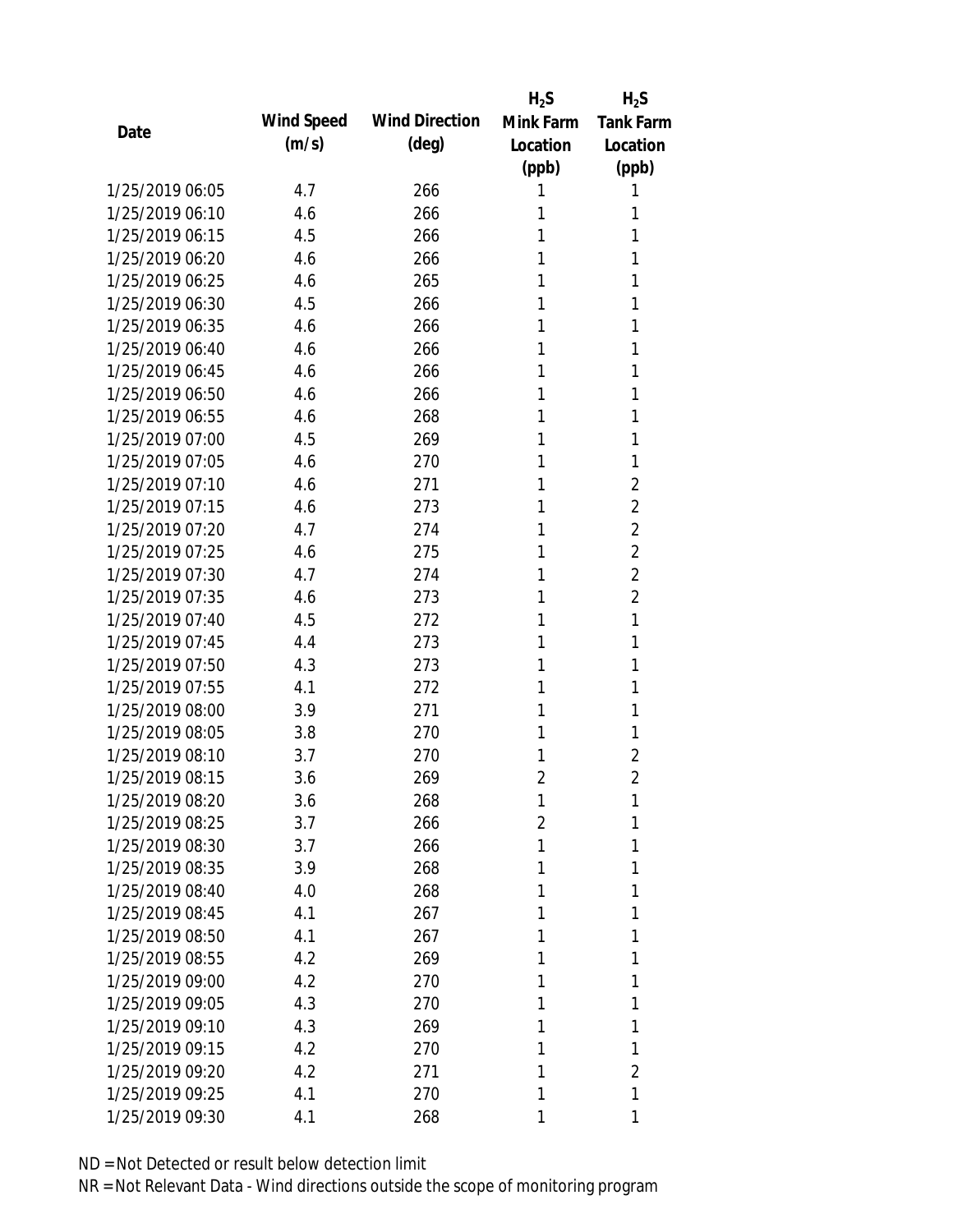|                 |            |                       | $H_2S$    | $H_2S$           |
|-----------------|------------|-----------------------|-----------|------------------|
| Date            | Wind Speed | <b>Wind Direction</b> | Mink Farm | <b>Tank Farm</b> |
|                 | (m/s)      | (deg)                 | Location  | Location         |
|                 |            |                       | (ppb)     | (ppb)            |
| 1/25/2019 09:35 | 3.9        | 269                   | 1         | 1                |
| 1/25/2019 09:40 | 3.9        | 267                   | 1         | 1                |
| 1/25/2019 09:45 | 3.9        | 266                   | 1         | 1                |
| 1/25/2019 09:50 | 3.7        | 265                   | 1         | 1                |
| 1/25/2019 09:55 | 3.7        | 266                   | 1         | 1                |
| 1/25/2019 10:00 | 3.6        | 266                   | 1         | 1                |
| 1/25/2019 10:05 | 3.7        | 263                   | 1         | 1                |
| 1/25/2019 10:10 | 3.6        | 264                   | 1         | 1                |
| 1/25/2019 10:15 | 3.6        | 261                   | 1         | 1                |
| 1/25/2019 10:20 | 3.7        | 263                   | 1         | 1                |
| 1/25/2019 10:25 | 3.5        | 260                   | 1         | 1                |
| 1/25/2019 10:30 | 3.4        | 262                   | 1         | 2                |
| 1/25/2019 10:35 | 3.4        | 265                   | 1         | 2                |
| 1/25/2019 10:40 | 3.4        | 262                   | 1         | 1                |
| 1/25/2019 10:45 | 3.3        | 263                   | 1         | 1                |
| 1/25/2019 10:50 | 3.5        | 259                   | 1         | 1                |
| 1/25/2019 10:55 | 3.8        | 259                   | 1         | 1                |
| 1/25/2019 11:00 | 3.9        | 256                   | 1         | 1                |
| 1/25/2019 11:05 | 4.0        | 255                   | 1         | 1                |
| 1/25/2019 11:10 | 4.0        | 259                   | 1         | 1                |
| 1/25/2019 11:15 | 4.1        | 261                   | 1         | 1                |
| 1/25/2019 11:20 | 3.9        | 263                   | 1         | 1                |
| 1/25/2019 11:25 | 3.8        | 260                   | 1         | 1                |
| 1/25/2019 11:30 | 3.9        | 256                   | 1         | 1                |
| 1/25/2019 11:35 | 3.9        | 254                   | 1         | 1                |
| 1/25/2019 11:40 | 4.1        | 252                   | 1         | 1                |
| 1/25/2019 11:45 | 4.1        | 250                   | 1         | 1                |
| 1/25/2019 11:50 | 4.1        | 243                   | 1         | 1                |
| 1/25/2019 11:55 | 4.0        | 240                   | 1         | 1                |
| 1/25/2019 12:00 | 4.1        | 238                   | 1         | 1                |
| 1/25/2019 12:05 | 4.1        | 232                   | 2         | 1                |
| 1/25/2019 12:10 | 4.1        | 224                   | NR        | 1                |
| 1/25/2019 12:15 | 4.3        | 216                   | NR        | 1                |
| 1/25/2019 12:20 | 4.5        | 213                   | NR        | 1                |
| 1/25/2019 12:25 | 4.8        | 209                   | NR        | 1                |
| 1/25/2019 12:30 | 4.6        | 206                   | NR        | 1                |
| 1/25/2019 12:35 | 4.7        | 206                   | NR        | 1                |
| 1/25/2019 12:40 | 4.7        | 202                   | NR        | 1                |
| 1/25/2019 12:45 | 4.6        | 206                   | NR        | 1                |
| 1/25/2019 12:50 | 4.5        | 207                   | NR        | 1                |
| 1/25/2019 12:55 | 4.4        | 211                   | <b>NR</b> | 1                |
| 1/25/2019 13:00 | 4.5        | 212                   | <b>NR</b> | 1                |
|                 |            |                       |           |                  |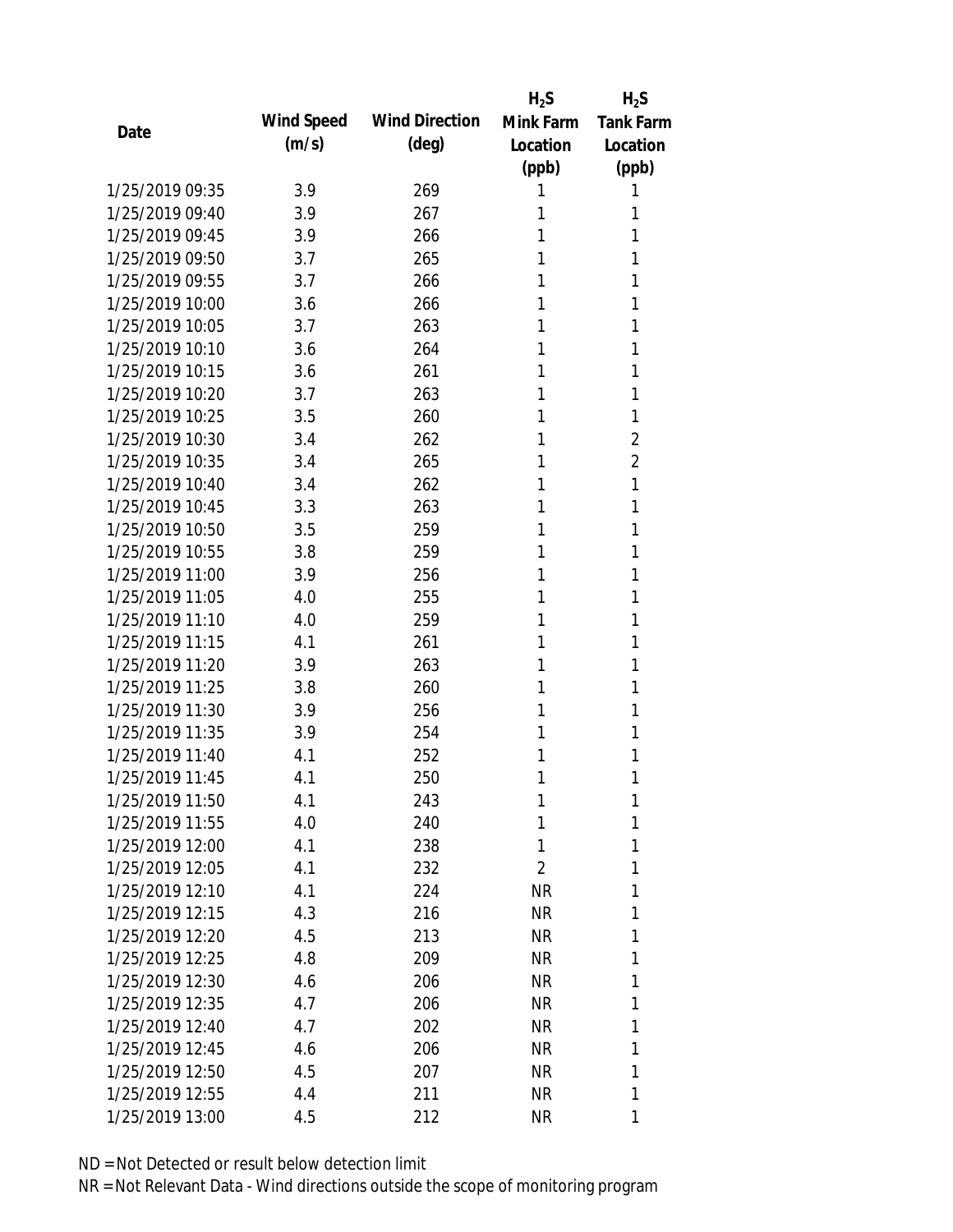|                 |            |                       | $H_2S$    | $H_2S$           |
|-----------------|------------|-----------------------|-----------|------------------|
| Date            | Wind Speed | <b>Wind Direction</b> | Mink Farm | <b>Tank Farm</b> |
|                 | (m/s)      | (deg)                 | Location  | Location         |
|                 |            |                       | (ppb)     | (ppb)            |
| 1/25/2019 13:05 | 4.3        | 211                   | <b>NR</b> | 1                |
| 1/25/2019 13:10 | 4.4        | 217                   | <b>NR</b> | 1                |
| 1/25/2019 13:15 | 4.4        | 215                   | <b>NR</b> | 1                |
| 1/25/2019 13:20 | 4.4        | 218                   | <b>NR</b> | 1                |
| 1/25/2019 13:25 | 4.3        | 223                   | <b>NR</b> | 1                |
| 1/25/2019 13:30 | 4.3        | 231                   | 1         | 1                |
| 1/25/2019 13:35 | 4.6        | 239                   | 1         | 1                |
| 1/25/2019 13:40 | 4.6        | 246                   | 1         | 1                |
| 1/25/2019 13:45 | 4.6        | 253                   | 1         | 1                |
| 1/25/2019 13:50 | 4.5        | 258                   | 1         | 1                |
| 1/25/2019 13:55 | 4.6        | 258                   | 1         | 1                |
| 1/25/2019 14:00 | 4.7        | 256                   | 1         | 1                |
| 1/25/2019 14:05 | 4.5        | 254                   | 1         | 1                |
| 1/25/2019 14:10 | 4.3        | 248                   | 1         | 1                |
| 1/25/2019 14:15 | 4.3        | 249                   | 1         | 1                |
| 1/25/2019 14:20 | 4.1        | 239                   | 1         | 1                |
| 1/25/2019 14:25 | 3.7        | 238                   | 1         | <b>ND</b>        |
| 1/25/2019 14:30 | 3.4        | 240                   | 1         | 1                |
| 1/25/2019 14:35 | 3.4        | 243                   | 1         | 1                |
| 1/25/2019 14:40 | 3.4        | 248                   | 1         | 1                |
| 1/25/2019 14:45 | 3.4        | 248                   | 1         | 1                |
| 1/25/2019 14:50 | 3.8        | 255                   | 1         | 1                |
| 1/25/2019 14:55 | 4.0        | 259                   | 1         | 1                |
| 1/25/2019 15:00 | 4.2        | 260                   | 1         | 1                |
| 1/25/2019 15:05 | 4.3        | 258                   | 1         | 1                |
| 1/25/2019 15:10 | 4.5        | 257                   | 1         | 1                |
| 1/25/2019 15:15 | 4.3        | 258                   | 1         | 1                |
| 1/25/2019 15:20 | 4.1        | 257                   | 1         | 1                |
| 1/25/2019 15:25 | 4.1        | 250                   | 1         | 1                |
| 1/25/2019 15:30 | 3.9        | 242                   | 1         | 1                |
| 1/25/2019 15:35 | 3.9        | 236                   | 1         | 1                |
| 1/25/2019 15:40 | 3.8        | 228                   | <b>NR</b> | 1                |
| 1/25/2019 15:45 | 3.9        | 221                   | NR        | 1                |
| 1/25/2019 15:50 | 4.0        | 218                   | <b>NR</b> | 1                |
| 1/25/2019 15:55 | 4.1        | 219                   | <b>NR</b> | 1                |
| 1/25/2019 16:00 | 4.1        | 219                   | NR        | 1                |
| 1/25/2019 16:05 | 3.9        | 219                   | NR        | 1                |
| 1/25/2019 16:10 | 3.9        | 220                   | NR        | 1                |
| 1/25/2019 16:15 | 4.0        | 218                   | NR        | 1                |
| 1/25/2019 16:20 | 3.8        | 215                   | <b>NR</b> | 1                |
| 1/25/2019 16:25 | 3.6        | 212                   | <b>NR</b> | 1                |
| 1/25/2019 16:30 | 3.4        | 210                   | <b>NR</b> | 1                |
|                 |            |                       |           |                  |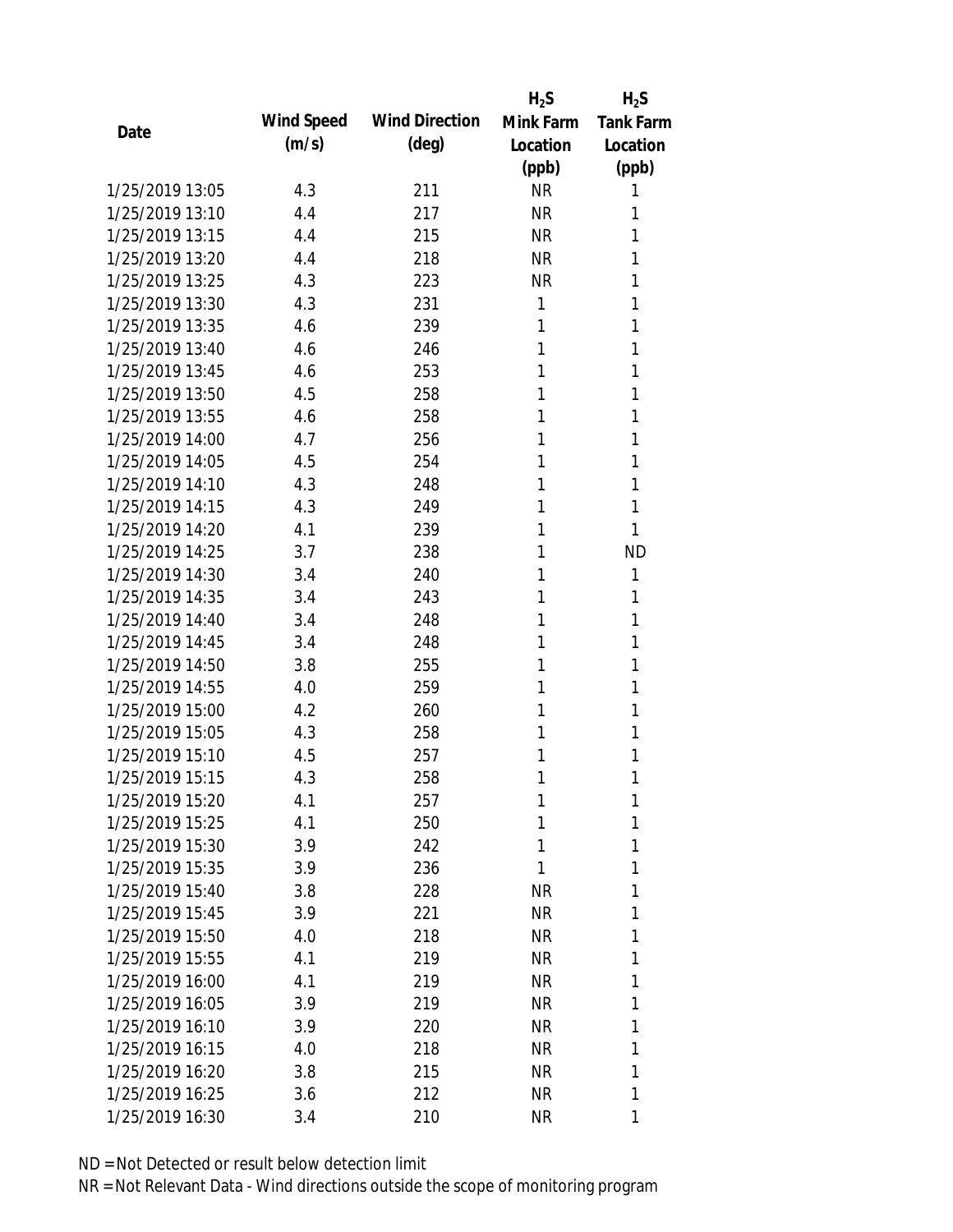|                 |            |                       | $H_2S$       | $H_2S$           |
|-----------------|------------|-----------------------|--------------|------------------|
| Date            | Wind Speed | <b>Wind Direction</b> | Mink Farm    | <b>Tank Farm</b> |
|                 | (m/s)      | $(\text{deg})$        | Location     | Location         |
|                 |            |                       | (ppb)        | (ppb)            |
| 1/25/2019 16:35 | 3.4        | 209                   | <b>NR</b>    | 1                |
| 1/25/2019 16:40 | 3.2        | 210                   | <b>NR</b>    | 1                |
| 1/25/2019 16:45 | 2.9        | 211                   | <b>NR</b>    | 1                |
| 1/25/2019 16:50 | 2.8        | 210                   | <b>NR</b>    | 1                |
| 1/25/2019 16:55 | 2.8        | 209                   | <b>NR</b>    | 1                |
| 1/25/2019 17:00 | 2.9        | 210                   | <b>NR</b>    | 1                |
| 1/25/2019 17:05 | 3.0        | 209                   | <b>NR</b>    | 1                |
| 1/25/2019 17:10 | 3.1        | 206                   | <b>NR</b>    | 1                |
| 1/25/2019 17:15 | 3.3        | 204                   | <b>NR</b>    | 1                |
| 1/25/2019 17:20 | 3.4        | 205                   | <b>NR</b>    | 1                |
| 1/25/2019 17:25 | 3.4        | 205                   | <b>NR</b>    | 1                |
| 1/25/2019 17:30 | 3.4        | 204                   | <b>NR</b>    | 1                |
| 1/25/2019 17:35 | 3.4        | 202                   | <b>NR</b>    | 1                |
| 1/25/2019 17:40 | 3.4        | 202                   | <b>NR</b>    | 1                |
| 1/25/2019 17:45 | 3.3        | 202                   | <b>NR</b>    | 1                |
| 1/25/2019 17:50 | 3.2        | 201                   | <b>NR</b>    | 1                |
| 1/25/2019 17:55 | 3.4        | 199                   | <b>NR</b>    | 1                |
| 1/25/2019 18:00 | 3.3        | 198                   | <b>NR</b>    | 1                |
| 1/25/2019 18:05 | 3.1        | 198                   | <b>NR</b>    | 1                |
| 1/25/2019 18:10 | 2.9        | 195                   | <b>NR</b>    | 1                |
| 1/25/2019 18:15 | 2.8        | 193                   | <b>NR</b>    | 1                |
| 1/25/2019 18:20 | 2.6        | 191                   | <b>NR</b>    | 1                |
| 1/25/2019 18:25 | 2.4        | 192                   | <b>NR</b>    | 1                |
| 1/25/2019 18:30 | 2.4        | 190                   | <b>NR</b>    | 1                |
| 1/25/2019 18:35 | 2.3        | 188                   | <b>NR</b>    | 1                |
| 1/25/2019 18:40 | 2.3        | 187                   | <b>NR</b>    | 1                |
| 1/25/2019 18:45 | 2.1        | 182                   | <b>NR</b>    | 1                |
| 1/25/2019 18:50 | 2.0        | 176                   | <b>NR</b>    | 1                |
| 1/25/2019 18:55 | 1.9        | 169                   | <b>NR</b>    | <b>NR</b>        |
| 1/25/2019 19:00 | 1.9        | 161                   | <b>NR</b>    | <b>NR</b>        |
| 1/25/2019 19:05 | 1.9        | 153                   | <b>NR</b>    | <b>NR</b>        |
| 1/25/2019 19:10 | 1.7        | 144                   | <b>NR</b>    | <b>NR</b>        |
| 1/25/2019 19:15 | 1.6        | 136                   | <b>NR</b>    | <b>NR</b>        |
| 1/25/2019 19:20 | 1.5        | 119                   | <b>NR</b>    | <b>NR</b>        |
| 1/25/2019 19:25 | 1.3        | 89                    | <b>NR</b>    | <b>NR</b>        |
| 1/25/2019 19:30 | 1.2        | 59                    | <b>NR</b>    | <b>NR</b>        |
| 1/25/2019 19:35 | 0.9        | 39                    | $\mathbf{1}$ | <b>NR</b>        |
| 1/25/2019 19:40 | 0.8        | 25                    | 1            | <b>NR</b>        |
| 1/25/2019 19:45 | 0.9        | 27                    | $\mathbf{1}$ | <b>NR</b>        |
| 1/25/2019 19:50 | 0.8        | 31                    | 1            | <b>NR</b>        |
|                 |            |                       | 1            |                  |
| 1/25/2019 19:55 | 0.9        | 33                    |              | <b>NR</b>        |
| 1/25/2019 20:00 | 1.0        | 29                    | <b>ND</b>    | <b>NR</b>        |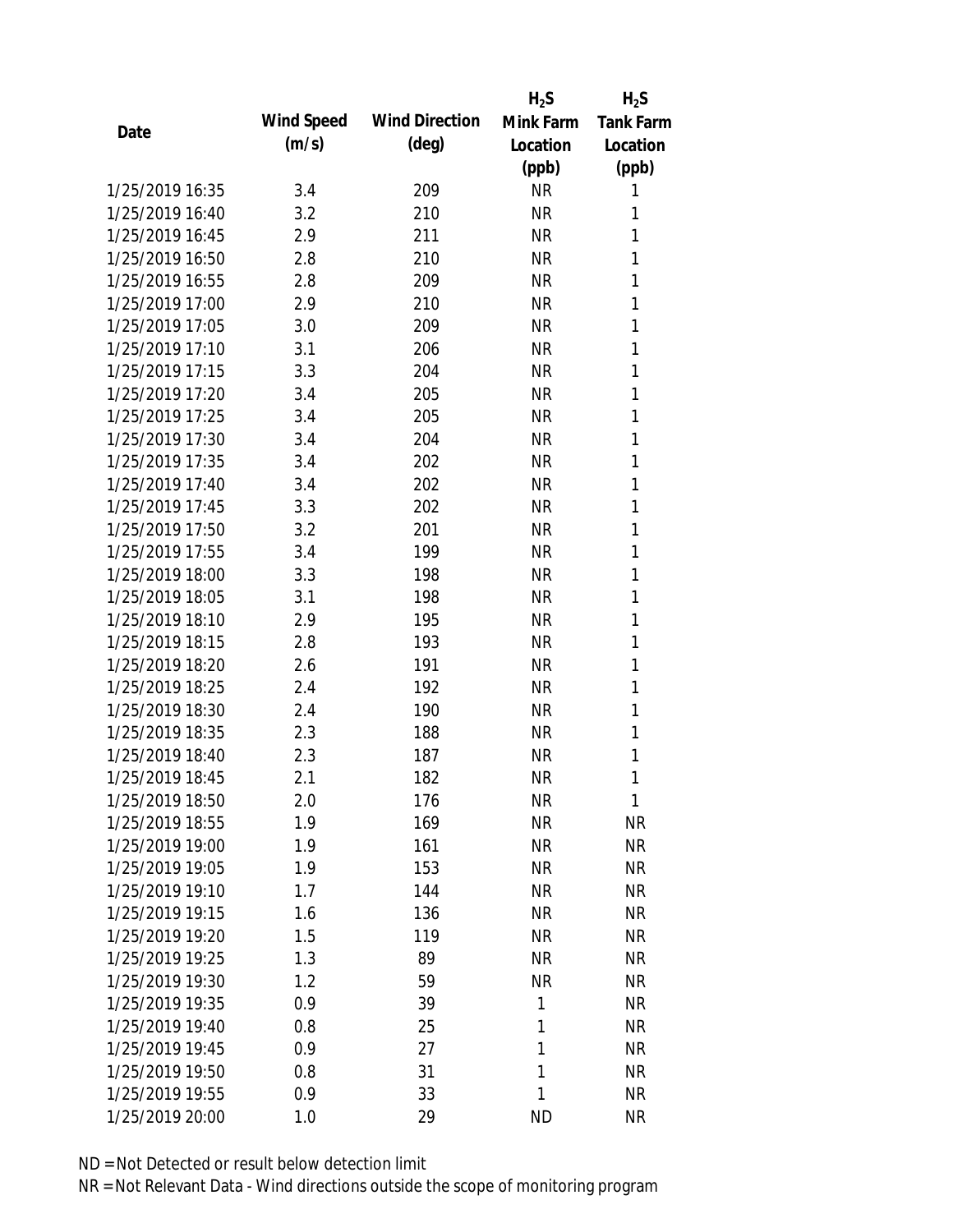|                 |            |                       | $H_2S$    | $H_2S$           |
|-----------------|------------|-----------------------|-----------|------------------|
| Date            | Wind Speed | <b>Wind Direction</b> | Mink Farm | <b>Tank Farm</b> |
|                 | (m/s)      | $(\text{deg})$        | Location  | Location         |
|                 |            |                       | (ppb)     | (ppb)            |
| 1/25/2019 20:05 | 1.1        | 20                    | <b>ND</b> | <b>NR</b>        |
| 1/25/2019 20:10 | 1.3        | 18                    | <b>ND</b> | <b>NR</b>        |
| 1/25/2019 20:15 | 1.4        | 14                    | 1         | <b>NR</b>        |
| 1/25/2019 20:20 | 1.6        | 14                    | 1         | <b>NR</b>        |
| 1/25/2019 20:25 | 1.6        | 12                    | 1         | <b>NR</b>        |
| 1/25/2019 20:30 | 1.6        | 14                    | 1         | <b>NR</b>        |
| 1/25/2019 20:35 | 1.7        | 18                    | 1         | <b>NR</b>        |
| 1/25/2019 20:40 | 1.6        | 20                    | 1         | <b>NR</b>        |
| 1/25/2019 20:45 | 1.5        | 21                    | 1         | <b>NR</b>        |
| 1/25/2019 20:50 | 1.4        | 23                    | 1         | <b>NR</b>        |
| 1/25/2019 20:55 | 1.3        | 25                    | 1         | <b>NR</b>        |
| 1/25/2019 21:00 | 1.2        | 26                    | 1         | <b>NR</b>        |
| 1/25/2019 21:05 | 1.1        | 31                    | 1         | <b>NR</b>        |
| 1/25/2019 21:10 | 1.1        | 38                    | 1         | <b>NR</b>        |
| 1/25/2019 21:15 | 1.1        | 43                    | <b>NR</b> | <b>NR</b>        |
| 1/25/2019 21:20 | 1.3        | 40                    | 1         | <b>NR</b>        |
| 1/25/2019 21:25 | 1.4        | 40                    | 1         | <b>NR</b>        |
| 1/25/2019 21:30 | 1.5        | 40                    | 1         | <b>NR</b>        |
| 1/25/2019 21:35 | 1.5        | 40                    | 1         | <b>NR</b>        |
| 1/25/2019 21:40 | 1.4        | 35                    | 1         | <b>NR</b>        |
| 1/25/2019 21:45 | 1.5        | 31                    | 1         | <b>NR</b>        |
| 1/25/2019 21:50 | 1.5        | 31                    | 1         | <b>NR</b>        |
| 1/25/2019 21:55 | 1.5        | 27                    | 1         | <b>NR</b>        |
| 1/25/2019 22:00 | 1.6        | 23                    | 1         | <b>NR</b>        |
| 1/25/2019 22:05 | 1.8        | 17                    | 1         | <b>NR</b>        |
| 1/25/2019 22:10 | 1.9        | 13                    | 1         | <b>NR</b>        |
| 1/25/2019 22:15 | 2.0        | 9                     | 1         | <b>NR</b>        |
| 1/25/2019 22:20 | 2.0        | 6                     | 1         | <b>NR</b>        |
| 1/25/2019 22:25 | 2.0        | 4                     | 1         | <b>NR</b>        |
| 1/25/2019 22:30 | 1.9        | 1                     | 1         | <b>NR</b>        |
| 1/25/2019 22:35 | 1.8        | 359                   | 1         | <b>NR</b>        |
| 1/25/2019 22:40 | 1.7        | 358                   | 1         | NR               |
| 1/25/2019 22:45 | 1.6        | 356                   | 1         | <b>NR</b>        |
| 1/25/2019 22:50 | 1.6        | 354                   | 1         | <b>NR</b>        |
| 1/25/2019 22:55 | 1.6        | 352                   | 1         | <b>NR</b>        |
| 1/25/2019 23:00 | 1.6        | 351                   | 1         | <b>NR</b>        |
| 1/25/2019 23:05 | 1.7        | 352                   | 1         | <b>NR</b>        |
| 1/25/2019 23:10 | 1.7        | 352                   | 1         | <b>NR</b>        |
| 1/25/2019 23:15 | 1.8        | 352                   | 1         | <b>NR</b>        |
| 1/25/2019 23:20 | 1.8        | 352                   | 1         | <b>NR</b>        |
| 1/25/2019 23:25 | 1.9        | 352                   | 1         | <b>NR</b>        |
| 1/25/2019 23:30 | 1.9        | 354                   | 1         | <b>NR</b>        |
|                 |            |                       |           |                  |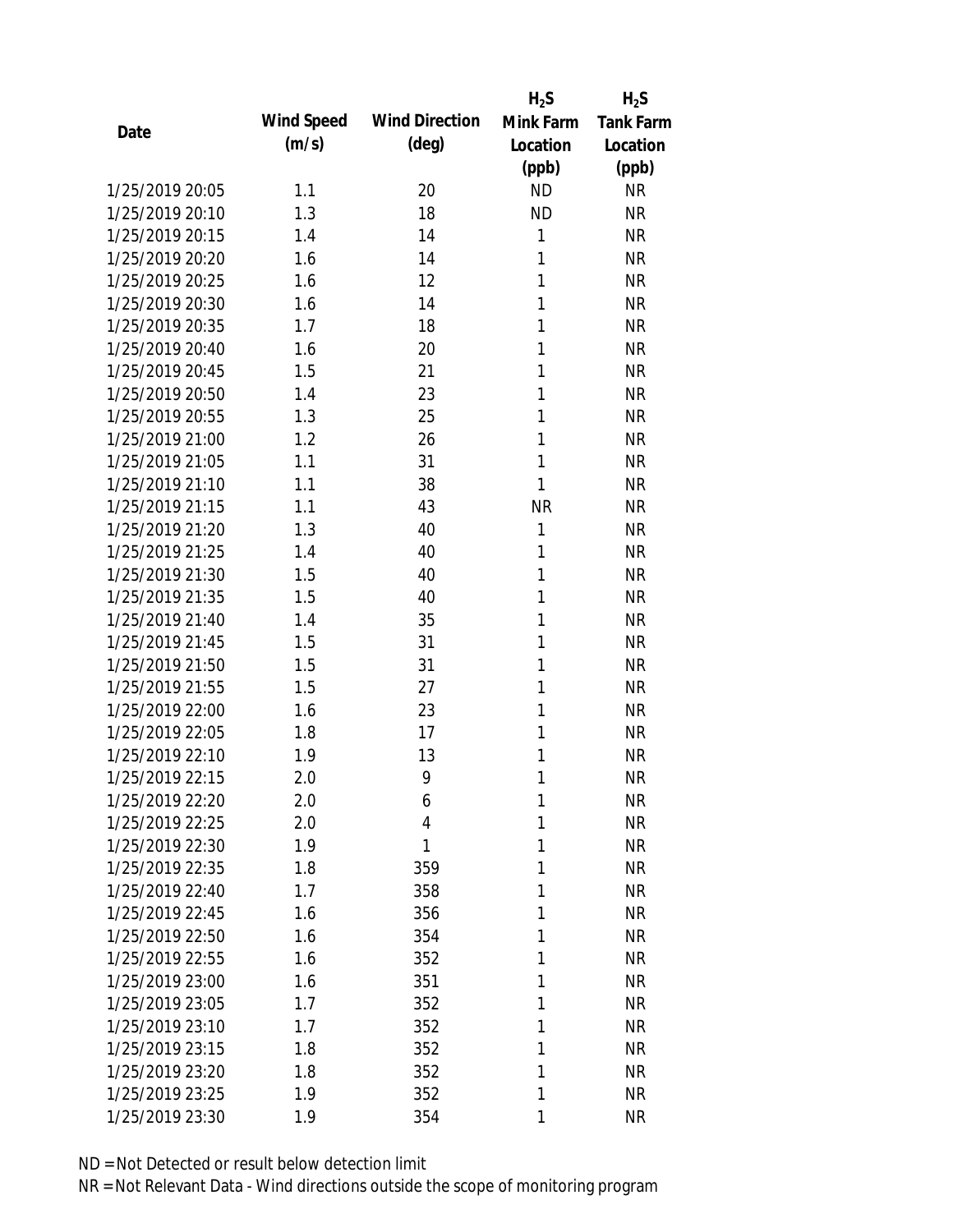|                 |            |                       | $H_2S$         | $H_2S$           |
|-----------------|------------|-----------------------|----------------|------------------|
| Date            | Wind Speed | <b>Wind Direction</b> | Mink Farm      | <b>Tank Farm</b> |
|                 | (m/s)      | $(\text{deg})$        | Location       | Location         |
|                 |            |                       | (ppb)          | (ppb)            |
| 1/25/2019 23:35 | 2.0        | 353                   | 1              | <b>NR</b>        |
| 1/25/2019 23:40 | 1.9        | 354                   | 1              | <b>NR</b>        |
| 1/25/2019 23:45 | 1.9        | 354                   | 1              | <b>NR</b>        |
| 1/25/2019 23:50 | 1.9        | 355                   | 1              | <b>NR</b>        |
| 1/25/2019 23:55 | 1.9        | 357                   | 1              | <b>NR</b>        |
| 1/25/2019 24:00 | 1.9        | 358                   | 1              | <b>NR</b>        |
| 1/26/2019 00:05 | 1.9        | 358                   | 1              | <b>NR</b>        |
| 1/26/2019 00:10 | 1.9        | 357                   | 1              | <b>NR</b>        |
| 1/26/2019 00:15 | 1.9        | 358                   | 1              | <b>NR</b>        |
| 1/26/2019 00:20 | 1.9        | 359                   | 1              | <b>NR</b>        |
| 1/26/2019 00:25 | 1.9        | 359                   | 1              | <b>NR</b>        |
| 1/26/2019 00:30 | 2.0        | 360                   | 1              | <b>NR</b>        |
| 1/26/2019 00:35 | 2.1        | $\overline{2}$        | 1              | <b>NR</b>        |
| 1/26/2019 00:40 | 2.2        | 1                     | 1              | <b>NR</b>        |
| 1/26/2019 00:45 | 2.2        | 1                     | 1              | <b>NR</b>        |
| 1/26/2019 00:50 | 2.3        | 358                   | 1              | <b>NR</b>        |
| 1/26/2019 00:55 | 2.2        | 355                   | 1              | <b>NR</b>        |
| 1/26/2019 01:00 | 2.2        | 354                   | 1              | <b>NR</b>        |
| 1/26/2019 01:05 | 2.2        | 353                   | 1              | <b>NR</b>        |
| 1/26/2019 01:10 | 2.2        | 353                   | 1              | <b>NR</b>        |
| 1/26/2019 01:15 | 2.4        | 354                   | 1              | <b>NR</b>        |
| 1/26/2019 01:20 | 2.5        | 355                   | 1              | <b>NR</b>        |
| 1/26/2019 01:25 | 2.6        | 357                   | 1              | <b>NR</b>        |
| 1/26/2019 01:30 | 2.7        | 358                   | 1              | <b>NR</b>        |
| 1/26/2019 01:35 | 2.8        | 359                   | 1              | <b>NR</b>        |
| 1/26/2019 01:40 | 2.8        | 360                   | 1              | <b>NR</b>        |
| 1/26/2019 01:45 | 2.7        | 360                   | 1              | <b>NR</b>        |
| 1/26/2019 01:50 | 2.6        | 1                     | 1              | <b>NR</b>        |
| 1/26/2019 01:55 | 2.6        | 1                     | 1              | <b>NR</b>        |
| 1/26/2019 02:00 | 2.6        | 360                   | 1              | <b>NR</b>        |
| 1/26/2019 02:05 | 2.4        | 360                   | 1              | <b>NR</b>        |
| 1/26/2019 02:10 | 2.5        | 360                   | 1              | <b>NR</b>        |
| 1/26/2019 02:15 | 2.5        | 360                   | 1              | <b>NR</b>        |
| 1/26/2019 02:20 | 2.6        | 1                     | 1              | <b>NR</b>        |
| 1/26/2019 02:25 | 2.6        | 1                     | 1              | <b>NR</b>        |
| 1/26/2019 02:30 | 2.7        | 1                     | $\overline{2}$ | <b>NR</b>        |
| 1/26/2019 02:35 | 2.7        | 360                   | $\overline{2}$ | <b>NR</b>        |
| 1/26/2019 02:40 | 2.6        | 360                   | $\overline{2}$ | <b>NR</b>        |
| 1/26/2019 02:45 | 2.6        | 360                   | 1              | <b>NR</b>        |
| 1/26/2019 02:50 | 2.5        | 360                   | 1              | <b>NR</b>        |
| 1/26/2019 02:55 | 2.4        | 1                     | 1              | <b>NR</b>        |
| 1/26/2019 03:00 | 2.3        | 1                     | 1              | <b>NR</b>        |
|                 |            |                       |                |                  |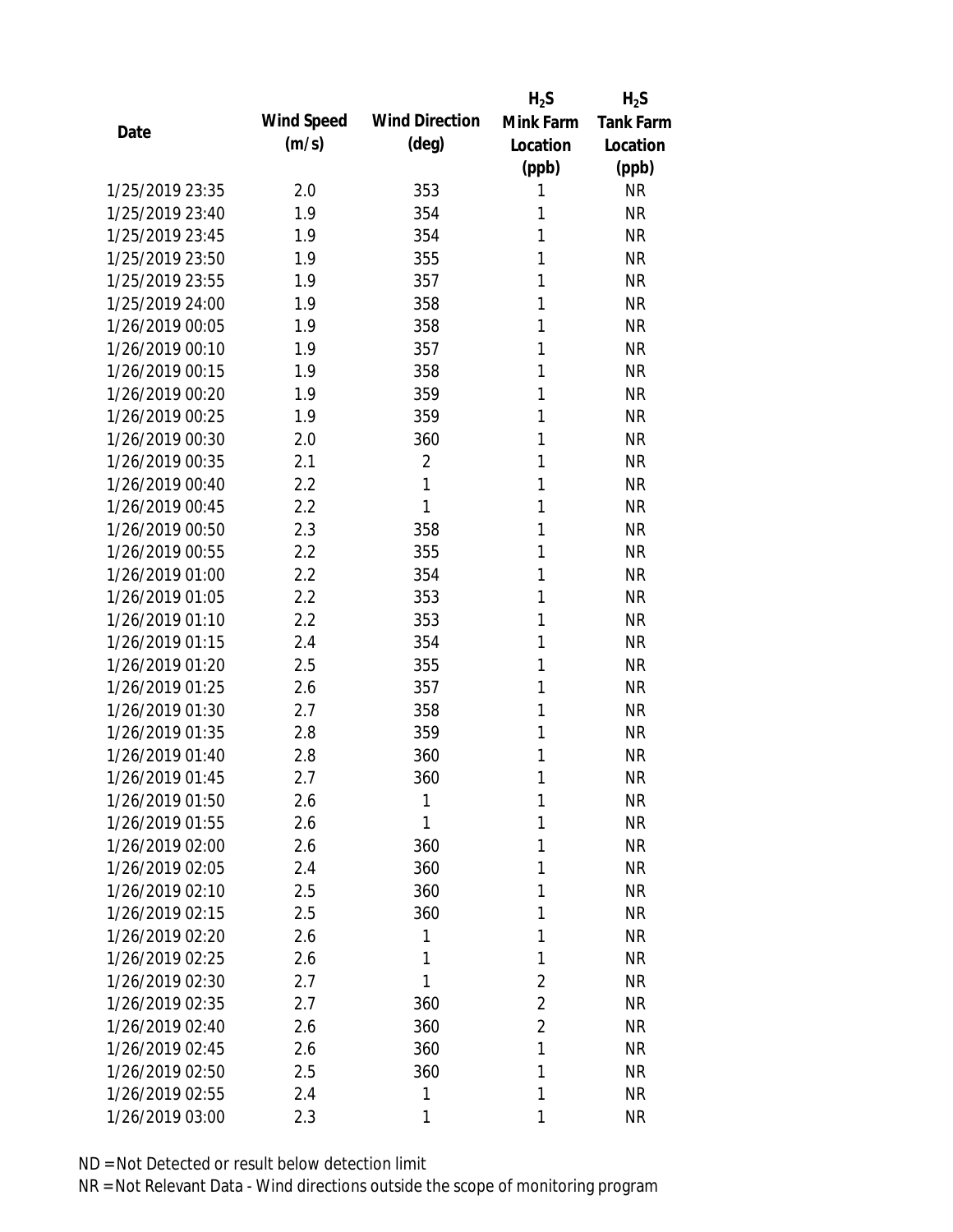|                 |            |                       | $H_2S$    | $H_2S$           |
|-----------------|------------|-----------------------|-----------|------------------|
| Date            | Wind Speed | <b>Wind Direction</b> | Mink Farm | <b>Tank Farm</b> |
|                 | (m/s)      | (deg)                 | Location  | Location         |
|                 |            |                       | (ppb)     | (ppb)            |
| 1/26/2019 03:05 | 2.3        | 2                     | 1         | <b>NR</b>        |
| 1/26/2019 03:10 | 2.3        | 3                     | 1         | <b>NR</b>        |
| 1/26/2019 03:15 | 2.2        | 6                     | 1         | <b>NR</b>        |
| 1/26/2019 03:20 | 2.2        | 8                     | 1         | <b>NR</b>        |
| 1/26/2019 03:25 | 2.2        | 8                     | 1         | <b>NR</b>        |
| 1/26/2019 03:30 | 2.2        | 10                    | 1         | <b>NR</b>        |
| 1/26/2019 03:35 | 2.1        | 11                    | 1         | <b>NR</b>        |
| 1/26/2019 03:40 | 2.1        | 11                    | 1         | <b>NR</b>        |
| 1/26/2019 03:45 | 2.1        | 7                     | 1         | <b>NR</b>        |
| 1/26/2019 03:50 | 2.1        | 4                     | 1         | <b>NR</b>        |
| 1/26/2019 03:55 | 2.0        | 3                     | 1         | <b>NR</b>        |
| 1/26/2019 04:00 | 2.0        | $\overline{2}$        | 1         | <b>NR</b>        |
| 1/26/2019 04:05 | 2.1        | $\overline{2}$        | 1         | <b>NR</b>        |
| 1/26/2019 04:10 | 2.2        | $\overline{2}$        | 1         | <b>NR</b>        |
| 1/26/2019 04:15 | 2.2        | 3                     | 1         | <b>NR</b>        |
| 1/26/2019 04:20 | 2.2        | 4                     | 1         | <b>NR</b>        |
| 1/26/2019 04:25 | 2.1        | 4                     | 1         | <b>NR</b>        |
| 1/26/2019 04:30 | 2.0        | 3                     | 1         | <b>NR</b>        |
| 1/26/2019 04:35 | 1.7        | 360                   | 1         | <b>NR</b>        |
| 1/26/2019 04:40 | 1.5        | 355                   | 1         | <b>NR</b>        |
| 1/26/2019 04:45 | 1.4        | 349                   | 1         | <b>NR</b>        |
| 1/26/2019 04:50 | 1.4        | 344                   | 1         | <b>NR</b>        |
| 1/26/2019 04:55 | 1.3        | 341                   | 1         | <b>NR</b>        |
| 1/26/2019 05:00 | 1.4        | 340                   | 1         | <b>NR</b>        |
| 1/26/2019 05:05 | 1.4        | 342                   | 1         | <b>NR</b>        |
| 1/26/2019 05:10 | 1.5        | 345                   | 1         | <b>NR</b>        |
| 1/26/2019 05:15 | 1.5        | 349                   | 1         | <b>NR</b>        |
| 1/26/2019 05:20 | 1.5        | 352                   | 1         | <b>NR</b>        |
| 1/26/2019 05:25 | 1.5        | 353                   | 1         | <b>NR</b>        |
| 1/26/2019 05:30 | 1.5        | 354                   | 1         | <b>NR</b>        |
| 1/26/2019 05:35 | 1.7        | 354                   | 1         | <b>NR</b>        |
| 1/26/2019 05:40 | 1.7        | 353                   | 1         | <b>NR</b>        |
| 1/26/2019 05:45 | 1.7        | 354                   | 1         | <b>NR</b>        |
| 1/26/2019 05:50 | 1.8        | 354                   | 1         | <b>NR</b>        |
| 1/26/2019 05:55 | 1.8        | 354                   | 1         | <b>NR</b>        |
| 1/26/2019 06:00 | 1.8        | 355                   | 1         | <b>NR</b>        |
| 1/26/2019 06:05 | 1.8        | 358                   | 1         | <b>NR</b>        |
| 1/26/2019 06:10 | 1.8        | 360                   | 1         | <b>NR</b>        |
| 1/26/2019 06:15 | 1.7        | 359                   | 1         | <b>NR</b>        |
| 1/26/2019 06:20 | 1.7        | 359                   | 1         | <b>NR</b>        |
| 1/26/2019 06:25 | 1.7        | 359                   | 1         | <b>NR</b>        |
| 1/26/2019 06:30 | 1.6        | 358                   | 1         | <b>NR</b>        |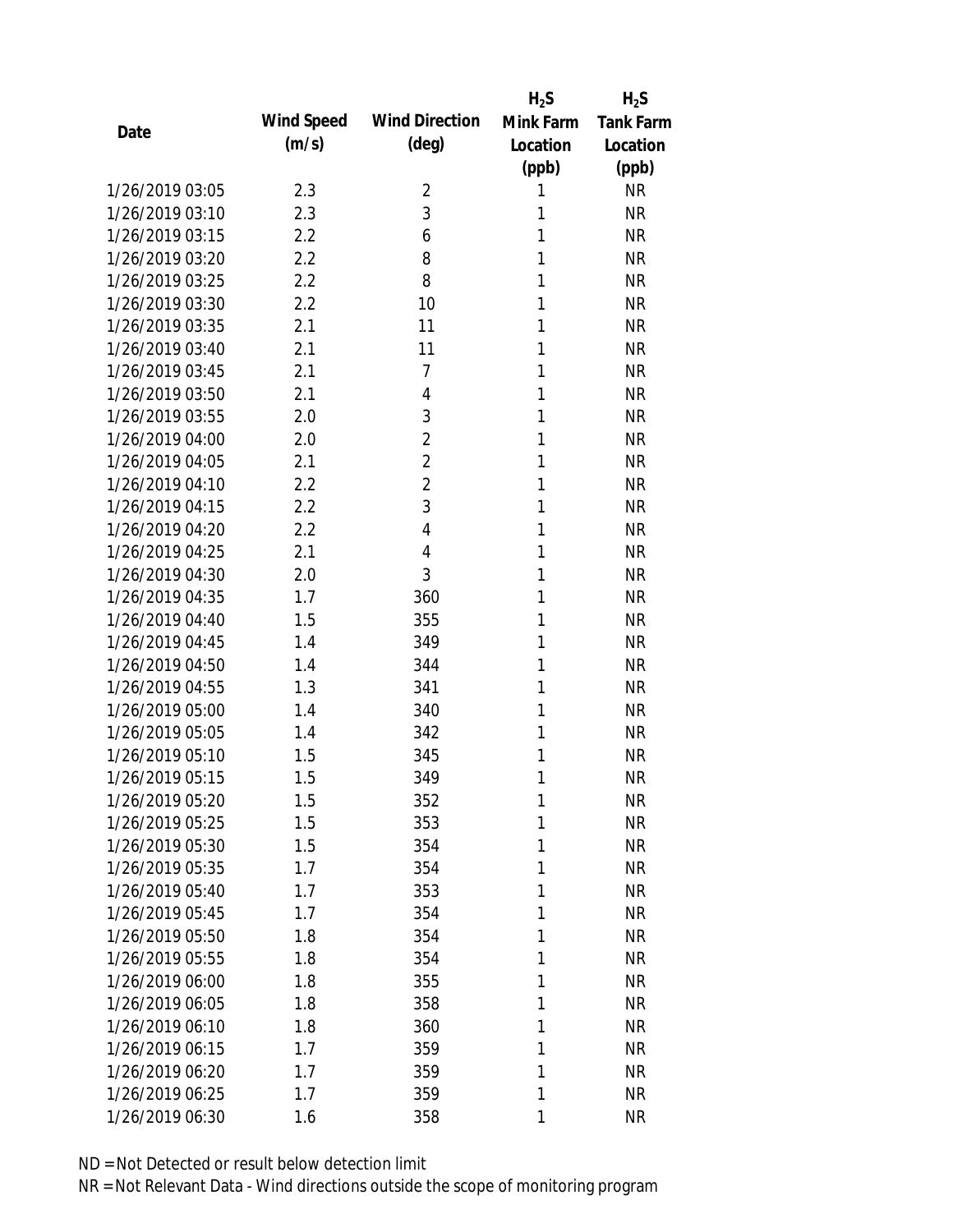|                 |            |                       | $H_2S$         | $H_2S$           |
|-----------------|------------|-----------------------|----------------|------------------|
| Date            | Wind Speed | <b>Wind Direction</b> | Mink Farm      | <b>Tank Farm</b> |
|                 | (m/s)      | $(\text{deg})$        | Location       | Location         |
|                 |            |                       | (ppb)          | (ppb)            |
| 1/26/2019 06:35 | 1.5        | 355                   | 1              | <b>NR</b>        |
| 1/26/2019 06:40 | 1.4        | 352                   | 1              | <b>NR</b>        |
| 1/26/2019 06:45 | 1.4        | 350                   | 1              | <b>NR</b>        |
| 1/26/2019 06:50 | 1.4        | 348                   | 2              | <b>NR</b>        |
| 1/26/2019 06:55 | 1.4        | 347                   | 2              | <b>NR</b>        |
| 1/26/2019 07:00 | 1.5        | 348                   | $\overline{2}$ | <b>NR</b>        |
| 1/26/2019 07:05 | 1.5        | 349                   | 2              | <b>NR</b>        |
| 1/26/2019 07:10 | 1.5        | 349                   | $\overline{2}$ | <b>NR</b>        |
| 1/26/2019 07:15 | 1.5        | 350                   | 2              | <b>NR</b>        |
| 1/26/2019 07:20 | 1.5        | 348                   | $\mathbf{1}$   | <b>NR</b>        |
| 1/26/2019 07:25 | 1.5        | 341                   | 1              | <b>NR</b>        |
| 1/26/2019 07:30 | 1.4        | 334                   | 1              | <b>NR</b>        |
| 1/26/2019 07:35 | 1.3        | 329                   | 1              | <b>NR</b>        |
| 1/26/2019 07:40 | 1.3        | 324                   | 1              | <b>NR</b>        |
| 1/26/2019 07:45 | 1.1        | 316                   | 1              | <b>NR</b>        |
| 1/26/2019 07:50 | 1.1        | 302                   | 1              | <b>NR</b>        |
| 1/26/2019 07:55 | 1.0        | 293                   | 1              | <b>NR</b>        |
| 1/26/2019 08:00 | 0.9        | 279                   | 1              | <b>NR</b>        |
| 1/26/2019 08:05 | 0.8        | 266                   | 1              | 1                |
| 1/26/2019 08:10 | 0.8        | 253                   | 1              | 1                |
| 1/26/2019 08:15 | 0.8        | 244                   | 1              | 1                |
| 1/26/2019 08:20 | 0.7        | 239                   | 1              | 1                |
| 1/26/2019 08:25 | 0.7        | 236                   | 1              | 1                |
| 1/26/2019 08:30 | 0.6        | 232                   | 1              | 1                |
| 1/26/2019 08:35 | 0.5        | 226                   | <b>NR</b>      | 1                |
| 1/26/2019 08:40 | 0.4        | 222                   | <b>NR</b>      | 1                |
| 1/26/2019 08:45 | 0.4        | 225                   | <b>NR</b>      | 1                |
| 1/26/2019 08:50 | 0.5        | 228                   | <b>NR</b>      | 1                |
| 1/26/2019 08:55 | 0.6        | 231                   | 1              | 1                |
| 1/26/2019 09:00 | 0.7        | 232                   | 1              | 1                |
| 1/26/2019 09:05 | 0.9        | 233                   | 1              | 1                |
| 1/26/2019 09:10 | 1.0        | 232                   | 1              | 1                |
| 1/26/2019 09:15 | 1.0        | 231                   | 1              | 1                |
| 1/26/2019 09:20 | 1.0        | 231                   | 1              | $\overline{2}$   |
| 1/26/2019 09:25 | 1.1        | 230                   | 1              | $\overline{2}$   |
| 1/26/2019 09:30 | 1.2        | 227                   | <b>NR</b>      | $\overline{2}$   |
| 1/26/2019 09:35 | 1.3        | 225                   | NR             | $\overline{2}$   |
| 1/26/2019 09:40 | 1.3        | 222                   | NR             | 3                |
| 1/26/2019 09:45 | 1.4        | 213                   | NR.            | 3                |
| 1/26/2019 09:50 | 1.3        | 209                   | NR             | 3                |
| 1/26/2019 09:55 | 1.3        | 198                   | <b>NR</b>      | $\overline{2}$   |
| 1/26/2019 10:00 | 1.1        | 188                   | <b>NR</b>      | 3                |
|                 |            |                       |                |                  |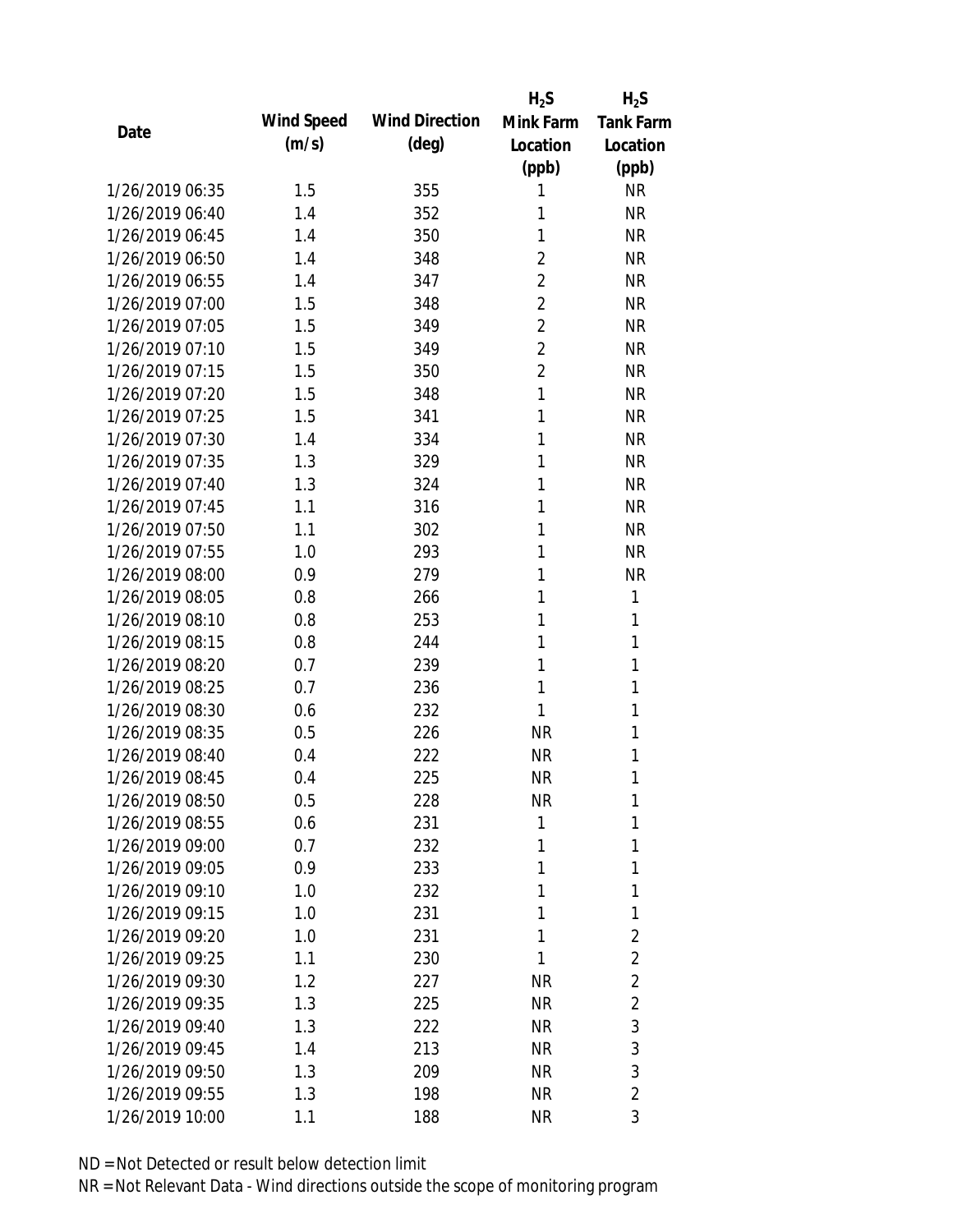|                 |            |                       | $H_2S$    | $H_2S$           |
|-----------------|------------|-----------------------|-----------|------------------|
| Date            | Wind Speed | <b>Wind Direction</b> | Mink Farm | <b>Tank Farm</b> |
|                 | (m/s)      | $(\text{deg})$        | Location  | Location         |
|                 |            |                       | (ppb)     | (ppb)            |
| 1/26/2019 10:05 | 1.0        | 181                   | <b>NR</b> | 2                |
| 1/26/2019 10:10 | 0.9        | 185                   | <b>NR</b> | $\overline{2}$   |
| 1/26/2019 10:15 | 0.9        | 203                   | <b>NR</b> | $\overline{2}$   |
| 1/26/2019 10:20 | 0.9        | 218                   | <b>NR</b> | <b>NR</b>        |
| 1/26/2019 10:25 | 0.9        | 233                   | 1         | $\overline{2}$   |
| 1/26/2019 10:30 | 1.1        | 240                   | 1         | $\overline{2}$   |
| 1/26/2019 10:35 | 1.2        | 247                   | 1         | $\overline{2}$   |
| 1/26/2019 10:40 | 1.4        | 249                   | 1         | $\overline{2}$   |
| 1/26/2019 10:45 | 1.5        | 250                   | 1         | 3                |
| 1/26/2019 10:50 | 1.6        | 249                   | 1         | 3                |
| 1/26/2019 10:55 | 1.7        | 251                   | 1         | 3                |
| 1/26/2019 11:00 | 1.8        | 242                   | 1         | 3                |
| 1/26/2019 11:05 | 1.9        | 230                   | 1         | $\overline{2}$   |
| 1/26/2019 11:10 | 1.8        | 220                   | <b>NR</b> | $\overline{2}$   |
| 1/26/2019 11:15 | 1.8        | 201                   | <b>NR</b> | <b>NR</b>        |
| 1/26/2019 11:20 | 1.8        | 185                   | <b>NR</b> | $\overline{2}$   |
| 1/26/2019 11:25 | 1.8        | 178                   | <b>NR</b> | 1                |
| 1/26/2019 11:30 | 2.0        | 184                   | <b>NR</b> | 1                |
| 1/26/2019 11:35 | 2.1        | 188                   | <b>NR</b> | $\overline{2}$   |
| 1/26/2019 11:40 | 2.2        | 191                   | <b>NR</b> | 1                |
| 1/26/2019 11:45 | 2.3        | 201                   | <b>NR</b> | 1                |
| 1/26/2019 11:50 | 2.4        | 207                   | <b>NR</b> | 1                |
| 1/26/2019 11:55 | 2.5        | 204                   | <b>NR</b> | 1                |
| 1/26/2019 12:00 | 2.4        | 203                   | <b>NR</b> | 1                |
| 1/26/2019 12:05 | 2.3        | 205                   | <b>NR</b> | 1                |
| 1/26/2019 12:10 | 2.4        | 205                   | <b>NR</b> | 1                |
| 1/26/2019 12:15 | 2.6        | 206                   | <b>NR</b> | 1                |
| 1/26/2019 12:20 | 2.7        | 206                   | <b>NR</b> | 1                |
| 1/26/2019 12:25 | 2.7        | 211                   | NR        | 1                |
| 1/26/2019 12:30 | 2.8        | 212                   | NR        | 1                |
| 1/26/2019 12:35 | 3.1        | 211                   | NR        | 1                |
| 1/26/2019 12:40 | 3.2        | 211                   | NR        | $\overline{2}$   |
| 1/26/2019 12:45 | 3.3        | 212                   | NR        | $\overline{2}$   |
| 1/26/2019 12:50 | 3.5        | 218                   | NR        | 1                |
| 1/26/2019 12:55 | 3.6        | 220                   | NR        | 1                |
| 1/26/2019 13:00 | 3.5        | 217                   | NR        | 1                |
| 1/26/2019 13:05 | 3.3        | 217                   | NR        | 1                |
| 1/26/2019 13:10 | 3.1        | 218                   | NR        | 1                |
| 1/26/2019 13:15 | 3.0        | 212                   | NR.       | 1                |
| 1/26/2019 13:20 | 2.7        | 204                   | NR        | 1                |
| 1/26/2019 13:25 | 2.5        | 198                   | <b>NR</b> | 1                |
| 1/26/2019 13:30 | 2.5        | 197                   | <b>NR</b> | 1                |
|                 |            |                       |           |                  |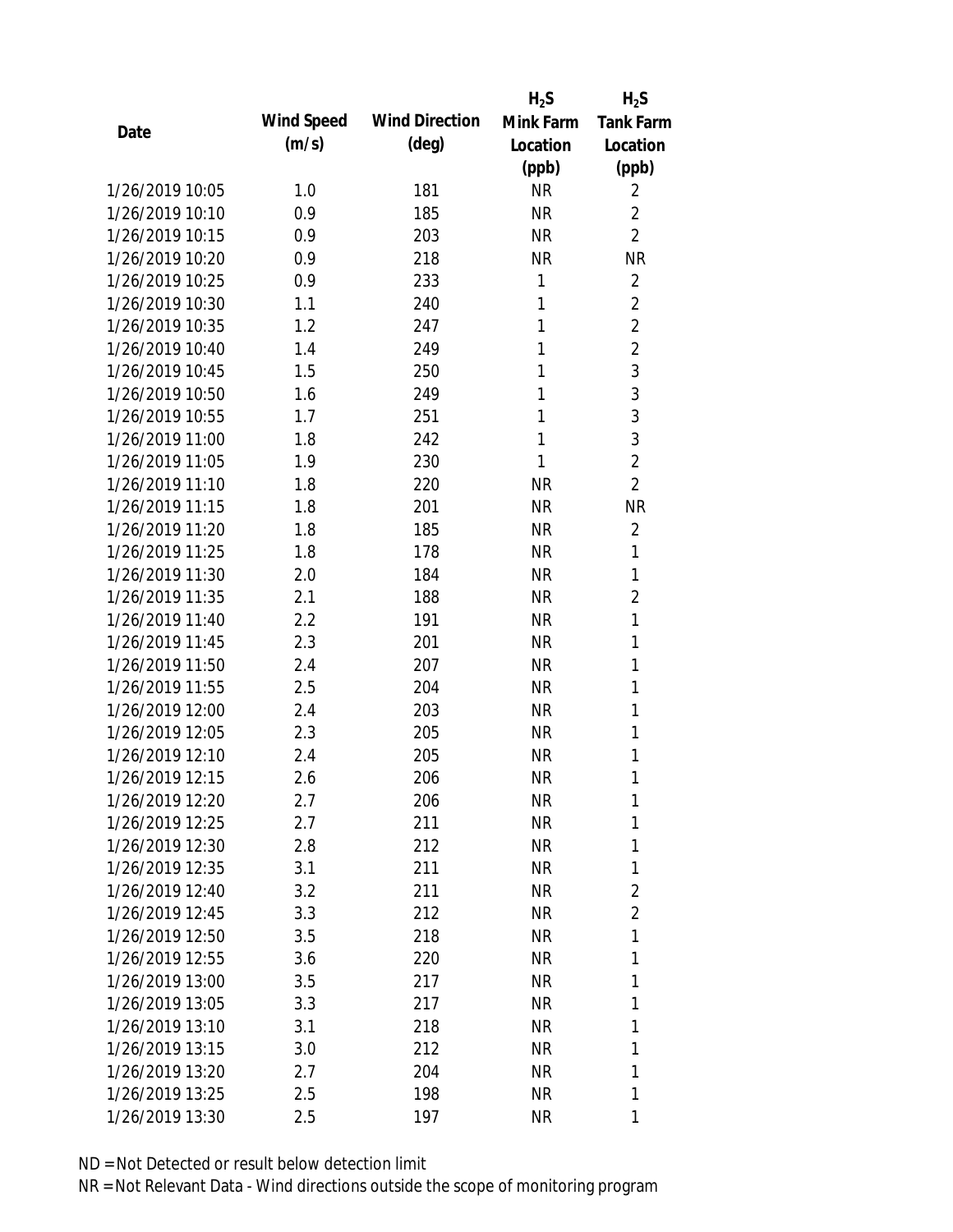|      |                 |            |                       | $H_2S$    | $H_2S$           |
|------|-----------------|------------|-----------------------|-----------|------------------|
| Date |                 | Wind Speed | <b>Wind Direction</b> | Mink Farm | <b>Tank Farm</b> |
|      |                 | (m/s)      | $(\text{deg})$        | Location  | Location         |
|      |                 |            |                       | (ppb)     | (ppb)            |
|      | 1/26/2019 13:35 | 2.5        | 190                   | <b>NR</b> | 1                |
|      | 1/26/2019 13:40 | 2.5        | 183                   | <b>NR</b> | 1                |
|      | 1/26/2019 13:45 | 2.4        | 181                   | <b>NR</b> | 1                |
|      | 1/26/2019 13:50 | 2.5        | 183                   | <b>NR</b> | 1                |
|      | 1/26/2019 13:55 | 2.6        | 181                   | <b>NR</b> | $\mathbf{1}$     |
|      | 1/26/2019 14:00 | 2.6        | 176                   | <b>NR</b> | $\overline{2}$   |
|      | 1/26/2019 14:05 | 2.6        | 177                   | <b>NR</b> | $\overline{2}$   |
|      | 1/26/2019 14:10 | 2.7        | 177                   | <b>NR</b> | 1                |
|      | 1/26/2019 14:15 | 2.6        | 176                   | <b>NR</b> | $\mathbf{1}$     |
|      | 1/26/2019 14:20 | 2.6        | 172                   | <b>NR</b> | $\mathbf{1}$     |
|      | 1/26/2019 14:25 | 2.8        | 174                   | <b>NR</b> | 1                |
|      | 1/26/2019 14:30 | 3.0        | 179                   | <b>NR</b> | 1                |
|      | 1/26/2019 14:35 | 3.1        | 176                   | <b>NR</b> | 1                |
|      | 1/26/2019 14:40 | 3.1        | 176                   | <b>NR</b> | 1                |
|      | 1/26/2019 14:45 | 3.2        | 171                   | <b>NR</b> | $\mathbf{1}$     |
|      | 1/26/2019 14:50 | 3.2        | 169                   | <b>NR</b> | <b>NR</b>        |
|      | 1/26/2019 14:55 | 3.3        | 163                   | <b>NR</b> | <b>NR</b>        |
|      | 1/26/2019 15:00 | 3.3        | 159                   | <b>NR</b> | <b>NR</b>        |
|      | 1/26/2019 15:05 | 3.3        | 160                   | <b>NR</b> | <b>NR</b>        |
|      | 1/26/2019 15:10 | 3.3        | 159                   | <b>NR</b> | <b>NR</b>        |
|      | 1/26/2019 15:15 | 3.4        | 162                   | <b>NR</b> | <b>NR</b>        |
|      | 1/26/2019 15:20 | 3.3        | 165                   | <b>NR</b> | <b>NR</b>        |
|      | 1/26/2019 15:25 | 3.3        | 169                   | <b>NR</b> | <b>NR</b>        |
|      | 1/26/2019 15:30 | 3.3        | 171                   | <b>NR</b> | 1                |
|      | 1/26/2019 15:35 | 3.3        | 170                   | <b>NR</b> | 1                |
|      | 1/26/2019 15:40 | 3.4        | 170                   | <b>NR</b> | 1                |
|      | 1/26/2019 15:45 | 3.4        | 170                   | <b>NR</b> | 1                |
|      | 1/26/2019 15:50 | 3.6        | 172                   | <b>NR</b> | 1                |
|      | 1/26/2019 15:55 | 3.4        | 169                   | <b>NR</b> | <b>NR</b>        |
|      | 1/26/2019 16:00 | 3.4        | 172                   | <b>NR</b> | 1                |
|      | 1/26/2019 16:05 | 3.4        | 172                   | <b>NR</b> | 1                |
|      | 1/26/2019 16:10 | 3.3        | 172                   | <b>NR</b> | 1                |
|      | 1/26/2019 16:15 | 3.3        | 172                   | <b>NR</b> | 1                |
|      | 1/26/2019 16:20 | 3.2        | 168                   | <b>NR</b> | <b>NR</b>        |
|      | 1/26/2019 16:25 | 3.1        | 168                   | <b>NR</b> | NR               |
|      | 1/26/2019 16:30 | 3.0        | 163                   | <b>NR</b> | <b>NR</b>        |
|      | 1/26/2019 16:35 | 3.0        | 163                   | <b>NR</b> | NR               |
|      | 1/26/2019 16:40 | 3.0        | 164                   | <b>NR</b> | NR               |
|      | 1/26/2019 16:45 | 2.9        | 165                   | <b>NR</b> | NR               |
|      | 1/26/2019 16:50 | 2.8        | 164                   | <b>NR</b> | NR               |
|      | 1/26/2019 16:55 | 2.8        | 161                   | <b>NR</b> | <b>NR</b>        |
|      | 1/26/2019 17:00 | 2.7        | 161                   | <b>NR</b> | <b>NR</b>        |
|      |                 |            |                       |           |                  |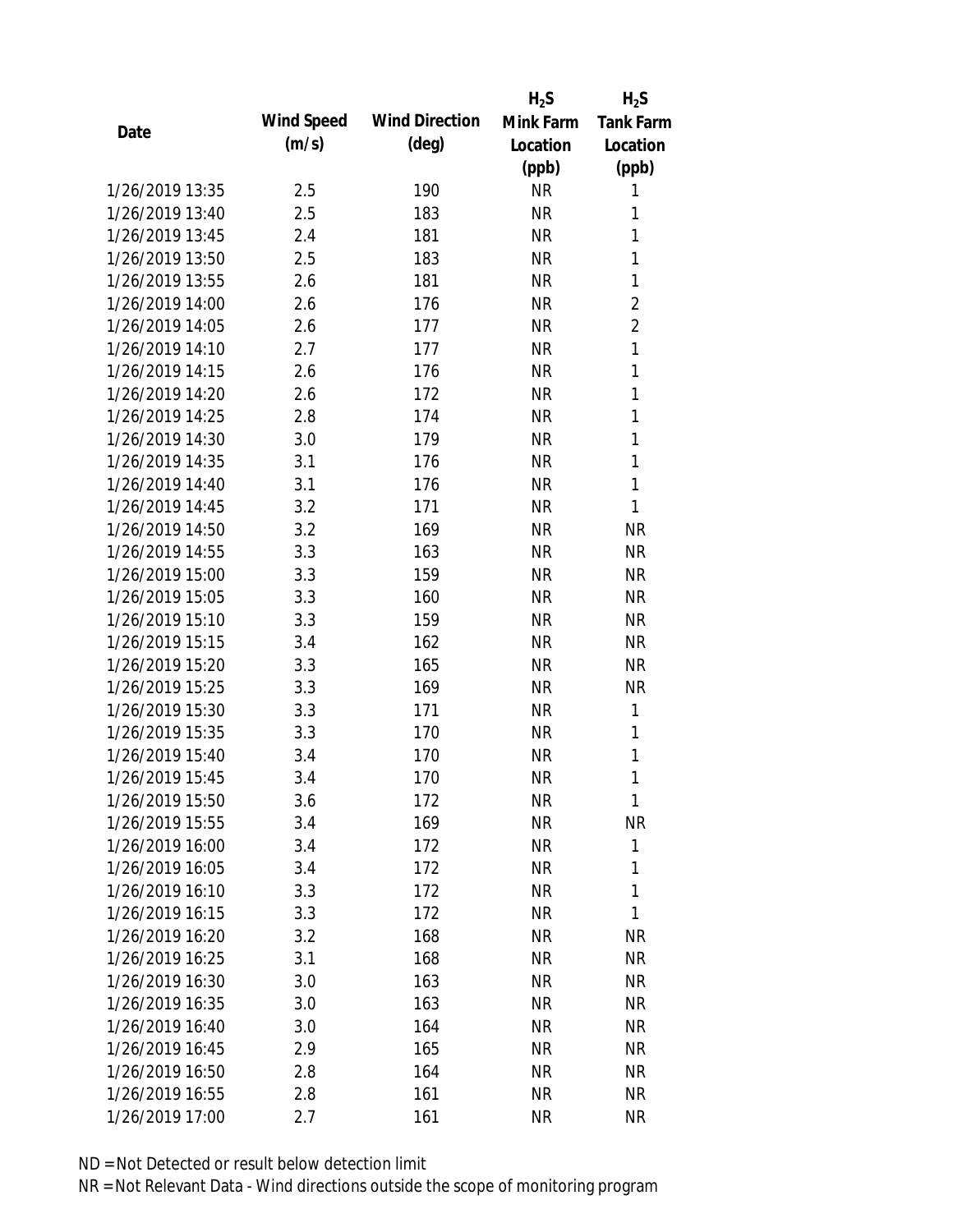|                 |            |                       | $H_2S$    | $H_2S$           |
|-----------------|------------|-----------------------|-----------|------------------|
| Date            | Wind Speed | <b>Wind Direction</b> | Mink Farm | <b>Tank Farm</b> |
|                 | (m/s)      | $(\text{deg})$        | Location  | Location         |
|                 |            |                       | (ppb)     | (ppb)            |
| 1/26/2019 17:05 | 2.5        | 163                   | <b>NR</b> | NR               |
| 1/26/2019 17:10 | 2.3        | 166                   | <b>NR</b> | <b>NR</b>        |
| 1/26/2019 17:15 | 2.2        | 165                   | <b>NR</b> | <b>NR</b>        |
| 1/26/2019 17:20 | 2.1        | 167                   | <b>NR</b> | <b>NR</b>        |
| 1/26/2019 17:25 | 2.1        | 171                   | <b>NR</b> | 1                |
| 1/26/2019 17:30 | 2.1        | 171                   | <b>NR</b> | 1                |
| 1/26/2019 17:35 | 2.0        | 169                   | <b>NR</b> | <b>NR</b>        |
| 1/26/2019 17:40 | 2.0        | 164                   | <b>NR</b> | <b>NR</b>        |
| 1/26/2019 17:45 | 1.9        | 158                   | <b>NR</b> | <b>NR</b>        |
| 1/26/2019 17:50 | 1.9        | 153                   | <b>NR</b> | <b>NR</b>        |
| 1/26/2019 17:55 | 1.9        | 148                   | <b>NR</b> | <b>NR</b>        |
| 1/26/2019 18:00 | 1.8        | 147                   | <b>NR</b> | <b>NR</b>        |
| 1/26/2019 18:05 | 1.9        | 146                   | <b>NR</b> | <b>NR</b>        |
| 1/26/2019 18:10 | 2.0        | 147                   | <b>NR</b> | <b>NR</b>        |
| 1/26/2019 18:15 | 2.1        | 150                   | <b>NR</b> | <b>NR</b>        |
| 1/26/2019 18:20 | 2.1        | 153                   | <b>NR</b> | <b>NR</b>        |
| 1/26/2019 18:25 | 2.1        | 155                   | <b>NR</b> | <b>NR</b>        |
| 1/26/2019 18:30 | 2.2        | 155                   | <b>NR</b> | <b>NR</b>        |
| 1/26/2019 18:35 | 2.2        | 156                   | <b>NR</b> | <b>NR</b>        |
| 1/26/2019 18:40 | 2.1        | 155                   | <b>NR</b> | <b>NR</b>        |
| 1/26/2019 18:45 | 2.0        | 153                   | <b>NR</b> | <b>NR</b>        |
| 1/26/2019 18:50 | 1.9        | 151                   | <b>NR</b> | <b>NR</b>        |
| 1/26/2019 18:55 | 1.9        | 147                   | <b>NR</b> | <b>NR</b>        |
| 1/26/2019 19:00 | 1.7        | 145                   | <b>NR</b> | <b>NR</b>        |
| 1/26/2019 19:05 | 1.6        | 140                   | <b>NR</b> | <b>NR</b>        |
| 1/26/2019 19:10 | 1.5        | 133                   | <b>NR</b> | <b>NR</b>        |
| 1/26/2019 19:15 | 1.5        | 131                   | <b>NR</b> | <b>NR</b>        |
| 1/26/2019 19:20 | 1.6        | 129                   | <b>NR</b> | <b>NR</b>        |
| 1/26/2019 19:25 | 1.6        | 130                   | <b>NR</b> | <b>NR</b>        |
| 1/26/2019 19:30 | 1.6        | 129                   | <b>NR</b> | <b>NR</b>        |
| 1/26/2019 19:35 | 1.7        | 133                   | <b>NR</b> | <b>NR</b>        |
| 1/26/2019 19:40 | 1.8        | 140                   | <b>NR</b> | <b>NR</b>        |
| 1/26/2019 19:45 | 1.9        | 144                   | <b>NR</b> | <b>NR</b>        |
| 1/26/2019 19:50 | 1.8        | 149                   | <b>NR</b> | <b>NR</b>        |
| 1/26/2019 19:55 | 1.8        | 154                   | <b>NR</b> | <b>NR</b>        |
| 1/26/2019 20:00 | 1.8        | 157                   | <b>NR</b> | <b>NR</b>        |
| 1/26/2019 20:05 | 1.8        | 158                   | <b>NR</b> | <b>NR</b>        |
| 1/26/2019 20:10 | 1.6        | 158                   | NR        | <b>NR</b>        |
| 1/26/2019 20:15 | 1.5        | 160                   | <b>NR</b> | <b>NR</b>        |
| 1/26/2019 20:20 | 1.4        | 160                   | <b>NR</b> | NR               |
| 1/26/2019 20:25 | 1.3        | 162                   | <b>NR</b> | <b>NR</b>        |
| 1/26/2019 20:30 | 1.1        | 167                   | <b>NR</b> | <b>NR</b>        |
|                 |            |                       |           |                  |